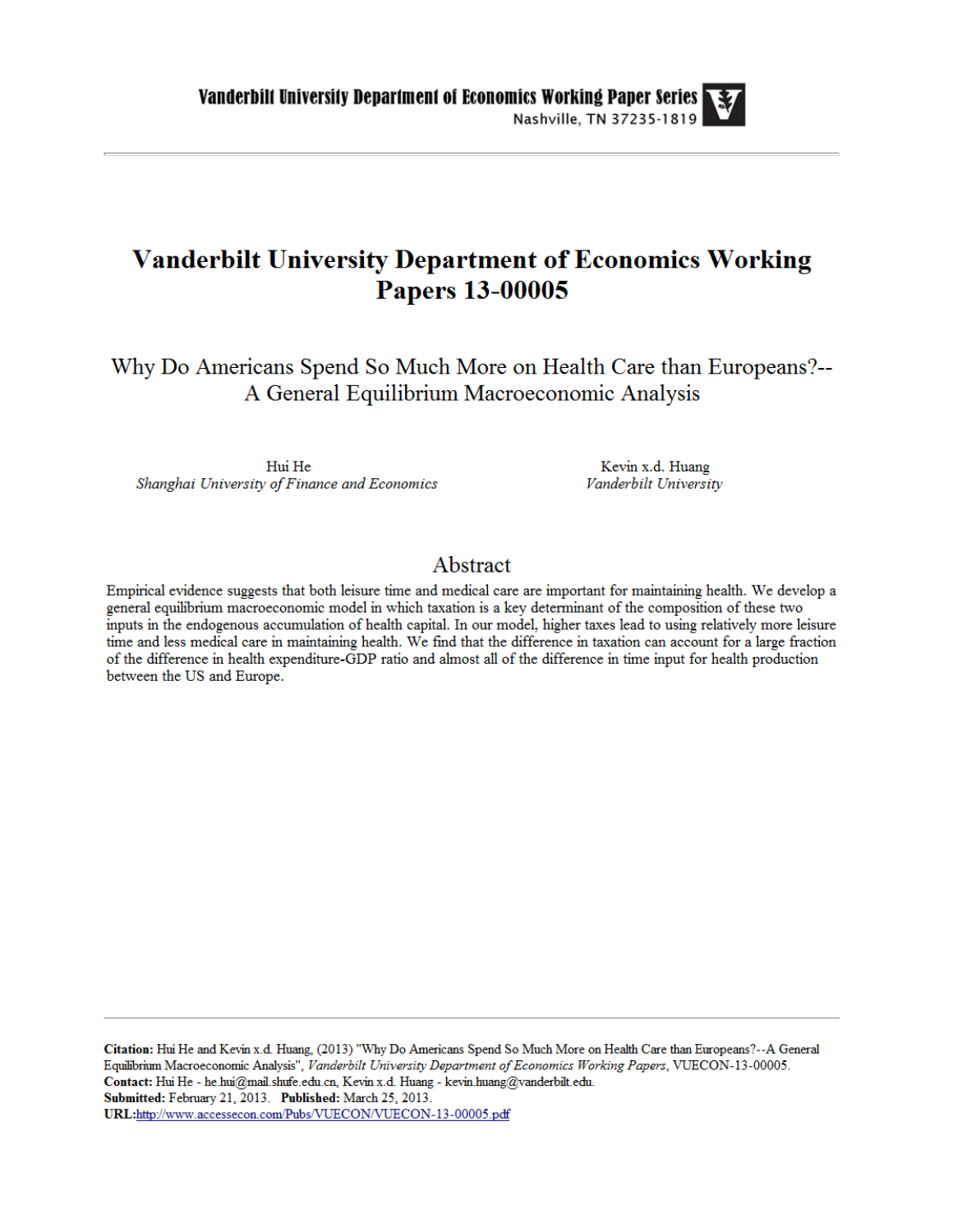# Why Do Americans Spend So Much More on Health Care than Europeans? –A General Equilibrium Macroeconomic Analysis<sup>∗</sup>

Hui He<sup>†</sup> Kevin X.D. Huang<sup>‡</sup>

#### Abstract

Empirical evidence suggests that both leisure time and medical care are important for maintaining health. We develop a general equilibrium macroeconomic model in which taxation is a key determinant of the composition of these two inputs in the endogenous accumulation of health capital. In our model, higher taxes lead to using relatively more leisure time and less medical care in maintaining health. We find that the difference in taxation can account for a large fraction of the difference in health expenditure-GDP ratio and almost all of the difference in time input for health production between the US and Europe.

#### JEL classifications: E2; E6; H2

Keywords: Taxation; Time allocation; Health expenditure; Macroeconomics; General equilibrium

<sup>∗</sup>For helpful comments and suggestions, we thank Dave Backus, Toni Braun, Tom Cooley, Lei Fang, Gerhard Glomm, Greg Huffman, Ayse Imrohoroglu, Chad Jones, Jurgen Jung, Pat Kehoe, Lee Ohanian, Ed Prescott, Valerie Ramey, Victor Rios-Rull, Motohiro Yogo, Tao Zha, audiences at the 2011 Midwest Macroeconomics Meetings, the 2011 North American Summer Meeting of the Econometric Society, the 2011 Shanghai Macroeconomics Workshop, and the 2011 World Congress of the International Economic Association, and seminar participants at the Cheung Kong Graduate School of Business, the Federal Reserve Bank of Atlanta, the Federal Reserve Bank of Dallas, the Federal Reserve Bank of Minneapolis, the Huazhong University of Science and Technology, Fudan University, Peking University, the University of California at Riverside, the University of California at San Diego, the University of California at Santa Barbara, and the University of Southern California. We are grateful to Luca Lorenzoni for assistance with the OECD PPP data.

<sup>†</sup>School of Economics, Shanghai University of Finance and Economics, 777 Guoding Road, Shanghai 200433, China. E-mail: he.hui@mail.shufe.edu.cn.

<sup>‡</sup>Department of Economics, Vanderbilt University, 2301 Vanderbilt Place, Nashville, TN 37235, U.S.A. Tel.: +1 615 936 7271; fax: +1 615 343 8495; e-mail: kevin.huang@vanderbilt.edu.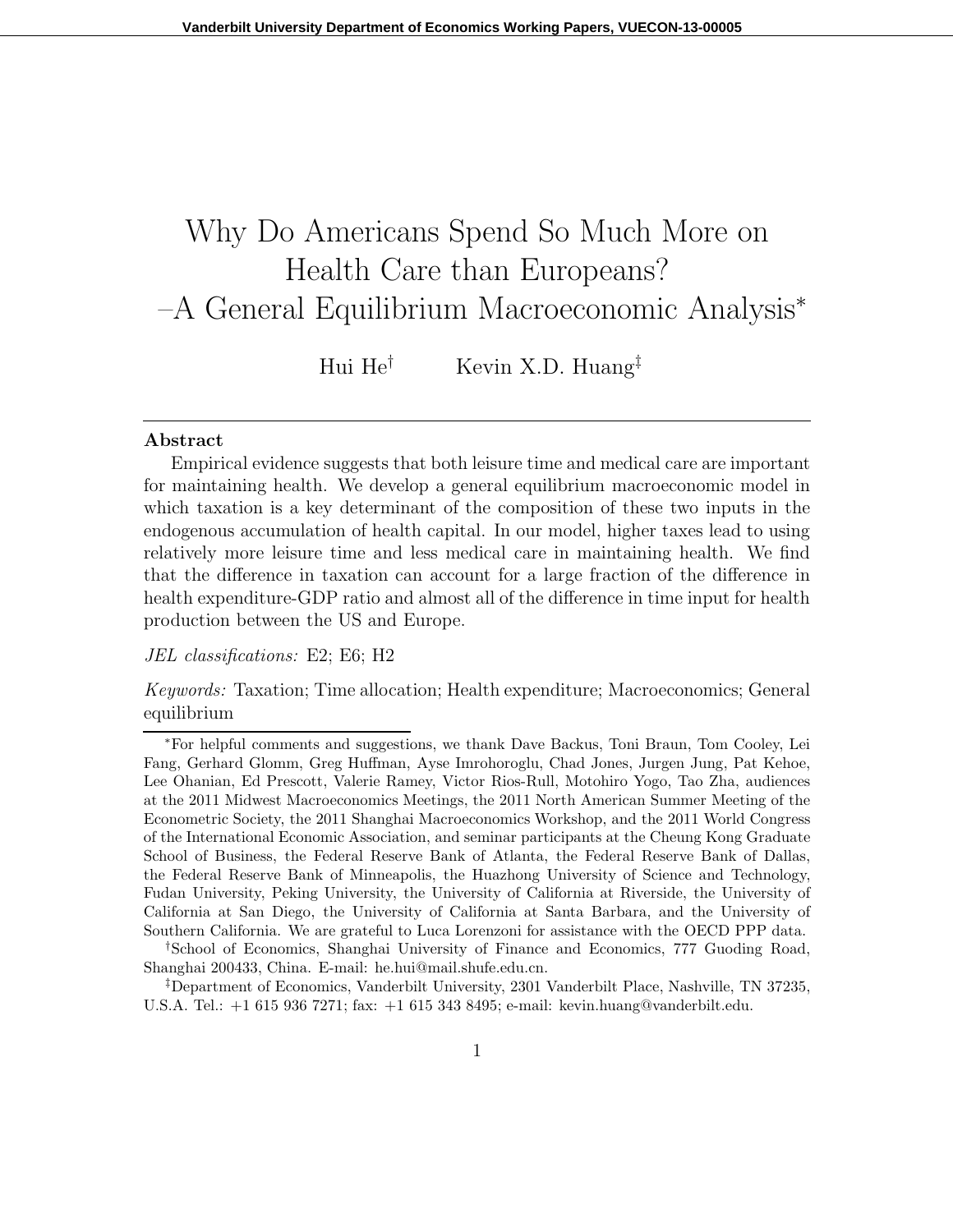### 1 Introduction

In the past forty years or so, Americans persistently spend much more on medical care than Europeans. In one account, the average medical expenditure to GDP ratio over the period 1970-2007 is about 4 percentage point higher in the US than the average across eight comparably rich European countries, including Belgium, Finland, France, Germany, Italy, Netherlands, Spain, and the UK. Medical expenditure per capita is also much greater in the US than in Europe. As we will document in Section 2, the difference illustrated above, and to be documented in detail below, is beyond the counting of the US-EU difference in expenditure on health-related research and development, and on education and training of health personnel, neither is there any notable cross-country difference in aging or life-cycle dynamics, such as age structure of the population, or age-related medical status and expenditure, to which the cross-country difference in medical expenditure-GDP ratio can be attributed.

Then why do Americans spend so much more on health care than Europeans? In this paper, we highlight a channel that has not received much attention in the literature on health care costs. To this end, we develop a macroeconomic theory of health investment portfolio in a general equilibrium context. We emphasize two forms of health investment: (1) medical goods and services, which are the usual focus in the economics literature and policy debate, and (2) health-enhancing leisure-time activity, which has received much less attention, even though, as we will show below, ample empirical evidence reveals its critical importance in producing and maintaining good health. The thesis of our analysis is that these two inputs for health production must be jointly determined in general equilibrium and that, in the general equilibrium setting, cross-country variations in the determinants of such portfolio composition of health investment may hold a key to understanding the cross-country differences in health care expenditure.

We show that a key determinant of the composition of health investment portfolio is taxation, in particular, labor income and consumption taxes. Higher tax rates on consumption and labor imply lower opportunity costs of leisure. The main prediction of our theory is that higher taxes would lead to using relatively more leisure time and relatively less medical commodity in producing and maintaining good health. The crucial and relevant fact then is that, for the same period that Europeans spend much less on health care than Americans, labor income and consumption tax rates are much higher in the Eurozone countries than in the US, as we will document in Section 2. We find that this amount of difference in taxation as observed from the US and European data can explain nearly fifty percent of the difference in medical expenditure-GDP ratio between the US and Europe.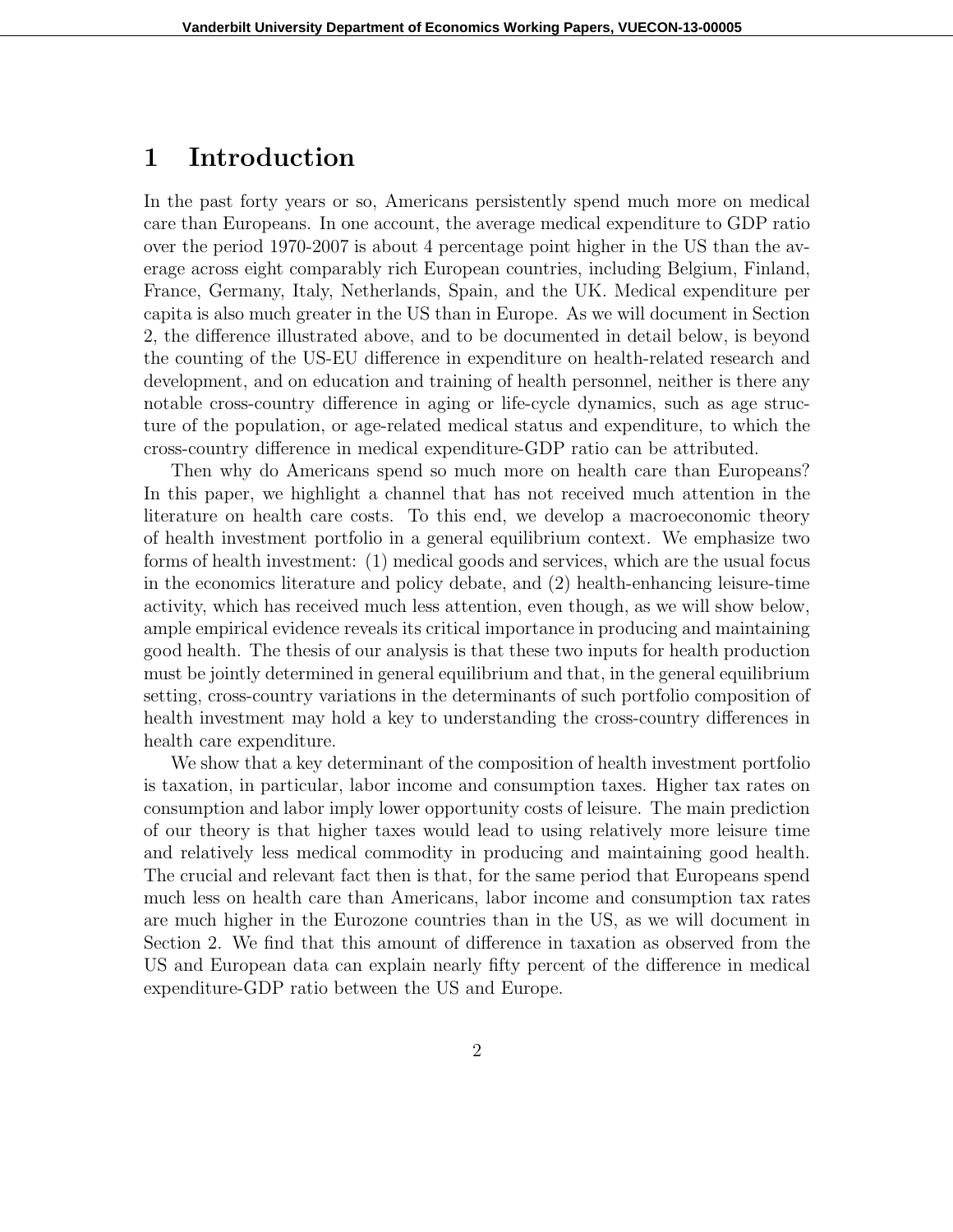Our theory's account of the US-EU difference in medical expenditure is accompanied by its prediction on the cross-country difference in leisure time as another component of an optimal health investment portfolio under different tax rates. It is important to emphasize at the outset that this portfolio view of health investment is essential for our theory's success stated above. If we abstract from the time input in health production, as we will show below through a counterfactual experiment, higher taxes in Europe than in the US would predict that Europeans would spend a greater, rather than a smaller, share of their GDP on health care than Americans.

The important question then is whether our theory's prediction on cross-country differences in the time input for health production has any empirical support. The theory predicts that, since labor and consumption tax rates are higher in Europe than in the US, Europeans would rely more on leisure than do Americans when it comes to producing and maintaining good health. As we will show in Section 2, this is exactly what we observe from the US and European data. We find that, in fact, the US-EU difference in taxation can explain more than ninety percent of the difference in time input in health production between Americans and Europeans.

We therefore argue that differences in taxation can provide a coherent account for much of the US-EU difference in the composition of health investment portfolio. Arising also endogenously in our general equilibrium model under different tax rates are cross-country differences in sick time and in paid work time, the patterns of which are also consistent with the US-European comparisons. The intuition for these results are as follows. Higher tax rates in Europe induce lower labor supply by Europeans, leaving them with more leisure time to engage in health-enhancing activities, when compared with Americans. It is then sensible for Europeans to rely more on leisure while spending less on medical goods and services than Americans when it comes to health production. Faced with lower tax rates and thus higher opportunity costs of leisure, Americans choose to work more and spend more on medical goods and services, while having less leisure time, when compared with Europeans.

We have highlighted the role of taxation in shaping the composition of health investment portfolio. As we also show in this paper, another factor that may affect health investment portfolio is the price of health care goods and services relative to the general price level. As we will document below, relative health care price on average is higher in the US than in Europe. As a matter of fact, such cross-country difference in relative health care price is often thought of as contributing significantly to the higher overall health spending by Americans than by Europeans. In this paper, we also examine the relative price effect viewed through the lens of our theory on health investment portfolio.

In the general equilibrium context of the present paper, two countervailing effects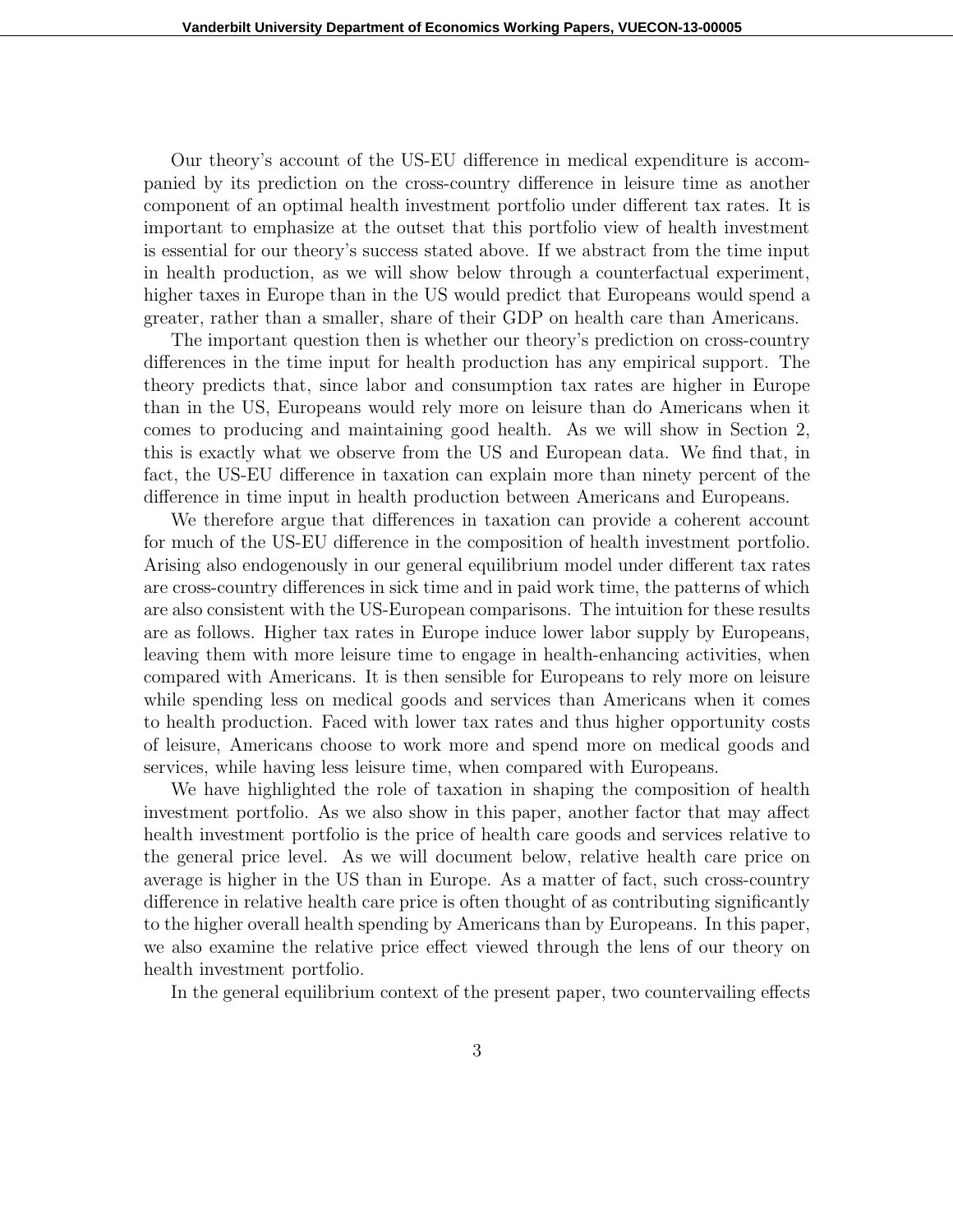arise from a higher relative price of medical commodity on overall health spending: (1) higher expenditure per unit of medical consumption, and (2) substitution away from medical commodity towards other goods or leisure in generating utility and towards time input in producing and maintaining good health. While the effect of (1) on overall health spending dominates that of (2), it is partially offset by the latter. This is to say that the contribution of a higher relative health care price to higher overall health spending is weakened by the re-balancing of health investment portfolio. More importantly, this re-balancing implies that a higher relative health care price would lead to using relatively more of the time input and relatively less quantity of medical commodity in producing and maintaining good health.

To put this into a quantitative perspective, we fit into our model the cross-country distribution in the relative prices of health care and services as observed from the US and European data, while keeping the cross-country differences in taxation muted. This helps isolate the account of the differences in relative health care prices for the US-EU difference in the composition of health investment portfolio. We find that the relative price difference can explain about 16.8% of the difference in overall health spending-GDP ratio between the US and Europe, but its prediction on time allocation is in a direction that is exactly opposite to the US-EU comparison: it predicts that Europeans would have longer paid work time and shorter leisure time when compared to Americans, whereas as we show the opposite is true in the data.

Finally, when we turn on the cross-country differences in taxation and in relative health care prices at the same time, our model can explain nearly two thirds of the difference in overall medical expenditure-GDP ratio and more than 80% of the difference in time input for health production between the US and Europe. We therefore argue that differences in taxation and in relative health care prices jointly provide a reasonable account for the US-EU difference in the composition of health investment portfolio.

This portfolio view of health investments shed important light on the question posed at the beginning of this introduction. Our analysis recognizes the necessity of both leisure time and medical commodity in producing and maintaining good health. This permits the study of how cross-country variations in taxation and in relative health care prices may give rise to different compositions of leisure time and medical consumption in health production. To assess the quantitative significance of these effects, we hold other institutional and cultural features constant across countries. We wish to emphasize that it is not our interpretation what we analyze in the present paper constitute all of the factors for generating the cross-country differences in health care expenditure, or in time allocation, but rather we view our approach as an effective way to isolate the impact of one particular channel that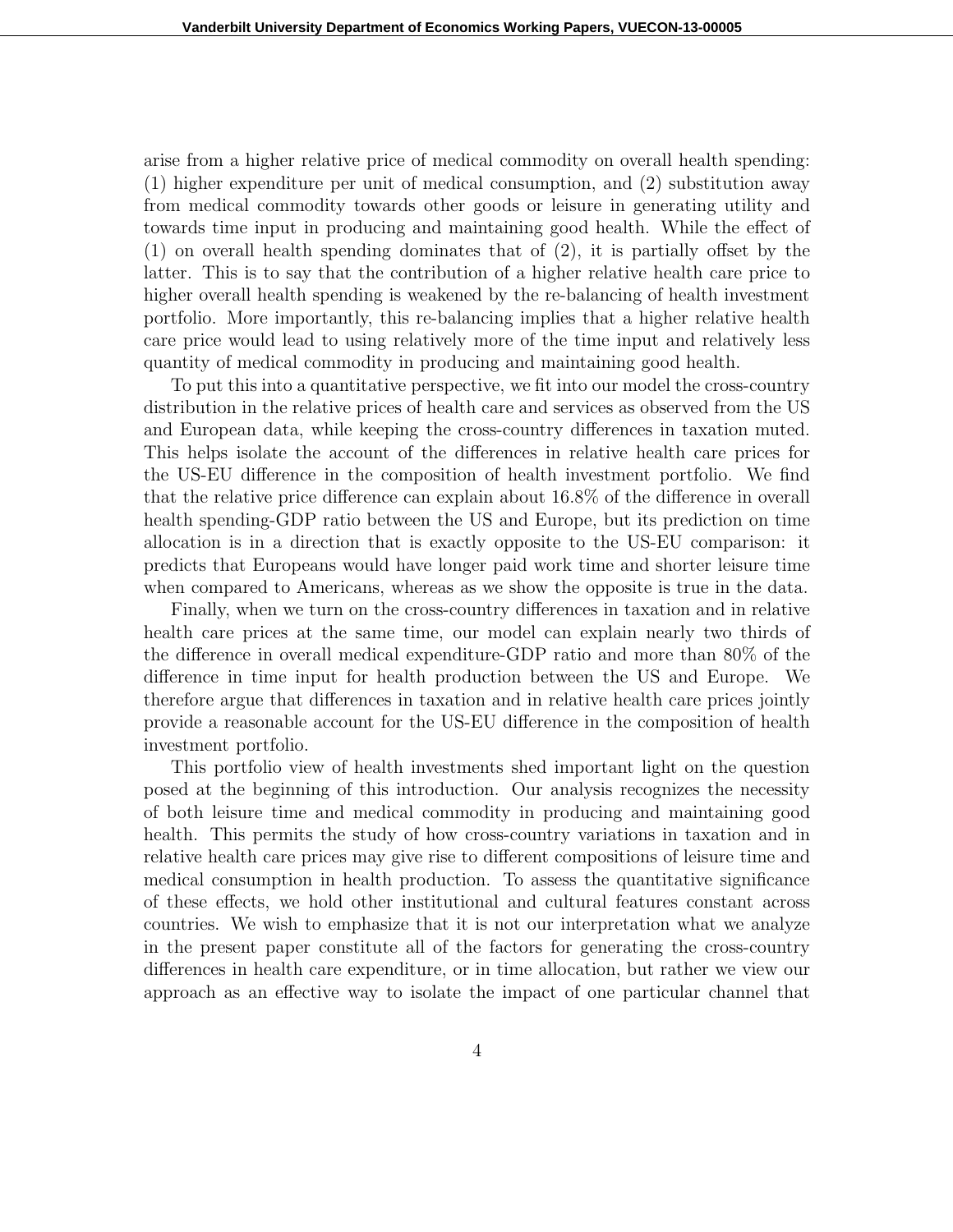naturally links two apparently distinct dimensions in decision making.

The remaining of the paper is organized as follows. In Section 2, we document the empirical evidence that motivates our study and we review the related literature. In Section 3, we present our structural model, of which endogenous choice of health investment portfolio is a defining feature. The model is a variant of the neoclassical growth model with taxation, augmented to include multiple uses of time, which influence health production and are influenced by health status. In the model, better health reduces sick time and thus makes more of the time endowment available for paid work or leisure, while both leisure and medical care help enhance health status against the depreciation of health capital. Better health also directly increases utility, and so do greater health-neutral consumption and longer leisure time. Production of goods and physical capital accumulation are modeled in the standard ways, as in the standard neoclassical model. A government taxes consumption and labor to finance its spending. The model that is presented here is thus intended to capture some of the key incentives affected by taxation and relative prices on multiple uses of time, on consumption of medical and non-medical commodities, and on their interactions with endogenous health accumulation. We characterize the model's equilibrium, discuss key first order equations, and highlight the roles of taxation and relative health care price in shaping medical expenditure and time allocation. In Section 4, we describe model parametrization and report main quantitative results. We conduct a series of decomposition and sensitivity analyses in Section 5, and we provide some concluding remarks in Section 6.

# 2 Empirical Evidence and Related Literature

It is a much publicized fact nowadays that Americans spend considerably more on health care than Europeans. In 2007, for instance, health care expenditure accounts for 15.7% of GDP in the US, compared with 10% in Belgium, 8.2% in Finland, 11% in France, 10.4% in Germany, 8.7% in Italy, 9.7% in Netherlands, 8.4% in Spain, and 8.4% in the UK. To a large extent, such differences have existed for quite some time. The first column of Table 1 reports the average health spending to GDP ratio over the period 1970-2007 for the US and the eight comparably rich European countries. As is apparent from the table, the US spends a much larger share of its GDP on health care over this period of time, when compared with the other countries. Health care expenditure per capita is also much greater in the US than in Europe.<sup>1</sup>

<sup>1</sup>Source: OECD Health Data 2010. Data for France are available for 1970, 1975, 1980, 1985, and at annual frequency since 1990, and we have used linear interpolation to fit in missing annual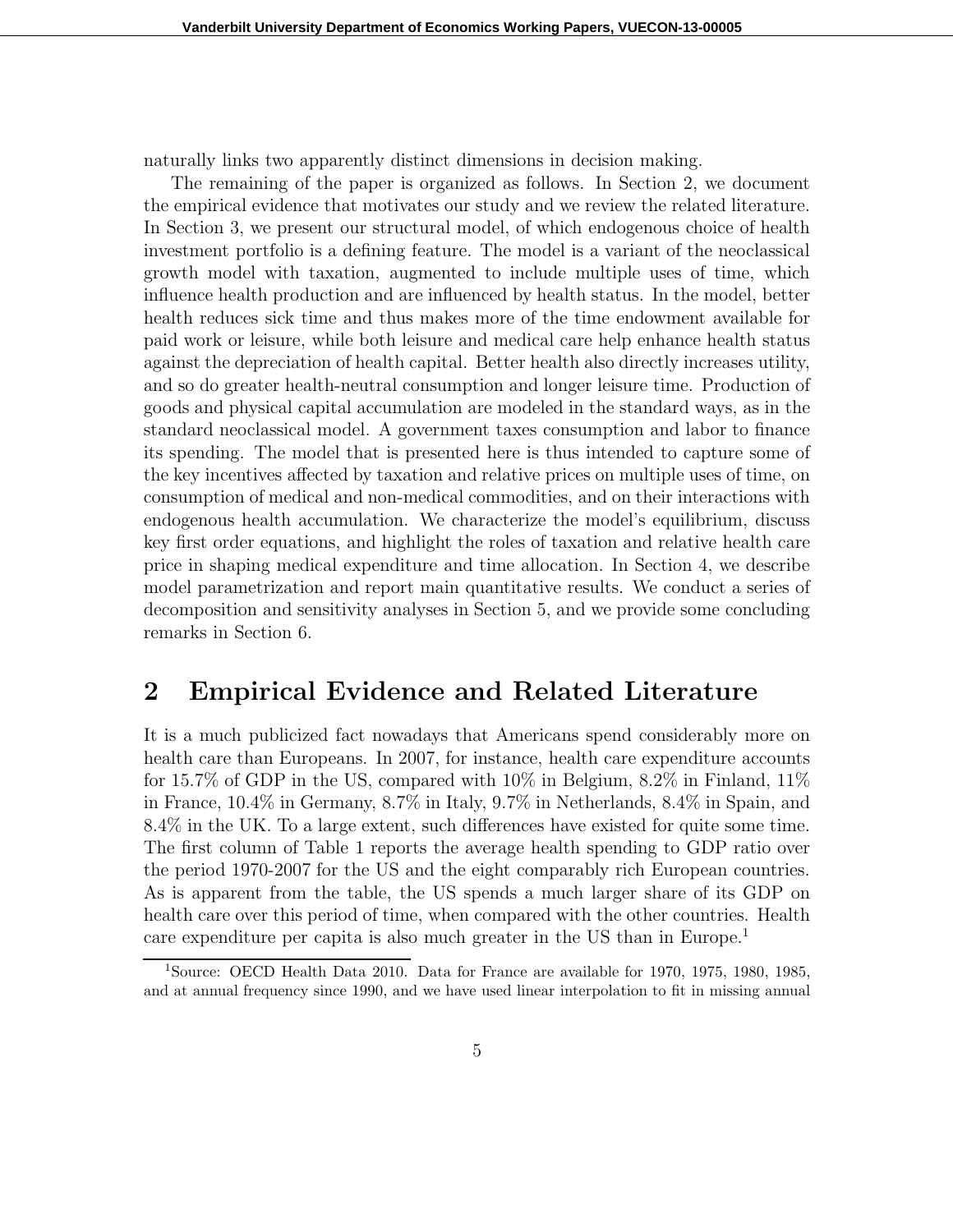The differences in health care expenditure between the US and Europe illustrated above are not attributed to the US-EU differences in expenditure on health-related research and development, or on education and training of health personnel.<sup>2</sup> There also do not seem to exist any notable cross-country differences in aging or life-cycle dynamics, such as age structure of the population or age-related health status and expenditure, to which the reported US-EU differences in health care expenditure can be attributed (e.g., Anderson and Hussey 2000; Gerdtham and Jonsson 2000; Peterson and Burton 2007; Pearson 2009). This is consistent with the finding that differences in health care expenditures between the US and many of the European countries are similar in size across different age groups.<sup>3</sup>

The point of departure of our analysis in this paper is to recast the issue of health care costs as a general equilibrium problem regarding the choice of health investment portfolio, of which the two crucial components are medical consumption and healthenhancing leisure-time activity. The idea that not only medical commodity but also leisure time are critical health inputs has been envisioned in several classic writings, such as Grossman (1972), Gronau (1977), and Ruhm (2000), which are accompanied by many supporting empirical studies. One of such empirical investigations is conducted by Sickles and Yazbeck (1998). Using a structural model to control for endogeneity and reverse causality, whereby to also take into account the opportunity cost of leisure explicitly, these authors estimate a trans-log production function of health, with both leisure time and medical commodity as inputs, based on US time series data. They find that both inputs make significantly positive contributions to producing and maintaining health, while the contribution of leisure can be even more than that of medical consumption.<sup>4</sup> Our recent econometric estimates based

data for those years between 1970 and 1990. Data for Italy are available only for years after 1988, and the number reported in Table 1 for Italy is an average for the period 1988-2007.

<sup>&</sup>lt;sup>2</sup> According to the OECD, total health care expenditure is defined as the sum of expenditures on activities that – through application of medical, paramedical, and nursing knowledge and technology – have the goals of: 1) Promoting health and preventing disease; 2) Curing illness and reducing premature mortality; 3) Caring for persons affected by chronic illness who require nursing care; 4) Caring for persons with health-related impairments, disability, and handicaps who require nursing care; 5) Assisting patients to die with dignity; 6) Providing and administering public health; 7) Providing and administering health programmes, health insurance and other funding arrangements. This definition does not include expenses on education and training of health personnel, research and development in health, food, hygiene and drinking water control, and environmental health. See http://stats.oecd.org/index.aspx for detail.

<sup>3</sup>See, for example, Hagist and Kotlikoff (2009) for the European countries, and Jung and Tran (2010) for the US. See, also, Table 2 in Anderson and Hussey (2000).

<sup>4</sup>Corroborating evidence has also been found by Kenkel (1995), Contoyannis and Jones (2004), Scholz and Seshadri (2010), and Insler (2011), among others.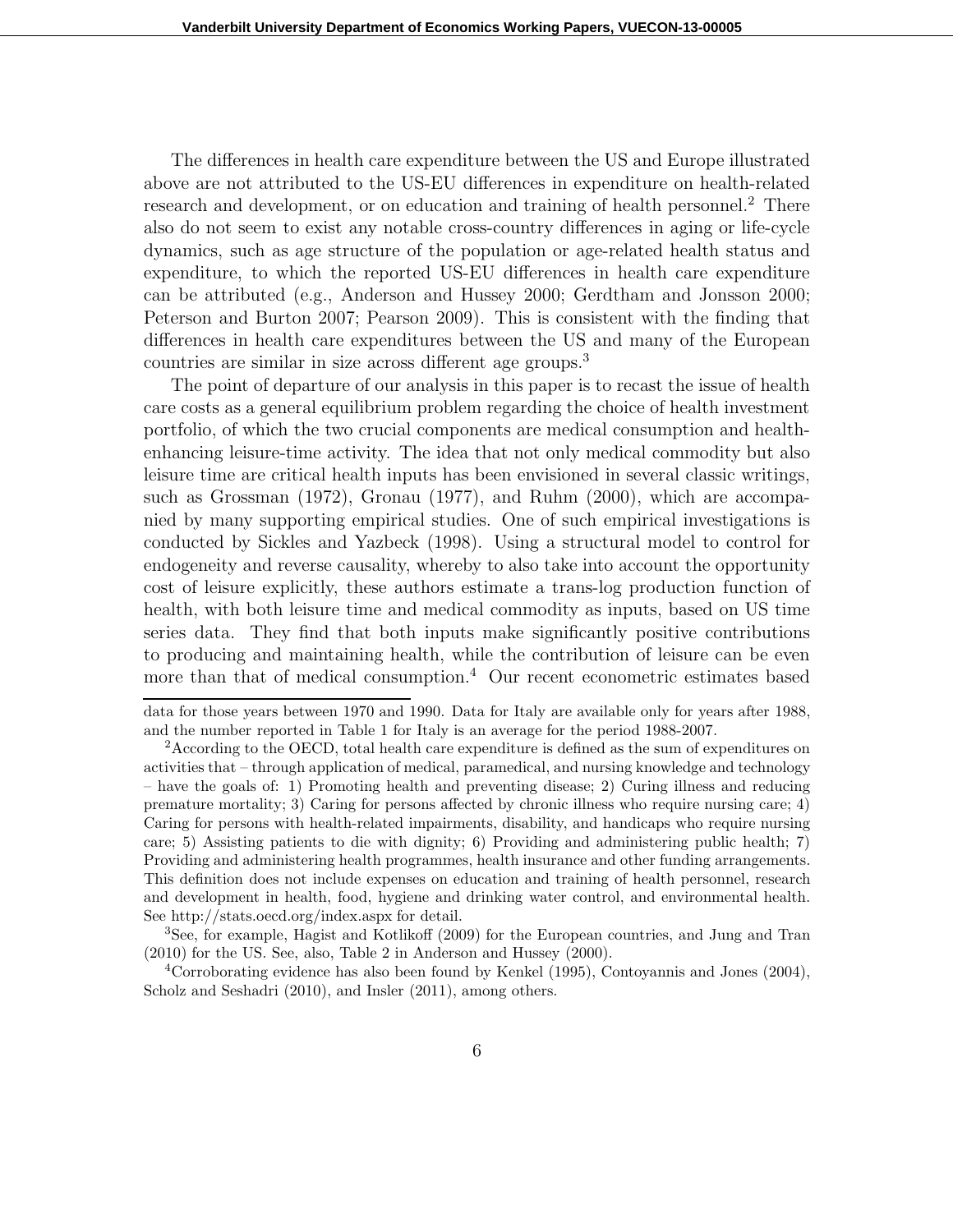on multi-country data reach a similar conclusion (e.g., He, Huang, and Hung 2013).

Empirical evidence on the significant contribution of leisure to good health can also be found in the literatures of biomedical science, public health, psychobiology, and biosociology. While most of such studies in these literatures focus on identifying separately the specific health benefits of individual leisure activities,<sup>5</sup> some of these studies also show the evidence that increases in leisure time activities help reduce medical expenditures (e.g., Colditz 1999; Pratt, Macera, and Wang 2000; Wang and Brown 2004; Brown, Wang, and Safran 2005). The recent study by Pressman, Matthews, Cohen, Martire, Scheier, Baum, and Schulz (2009) establishes a general positive link between a wide variety of leisure activities (e.g., having hobbies, playing sports, socializing, spending time unwinding, spending time in nature, visiting friends or family, going on vacation, going to clubs or religious events) and a broad spectrum of health benefits (e.g., lower blood pressure, waist circumference, body mass index, and cortisol measurements, lower levels of stress and depression, stronger and better social networks, better feelings of satisfaction and engagement in lives, better sleep, better physical function and mood). Caldwell (2005), Russell (2009), and Payne, Ainsworth, and Godbey (2010) provide a comprehensive review of the empirical evidence on the importance of leisure in achieving and maintaining good health, and an intuitive account of the prevention, coping, and transcendence mechanisms through which leisure enhances physical, mental, social, and cognitive health.<sup>6</sup>

As is explained in the introduction section, a key determinant of the composition of the two health inputs is taxation and, therefore, cross-country differences in labor income and consumption tax rates may hold a key to understanding cross-country differences in medical consumption, as well as in time input for health production.

<sup>5</sup>For example, leisurely walking or cycling, exercising, vacationing, spending time in nature, engaging in social activities, having hobbies, proper sleep hygiene, and restorative activities have all been independently shown to improve physical, mental, social, or cognitive health. See, among others, Watson (1988), House, Landis, and Umberson (1988), Simon (1991), Ulrich, Simons, Losito, Fiorito, Miles, and Zelson (1991), Haskell (1994), Benca and Quintas (1997), Staats, Gatersleben, and Hartig (1997), Cohen, Doyle, Skoner, Rabin, and Gwaltney (1997), Szabo, Mesko, Caputo, and Gill (1998), Tominaga, Andow, Koyama, Numao, Kurokawa, Ojima, and Nagai (1998), Gump and Matthews (2000), Diener, Lucas, and Oishi (2002), Batty, Shipley, Marmot, and Davey (2003), Ayas, White, Al-Delaimy, Manson, Stampfer, Speizer, Patel, and Hu (2003), Ayas, White, Manson, Stampfer, Speizer, Malhotra, and Hu (2003), Ryff, Singer, and Dienberg (2004), Sacker and Cable (2005), and Warburton, Nicol, and Bredin (2006).

<sup>6</sup>See, also, Lazarus, Kanner, and Folkman (1980), Iso-Ahola and Weissinger (1984), Weissinger and Iso-Ahola (1984), Kleiber (1985), Tinsley and Tinsley (1986), Caldwell and Smith (1988), Iso-Ahola (1988), Hull (1990), Chalip, Thomas and Voyle (1992), and Coleman and Iso-Ahola (1993), Iwasaki and Mannell (2000), Iwasaki and Schneider (2003), and Iwasaki, Mackay, Mactavish, Ristock, and Bartlett (2006), among others.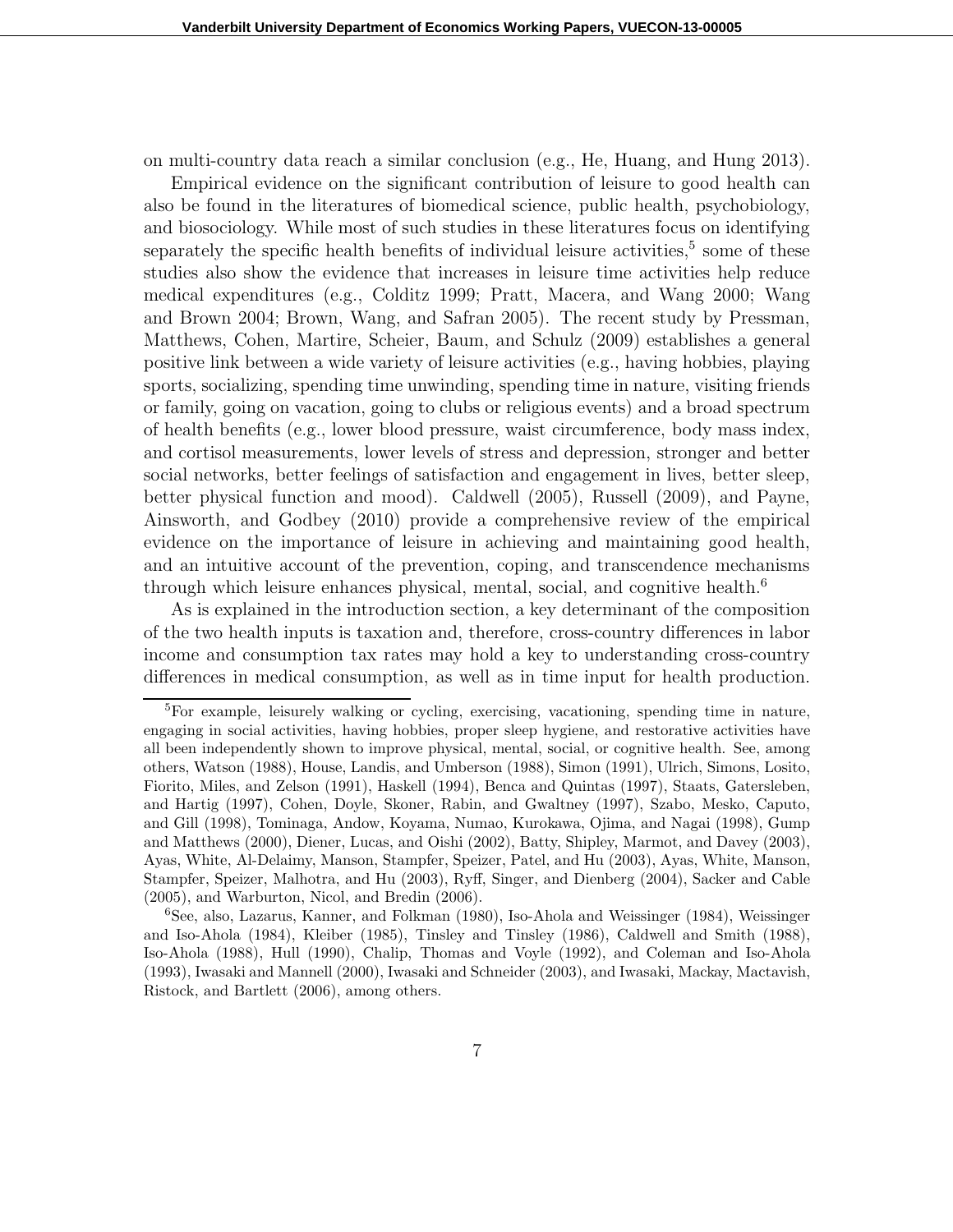The linchpin of our analysis in this paper then has to do with the fact that, for the same period that Europeans spend much less on health care than Americans, labor income and consumption tax rates are much higher in Europe than in the US. This can be seen from the fourth to the sixth columns of Table 1, which report the average labor and consumption tax rates, along with the corresponding tax wedge, over the period 1970-2007 for the nine selected countries.<sup>7</sup> The tax wedge reported in the sixth column of the table, of which the precise definition will be given in the next section, is a monotonically increasing function of the labor and consumption tax rates. As such, the tax wedge is much higher in Europe than in the US, as is clear from the table. Our model then predicts that Europeans may rely less on medical commodity and more on leisure than Americans when it comes to health production. The first part of this prediction is consistent with the observation from the US and European data, as reported above, whereby the second part of the prediction also conforms to the data, as we document below.

Empirical evidence shows that conventionally defined leisure time, as is measured by the time spent away from paid work, is much shorter, whereas measured hours of paid work are much longer, in the US than in most European countries. This fact is elaborated by Figure 1 in Jones and Klenow (2011). More formally, as can be seen from the second column of Table 1, Europeans on average spend 4.3% less of their time endowment on paid work, and thus 4.3% more of their time endowment is spent on leisure, when compared to Americans.<sup>8</sup> As a standard practice in the literature (e.g., Rogerson 2006; Ohanian, Raffo, and Rogerson 2008; Jones and Klenow 2011), time spent on paid work is here calculated as the product of total civilian employment and annual hours per worker, divided by the size of the population aged 15-64. We then divide the measure so constructed by  $365 \times 16$  to get a measure of paid work time as a percentage of annual discretionary time. Leisure time is then taken as the residual of paid work time following the conventional definition.

The US-EU differences in time allocation continue to hold even if we tease out unpaid work time (e.g., home production time) from the conventionally measured leisure time (i.e., the residual of paid work time). Based on the multi-country timeuse surveys, which record how people allocate their time (typically using a 24-hour

<sup>7</sup>Source: McDaniel (2007). The author applies the methodology in Mendoza, Razin, and Tesar (1994) to calculate a variety of average tax rates over an extended period of time for a number of OECD countries, using national account statistics as a primary source. The average labor and consumption tax rates for Italy reported in the fourth and fifth columns of Table 1 are for the same period 1988-2007 for which the Italian health expenditure data are reported in the first column of the table. The data are downloaded from http://www.caramcdaniel.com/researchpapers.

<sup>8</sup>The data are taken from Ohanian, Raffo, and Rogerson (2008). They are the average for the period 1970-2004, except for Italy for which it is the average for the period 1988-2004.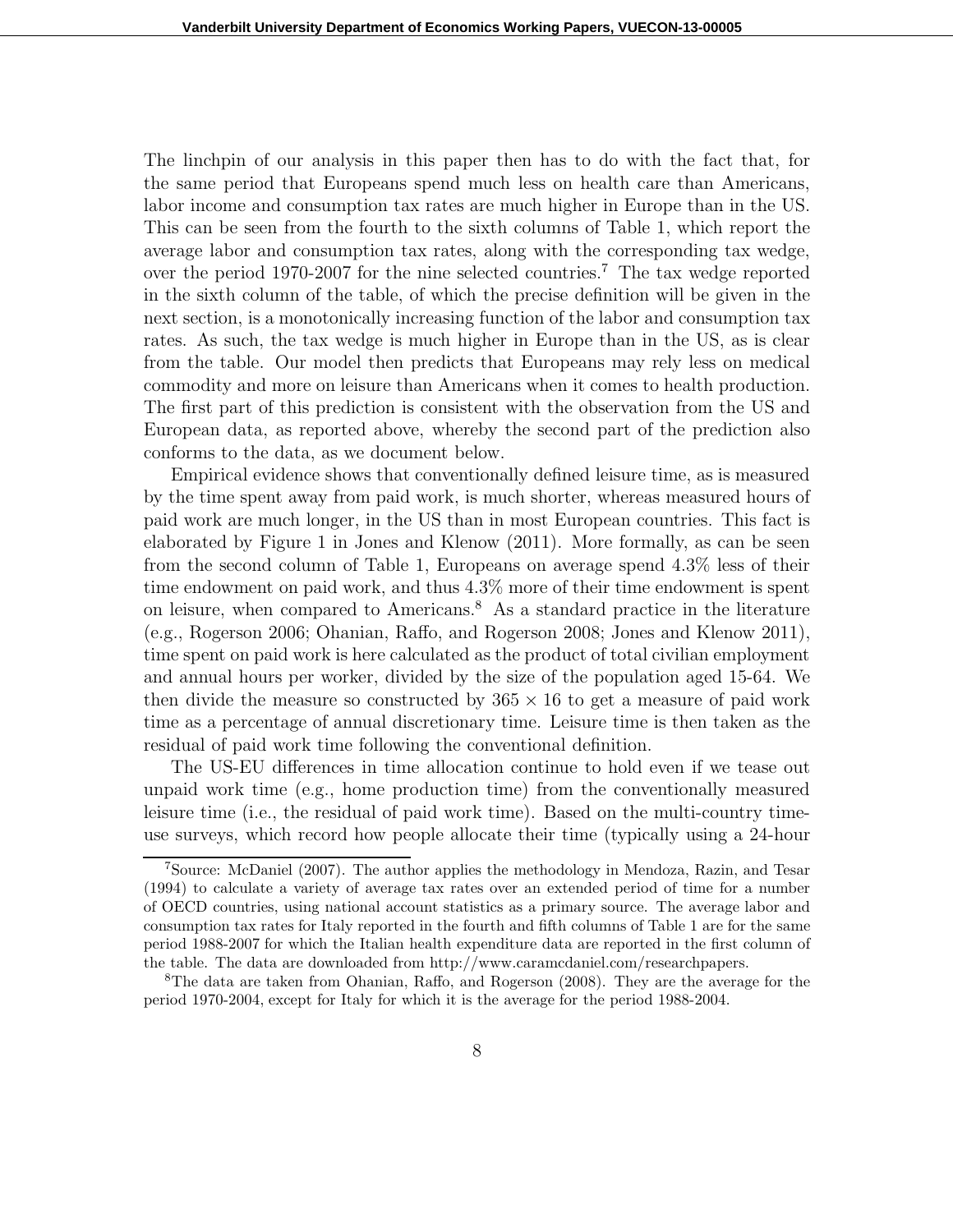diary), OECD (2011) classifies time allocation by working age populations in 29 countries over the period 1998-2009 into paid work or study, unpaid work, personal care, leisure, and other time use, which, when averaged over the 29 countries, take up 19%, 14%, 46%, 20%, and 1% of the total time endowment, and which also show significant variations across the countries. The division between unpaid work and personal care, or leisure for that matter, is determined by the "third-person" criterion: if a third person could be hired to carry out the activity, while the benefits of the activity would still accrue to the hirer, then it is considered to be work. Under this criterion, cooking, cleaning, doing laundry, shopping, walking the dog, gardening, volunteering, and caring for children and other family and non-family members are all examples of unpaid work. In contrast, someone else cannot be paid on another's behalf to sleep, eat, drink, visit a doctor, watch a game, go to a concert, lay on the beach, jog, swim, play tennis, ride the treadmill, socialize with friends and family, attend a cultural event, read a book silently, or spend time unwinding, as the benefits of the activity would accrue to the doer, but not to the hirer. Thus, these activities are all examples of personal care or leisure, which are arguably important time inputs for the production of health.

The third column in Table 1 reports the sum of these two categories of time use, which we shall refer to as time input in health production, or, with some abuse of terminology, leisure time for short, as a fraction of the time endowment for the nine selected OECD countries. As is apparent from the table, all of the eight European countries are much higher on this time input for health production when compared with the US, and the Eurozone average is about 4% higher than the America's. This is equivalent to saying that Europeans on average spend one hour more per day on health-enhancing activities than Americans. It is worth recalling that these Eurozone countries on average spend one hour less per day on paid work than the US. Thus, it seems that Europeans shift much of this one-hour time from paid work to personal care or leisure, rather than to unpaid work, when compared with Americans.

It is also much known nowadays that the prices of health care goods and services relative to the general price levels are generally higher in the US than in Europe (e.g., Anderson, Reinhardt, Hussey, and Petrosyan 2003). This can be seen from the seventh column of Table 1, which reports the purchasing power parities-adjusted price indexes of health care goods and services relative to non-medical commodities for the nine selected countries in 2005. As is shown, for example, the price of health care is 20% higher than that of non-medical consumption in the US, while in Germany the price of health care is only 94% of that of non-medical consumption. This implies that the relative price of health care is about 26% higher in the US than in Germany. It can be inferred from the indexes reported in this column of the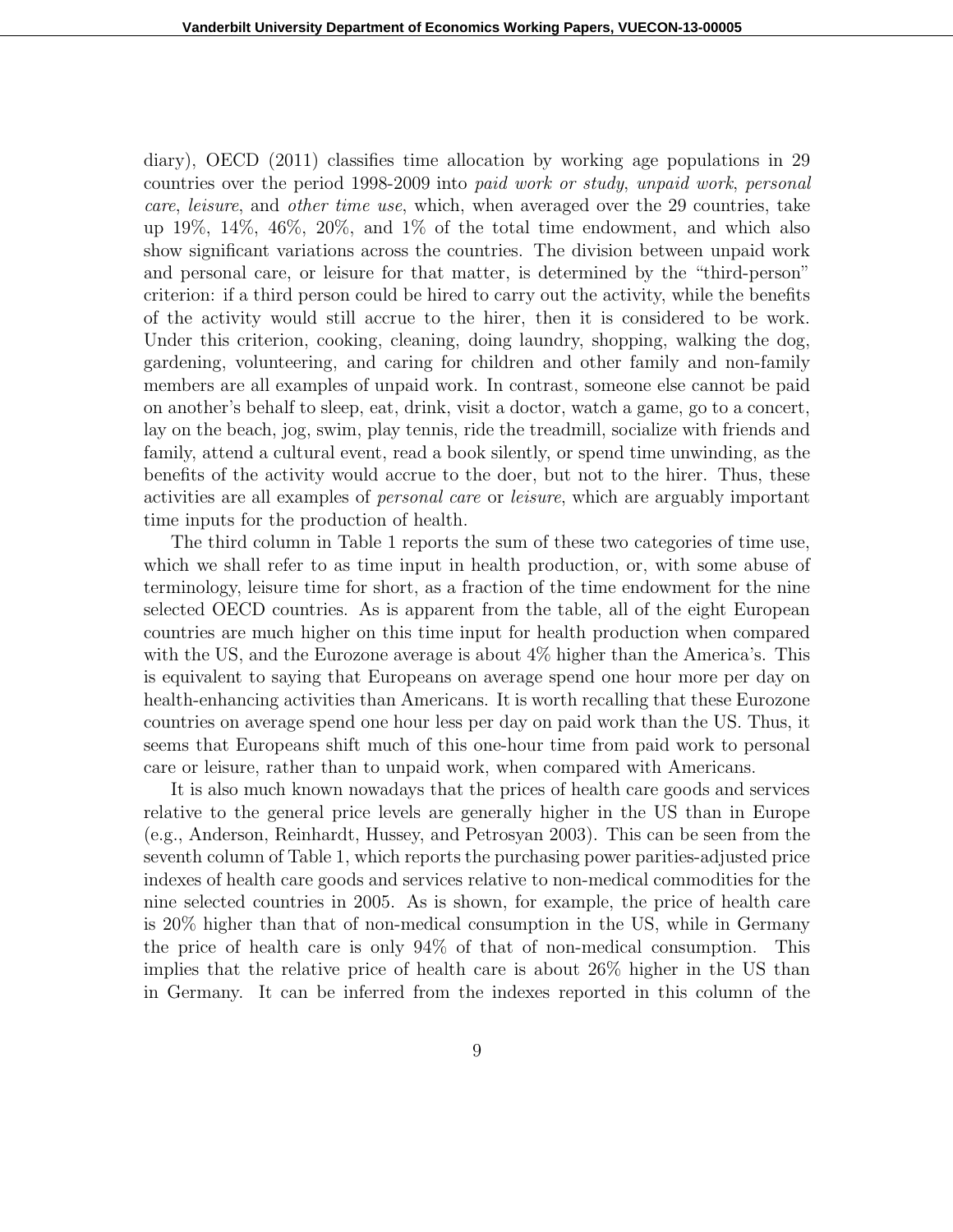table that the relative price of health care in the US is about 15% higher than the European average. These indexes are constructed by He, Huang, and Hung  $(2013)$ ,  $9$ based on the data from the OECD 2005 PPP Benchmark Results, which is a widely used dataset for international comparison of relative prices for health care goods and services (e.g., Pearson  $2009$ ).<sup>10</sup>

Some recent studies suggest various cultural and institutional differences between the US and Europe as potentially relevant for their differences in hours worked and/or leisure time. These include US-EU differences in preferences (e.g., Blanchard 2004), in taxation and government transfer policy (e.g., Rogerson 2001, 2004, 2006, 2008; Prescott 2004; Davis and Henrekson 2004; Ohanian et al. 2008; Olovsson 2009), in union imposed regulations and the associated social multiplier through complementarities in the consumption of leisure (e.g., Alesina, Glaeser, and Sacerdote 2005), and in social norms for leisure and the associated multiplicity of equilibria (e.g., Alesina, et al. 2005; Burda, Hamermesh, and Weil 2008). However, none of of these studies deals with any health-related issue. On the other hand, there is an emerging class of economic models that feature endogenous health capital accumulation. These models are developed to help understand the rising medical expenditure in the US (e.g., Suen 2006; Hall and Jones 2007; Fonseca, Michaud, Gamama, and Kapteyn 2009; Zhao 2010), the welfare effects of proposed health care reforms (e.g., Feng 2008; Jung and Tran 2009), the implications of health risks for consumption, health expenditure, and the allocation of wealth among bonds, stocks, and housing (e.g., Yogo 2009), the implications of employment-based health care benefits in the US (e.g., Fang and Gavazza 2011; Huang and Huffman 2013), the relative importance of consumption and investment motives of health care demand (e.g., Halliday, He and Zhang 2012), and the joint cyclical properties of medical expenditure and health capital (e.g., He, Huang, and Hung 2012). However, none of these studies addresses the cross-country differences in health care expenditure or in time allocation.

# 3 Model and Equilibrium

Our analytical framework integrates endogenous health accumulation into a variant of the neoclassical growth model with taxation, augmented to include multiple uses of time, which influence health production and which are influenced by health status.

<sup>&</sup>lt;sup>9</sup>In addition to constructing these relative price indexes, He, Huang, and Hung (2013) discuss some general issues concerning measures of data on prices and quantities (including time uses).

<sup>10</sup>Source of original data: http://stats.oecd.org/Index.aspx?DataSetCode=PPP2005. The data obtained here are broadly consistent with those from earlier studies, such as the individual country case studies on the price level of health care conducted by McKinsey Global Institute (1996).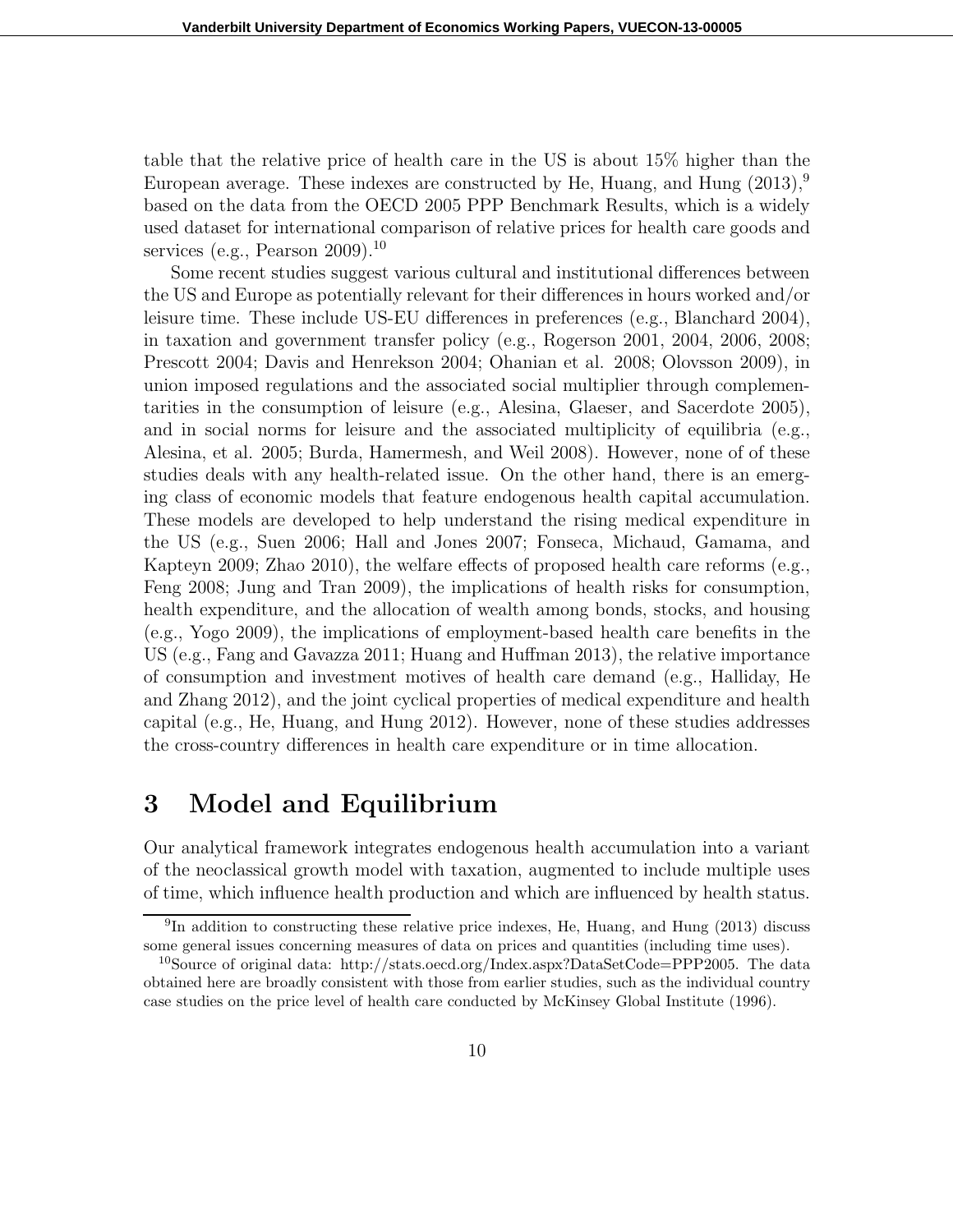This argumentation defines the key characteristics of our model, as suggested by the empirical evidence documented above, that is, both leisure and medical consumption are important for enhancing health status against the depreciation of health capital, which in turn affects sick time and thus the time endowment available for paid work or leisure. The linchpin of our analysis lies with taxation and relative health care prices as the key determinants of the composition of these health inputs. The model presented here is thus intended to capture key incentives affected by these determinants on multiple uses of time, on consumption of medical and non-medical commodities, and on their interactions with endogenous health accumulation, which are essential to address the topic at hand.

#### 3.1 Setup and Equilibrium Conditions

The economy is populated with a large number of identical households, a large number of perfectly competitive firms, and a government. A representative household has one unit time endowment in each period. The length of time in period  $t$  in which the household is sick  $(s_t)$  decreases with its stock of health capital at the beginning of the period  $(h_t)$ , as specified by a twice-differentiable monotone function,

$$
s_t = S(h_t), \quad S'(\cdot) < 0. \tag{1}
$$

The household can devote its non-sick time in period t to either paid work  $(n_t)$  or leisure  $(l_t)$ , such that,

$$
n_t + l_t = 1 - s_t. \tag{2}
$$

This time constraint implies that the household can't work or enjoy leisure when sick. This together with equation (1) capture Grossman's (1972) notion of investment motive for health care, in that better health reduces sick time and thus makes more of the time endowment available for paid work or leisure.

The household derives utility from consumption of health-neutral goods  $(c_t)$ , leisure, and health stock in period t according to  $U(c_t, l_t, h_t)$ , which is a twicedifferentiable concave function that increases in all of its arguments. The postulation that better health directly enhances household utility captures Grossman's (1972) notion of consumption motive for health investment.

Health investment is created using health-related consumption  $(m_t)$  and leisure time according to  $H(m_t, l_t)$ , which is a twice-differentiable, quasi-concave function increasing in both of its arguments. The level of health stock in period  $t + 1$  is an update of period-t investment in health plus undepreciated health stock from the previous period, such that,

$$
h_{t+1} = (1 - \delta_h)h_t + H(m_t, l_t),
$$
\n(3)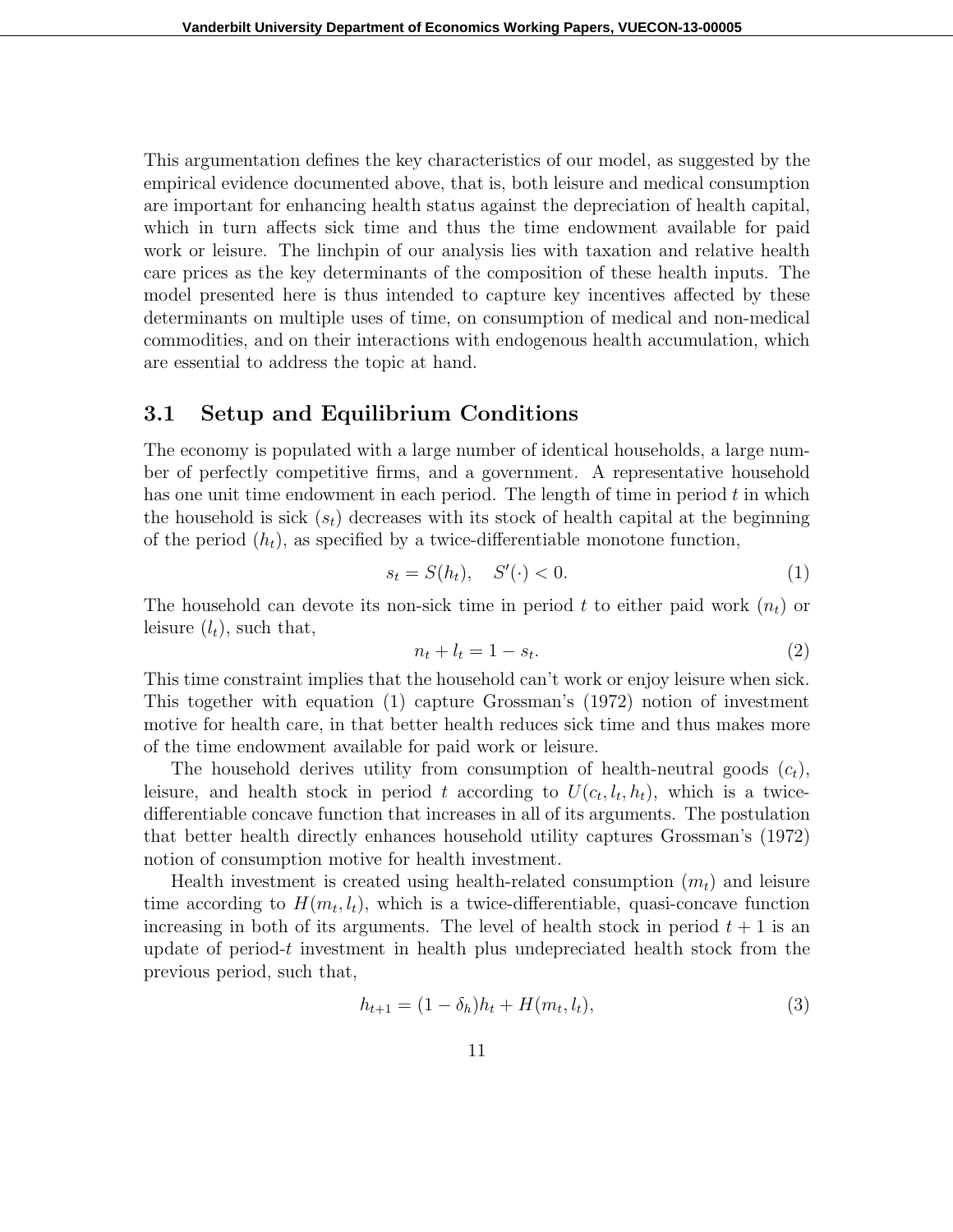where  $\delta_h$  is a health capital depreciation rate. This specification is along the lines of the models estimated by Sickles and Yazbeck (1998) and by He, Huang, and Hung  $(2013).<sup>11</sup>$ 

The household's budget constraint in period  $t$  is given by

$$
(1 + \tau_c)[c_t + p_m m_t] + k_{t+1} = (1 - \tau_n)w_t n_t + (r_t + 1 - \delta_k)k_t + \Pi_t + T_t, \qquad (4)
$$

where  $\tau_c$ ,  $\tau_n$ , and  $p_m$  denote respectively the tax rate on consumption, the tax rate on labor income, and the price of health care relative to that of the health-neutral commodity,<sup>12</sup>  $w_t$  is the wage rate,  $r_t$  is the rate of return on the household's rental of physical capital to firms in period  $t(k_t)$ ,  $\delta_k$  is a depreciation rate of physical capital, and  $\Pi_t$  and  $T_t$  are respectively the profits and lump-sum transfer from firms and the government to the household.

The objective of the household is to choose the allocation of time among different uses, consumption of non-medical and medical commodities, and health and physical capitals to maximize the expected, discounted lifetime utility,

$$
E\sum_{t=0}^{\infty} \beta^t U(c_t, l_t, h_t), \tag{5}
$$

where E is the expectations operator and  $\beta$  is a subjective discount factor, subject to  $(1)-(4)$ , taking the wage and capital rental rates, the tax rates and relative health care price, and the initial conditions  $h_0$  and  $k_0$  as given.

A representative firm has a production function that generates  $F(K_t, N_t; z_t)$  units of output from  $K_t$  units of physical capital and  $N_t$  units of labor inputs, under the level of technology  $z_t$ . The production function is of constant returns to scale with respect to capital and labor, and is twice-differentiable, quasi-concave, and increasing in both of these two inputs. The firm rents physical capital and hires labor services from the households to produce output. The firm's profit in period  $t$  is

$$
\Pi_t = F(K_t, N_t; z_t) - r_t K_t - w_t N_t. \tag{6}
$$

The objective of the firm is to choose physical capital and labor inputs to maximize the profit in each period, taking the wage and capital rental rates as given.

<sup>11</sup>Sickles and Yazbeck (1998) allow the stock of health capital at a given point in time to be affected by a distributed lag of past health stocks. Using this more general specification would not change the main results of this paper.

 $12$ For the topics addressed in the present paper through our long-run cross-country analysis, it is without loss of generality to consider time-invariant tax rates and relative health care price, which will be calibrated to their long-run averages in the data for each of the countries under consideration.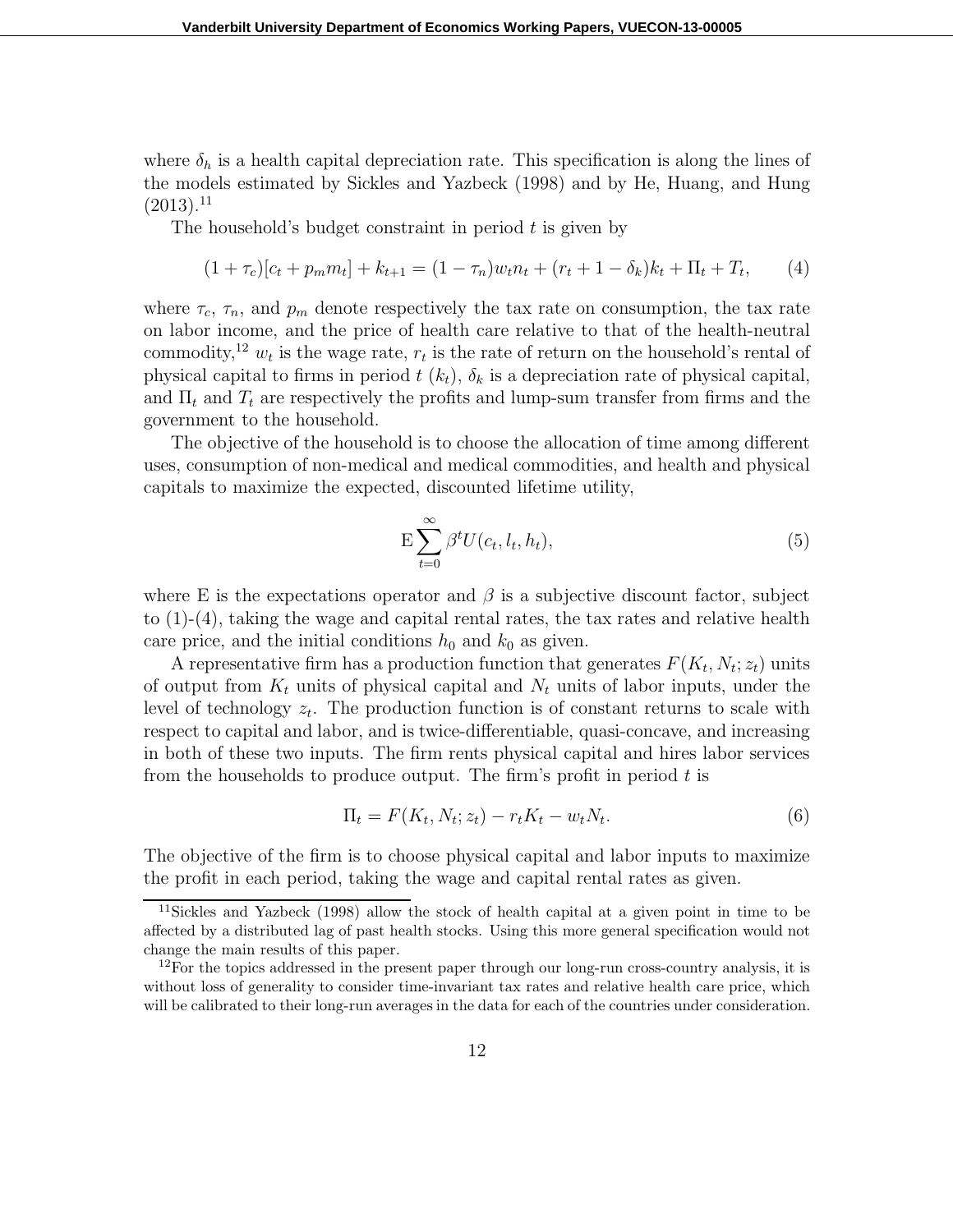To close the model, we assume, without the loss of generality and insight, that the government runs a balanced budget in every period and rebates all tax revenues to the households in the form of a non-distortionary lump-sum transfer,

$$
\tau_c[c_t + p_m m_t] + \tau_n w_t n_t = T_t. \tag{7}
$$

While being kept as simple as possible, our baseline model presented above has all the necessary features to build the central mechanism that we aim to investigate. This mechanism has to do with how labor income and consumption taxes and the relative price of medical commodity affect the incentives in the allocation of time among different uses, and of expenditure on medical and non-medical commodities, and their interactions with health production. Our view is that, it is important to understand the effect that taxation and relative health care price can have on the composition of time and goods inputs in the endogenous accumulation of health capital, and that our model described above provides a simple macroeconomic setting for conducting such analysis.

An equilibrium for this economy consists of allocations  $n_t$ ,  $l_t$ ,  $s_t$ ,  $c_t$ ,  $m_t$ ,  $h_{t+1}$ , and  $k_{t+1}$  for households, and  $N_t$  and  $K_t$  for firms, together with wage rate  $w_t$  and capital rental rate  $r_t$ , for all  $t \geq 0$ , that satisfy the following conditions: (i) given the wage and capital rental rates, the allocations for households solve the utility maximization problem; (ii) given the wage and capital rental rates, the allocations for firms solve the profit maximization problem; (iii) the government budget constraint is satisfied; and (iv) markets for labor, physical capital, and goods clear.

To provide a general characterization of the model's equilibrium conditions, it is useful to define, in the spirit of Prescott (2004), a tax wedge as the sum of the tax rates on labor income and on consumption in units of the consumption goods,

$$
\tau = \frac{\tau_n + \tau_c}{1 + \tau_c},\tag{8}
$$

which is a monotonically increasing function of the labor and consumption tax rates.

The Euler equation for optimal intertemporal allocation of consumption of the health-neutral commodity, along with the condition for optimal accumulation in physical capital, gives rise to the following familiar condition,

$$
U_c(t) = \beta E_t \left[ U_c(t+1)(r_{t+1} + 1 - \delta_k) \right]. \tag{9}
$$

The left-hand side of this equation is the cost of giving up one unit of consumption of the health-neutral commodity, measured in terms of (marginal) utility, where the right-hand side is the present value of expected future benefit from investing the foregone consumption goods in physical capital.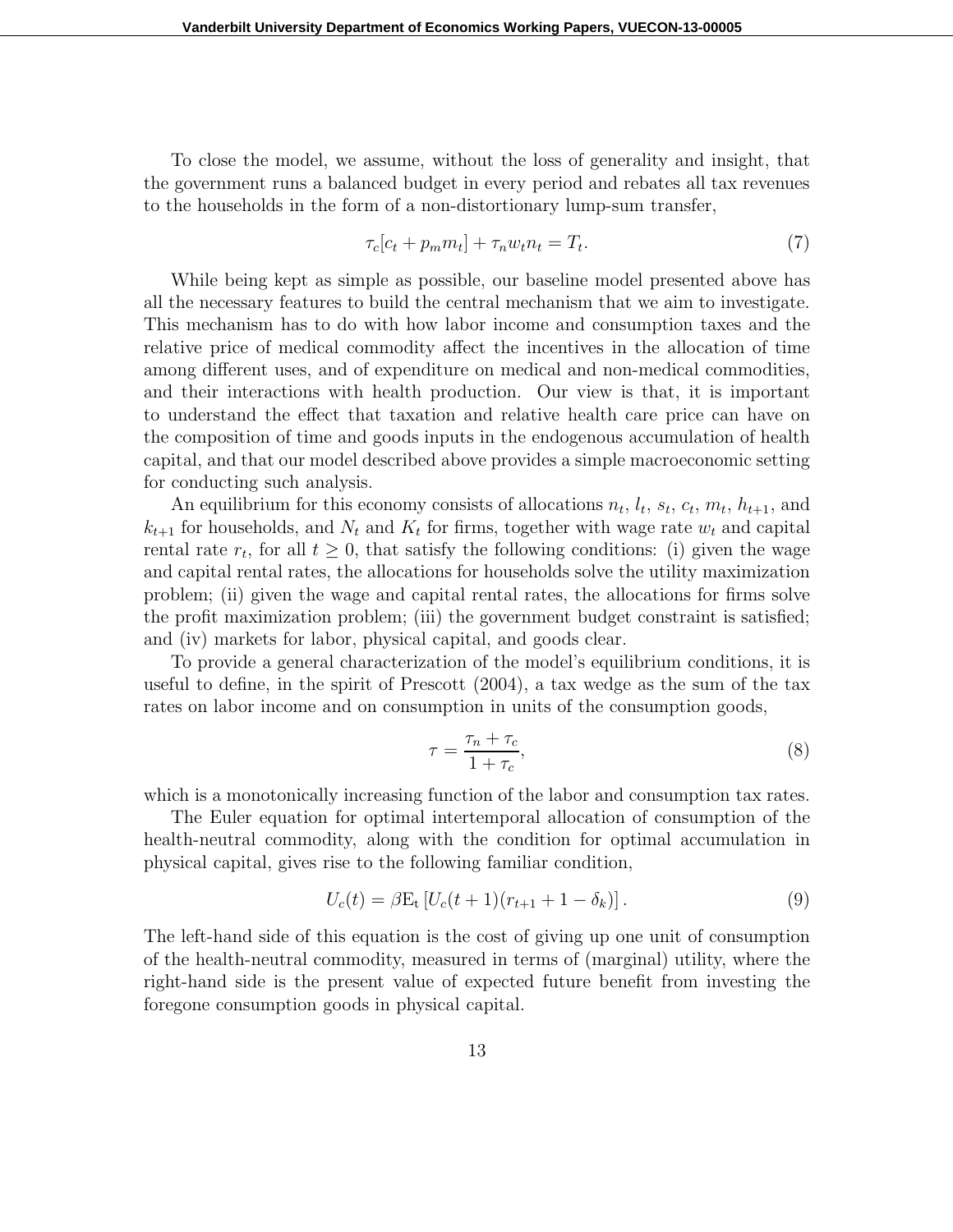The Euler equation associated with the optimal composition of leisure time and health-related commodity inputs in health production is given by,

$$
MRS_{l,c}(t) + MRTS_{l,m}(t)p_m = (1 - \tau)w_t,
$$
\n(10)

where  $MRS_{l,c}(t) \equiv U_l(t)/U_c(t)$  denotes the marginal rate of substitution of leisure l for health-neutral consumption c, which measures the amount of c that can be saved on with an additional unit of l, while maintaining the same level of utility, and  $MRTS_{l,m}(t) \equiv H_l(t)/H_m(t)$  denotes the marginal rate of technical substitution of leisure l for health-related consumption  $m$ , which measures the amount of  $m$  that can be saved on with one additional unit of  $l$ , while maintaining the same level of health production. The left-hand side of this equation is thus the benefit from having additional leisure, while the right-hand side of the equation is the opportunity cost of the leisure time in terms of the foregone labor income on paid work, all measured in units of the health-neutral commodity.

The Euler equation for optimal health accumulation, when combined with the condition for optimal intratemporal allocation between health-related consumption and health-neutral consumption, gives rise to the following condition,

$$
\beta E_t \left[ U_h(t+1) - (1-\tau) w_{t+1} S'(h_{t+1}) U_c(t+1) + (1-\delta_h) \frac{U_c(t+1)}{H_m(t+1)} p_m \right]
$$
  
= 
$$
\frac{U_c(t)}{H_m(t)} p_m.
$$
 (11)

The right-hand side of this equation is the cost at date  $t$  of producing one additional unit of health capital for date  $t+1$  through health-related consumption, measured in terms of (marginal) utility. The left-hand side of this equation is the present value of expected future benefit, measured in terms of expected future (marginal) utilities, from having one additional unit of health capital at date  $t + 1$ . The benefit includes (i) higher utility directly derived from the additional health capital, (ii) reduced sick time due to better health status, allowing more time for paid work and thus greater labor income (which boosts consumption to increase utility), and (iii) saving on future health investment (in terms of expected future marginal utility) from undepreciated health capital. It is worth mentioning that (i) and (ii) generalize Grossman's (1972) notions of consumption and investment motives for health expenditure, and relate them to the household's incentives on labor and goods markets in the presence of labor income and consumption taxes, and that the continuation value captured by (iii) indicates that the benefit from current health investment will last for many future periods due to the incomplete depreciation of health capital.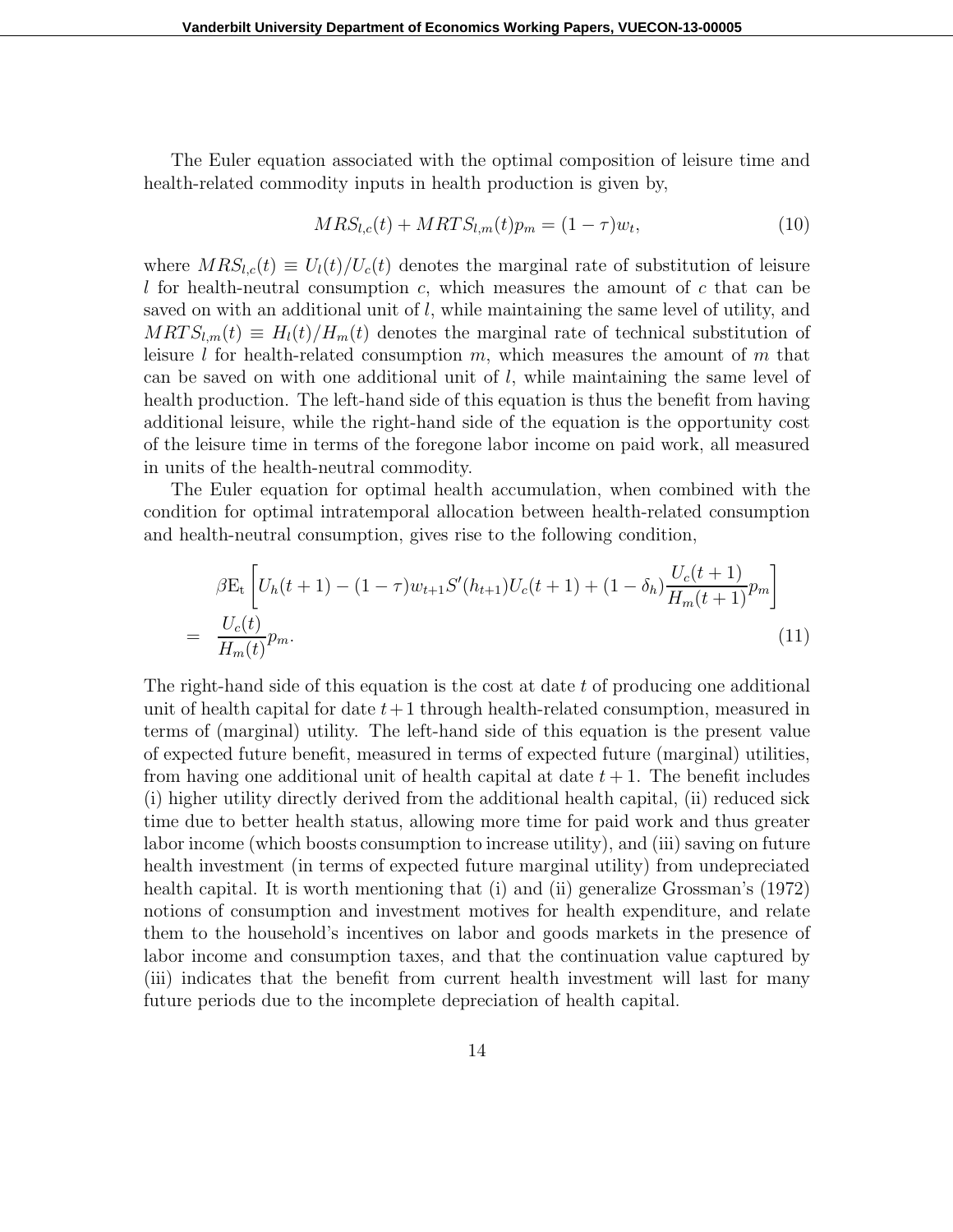The optimality conditions for profit maximization are standard, given by,

$$
r_t = F_k(k_t, n_t; z_t), \quad w_t = F_n(k_t, n_t; z_t), \tag{12}
$$

which have taken into account the market clearing conditions for physical capital,  $k_t = K_t$ , and for paid work time,  $n_t = N_t$ .

The household and government budget constraints then imply the market clearing condition for goods (i.e., the resource constraint),

$$
c_t + p_m m_t + k_{t+1} - (1 - \delta_k) k_t = F(k_t, n_t; z_t).
$$
\n(13)

Equations  $(1)-(3)$  and  $(9)-(13)$  characterize an equilibrium.

### 3.2 Highlighting the Roles of Taxation and Relative Health Care Price in Shaping Health Investment Portfolio

Equations (10) and (11) hold the key to the model's central mechanism for how taxation and relative health care price may affect the optimal composition of leisure and health-related consumption, and of the multiple uses of time, as they pertain to health production.

We shall first highlight the role of taxation. As the right-hand side of (10) shows, a higher tax wedge means a lower effective wage rate and thus a lower opportunity cost of leisure. Then, as the left-hand side of  $(10)$  shows, more leisure time l will be used (relative to health-neutral consumption  $c$ ) in deriving utility and (relative to health-related consumption m) in maintaining health. The flip side of the  $l$ -c tradeoff in deriving utility and its implication for labor supply in the face of taxation are the linchpin of the analysis in Prescott (2002, 2004), Ohanian et al. (2008), and Rogerson (2008). Equation (10) generalizes their theory by adding on top of the  $l-c$ trade-off in deriving utility, the  $l-m$  trade-off in maintaining health. This extension strengthens the effect of taxation on labor supply, while at the same time it provides a novel theory on how a higher tax wedge may induce the household to use relatively more leisure activity and relatively less medical commodity in health production.

This extension is further enriched by another novel feature of the model, that is, health capital affects sick time and thus time available for leisure or paid work. This can be better seen by rewriting Equation (11) as follows,

$$
\frac{U_c(t)}{H_m(t)}p_m = \mathcal{E}_t \sum_{i=1}^{\infty} \beta^i (1 - \delta_h)^{i-1} \left[ U_h(t+i) - (1 - \tau) w_{t+i} S'(h_{t+i}) U_c(t+i) \right]. \tag{14}
$$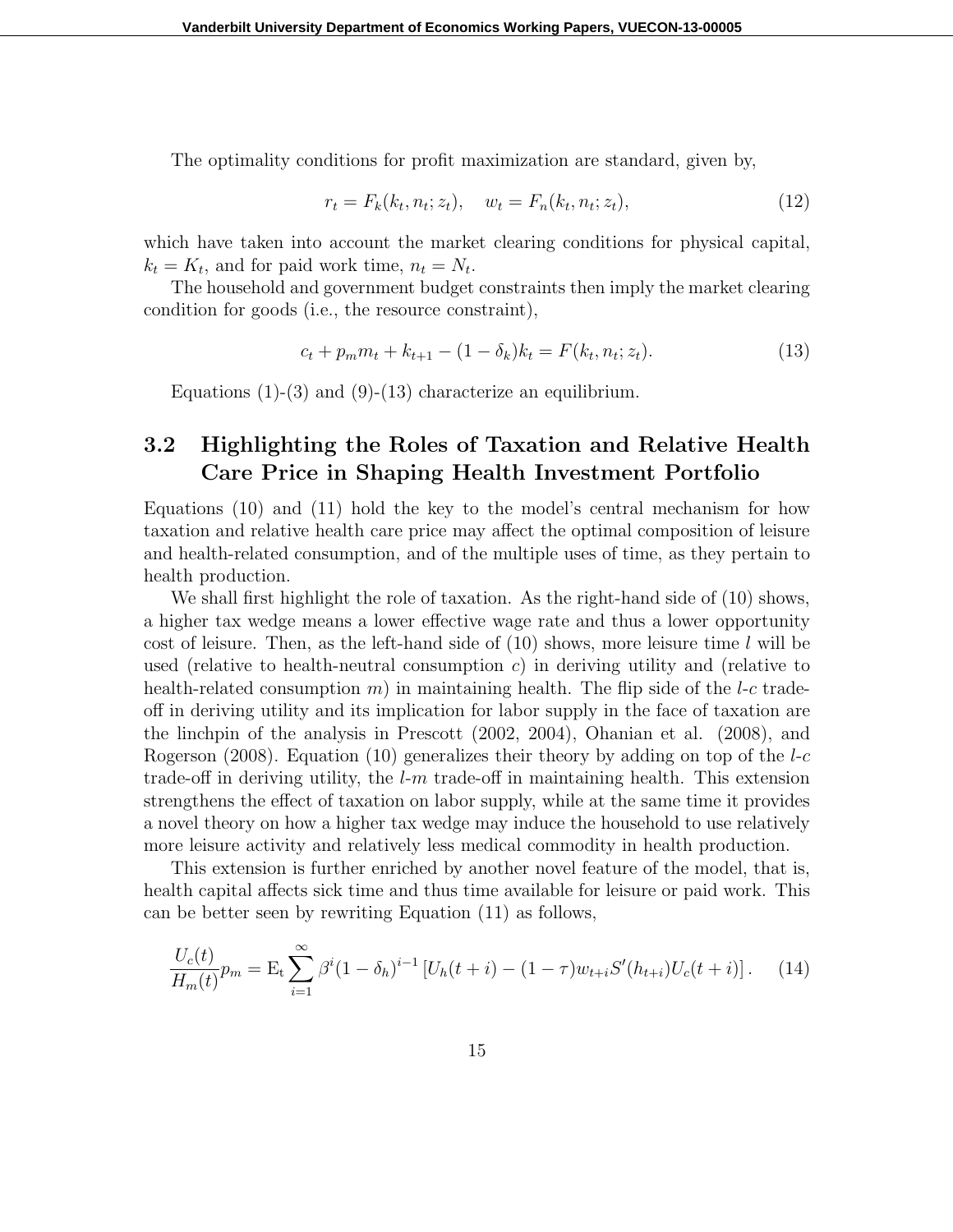As the second infinite-sum on the right-hand side of (14) illustrates, a higher tax wedge weakens the investment motive for health expenditure, as the benefit from enhanced health status, in terms of reduced sick time and thus increased time for paid work, is reduced by the lowered effective wage rate. Then, as the left-hand side of  $(14)$  indicates, the household will consume less of health-related commodity m relative to health-neutral consumption  $c$ . This effect of taxation on the  $c$ -m trade-off might be quantitatively significant, given that a permanently higher tax wedge will reduce the benefit (in terms of increased time available for paid work) from current health investment for many periods in the future.

To summarize, in the presence of a higher tax wedge, the various optimal tradeoffs embedded in conditions (10) and (11) would reinforce to generate a longer leisure time, a shorter time on paid work, and a smaller share of health care expenditure in total consumption spending (and a smaller medical expenditure-GDP ratio). This is to say that, when it comes to the US-Europe comparisons in medical expenditure and time allocation, cross-country difference in taxation would tend to make the model fit all dimensions of the data.

We turn now to highlighting the role of relative health care price. As Equations (10) and (14) reveal, in some sense, a higher relative health care price may play a qualitatively similar role as a higher tax wedge in affecting the optimal composition of health investment portfolio and labor supply. A higher  $p_m$  implies that more leisure time will be used (relative to medical commodity) in maintaining health and (relative to other goods and services) in deriving utility (and less of the time endowment will be supplied to paid work), as revealed by (10), and that a smaller quantity of medical commodity will be consumed relative to other goods and services, as revealed by (14).

Hence, in the presence of a higher relative health care price, the various optimal trade-offs dictated by conditions (10) and (11) would tend to generate a longer leisure time and a shorter time on paid work, along with a greater share of overall health spending in total consumption expenditure, although the magnitude of the latter is mitigated by the effect of substitution away from medical commodity towards other goods or leisure in delivering utility and towards time input in maintaining health. Recall that relative health care price is higher in the US than in Europe. The US-EU difference in relative health care price then predicts that Europeans would have longer paid work time and shorter leisure time than Americans, a pattern of cross-country difference in time allocation that is exactly opposite to the US-EU comparison actually observed from the data, although its prediction on the US-EU difference in overall health spending to GDP ratio can be in line with the data.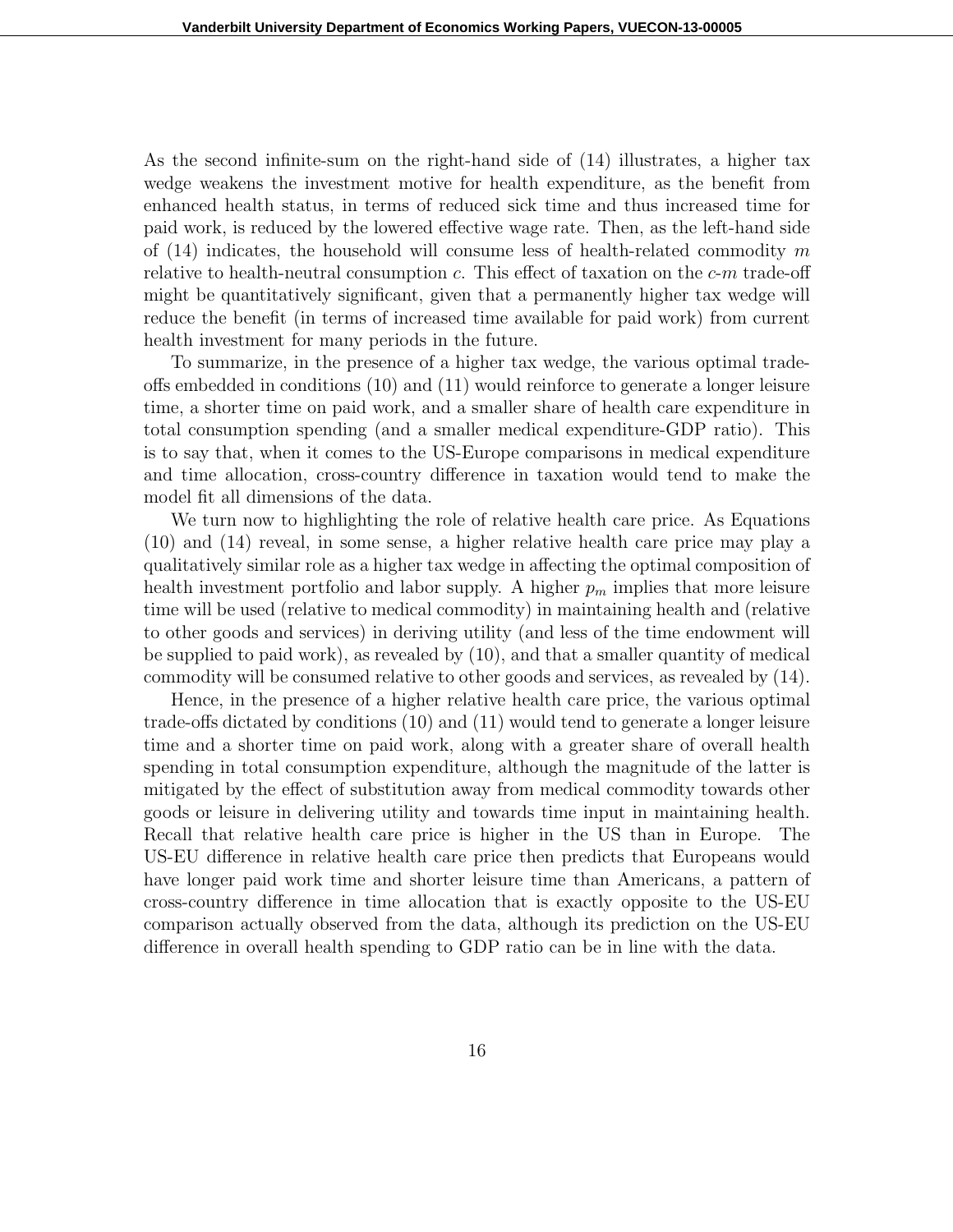### 4 Parametrization and Main Quantitative Results

As illustrated by the analysis in Section 3, our model predicts that households would use relatively more leisure time and less medical commodity in health production, while working less for pay, when faced with a higher tax wedge. Then an interesting question is: To what extent can the US-EU differences in taxation account for their differences in health expenditure-GDP ratio and in time allocation? Given that this question is quantitative in nature, we need to parameterize our model to answer it.

#### 4.1 Parametrization and Measurement

To begin, we follow Grossman (1972) to postulate the following functional form for how the stock of health capital affects sick time,

$$
S(h_t) = Q h_t^{-\gamma},\tag{15}
$$

where parameter  $\gamma$  measures the sensitivity of sick time with respect to health stock, and Q is a scaling parameter.

Then, in light of our empirical study presented in a companion paper (e.g., He, Huang, and Hung 2013), we parameterize the health production function using a CES version of the trans-log production function of health estimated by Sickles and Yazbeck (1998),

$$
H(m_t, l_t) = \begin{cases} B[\theta m_t^{\frac{\omega - 1}{\omega}} + (1 - \theta) l_t^{\frac{\omega - 1}{\omega}}]^{\frac{\omega \xi}{\omega - 1}} & \text{if } \omega \neq 1, \\ B(m_t^{\theta} l_t^{1 - \theta})^{\xi} & \text{if } \omega = 1, \end{cases}
$$
(16)

where  $\theta$  and  $1 - \theta$  measure respectively the shares of medical commodity and leisure time inputs in health production in the long-run stationary equilibrium,  $\omega$  measures the elasticity of substitution between these two inputs,  $\xi$  measures the degree of returns to scale in the health production technology, and  $B$  is a scaling parameter that measures the level of technology in health production.

Next, similarly as in Huang and Huffman (2013), we parameterize the period utility function in the following form,

$$
U(c_t, l_t, h_t) = \frac{\log[\lambda c_t^{1-\eta} + (1-\lambda)h_t^{1-\eta}]}{1-\eta} + \rho \log l_t,
$$
\n(17)

where  $\lambda$  measures the importance of health-neutral consumption relative to the stock of health capital in the household's preferences and the inverse of  $\eta$  is the elasticity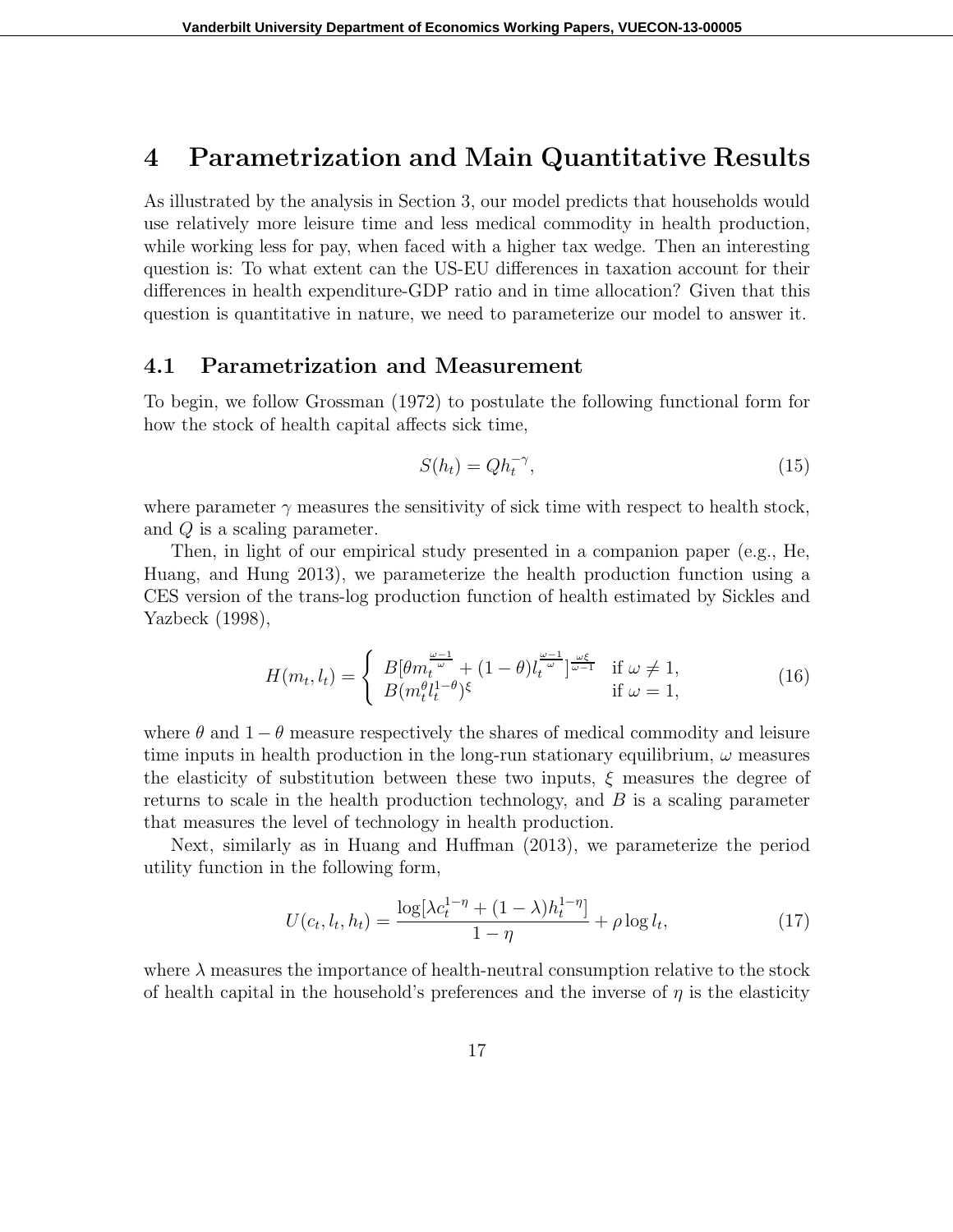of substitution between these two entries, and  $\rho$  measures the importance of leisure relative to the consumption-health bundle in the household's preferences.

Finally, we postulate the standard Cobb-Douglas form for the production function of goods,

$$
F(K_t, N_t; z_t) = z_t K_t^{\alpha} N_t^{1-\alpha},\tag{18}
$$

where  $\alpha$  and  $1 - \alpha$  measure respectively the cost shares of physical capital and labor services in the value-added productive inputs in the long-run stationary equilibrium.

In the rest of this section, we calibrate the model to the US data and compute the steady-state values of the key variables of interest (we compute the steady state by setting the technology level  $z_t$  to its unconditional mean of 1). We then recompute the model's equilibrium while replacing the labor income and consumption tax rates with those observed for each of the eight European countries, but keeping the other baseline parameter values unchanged. This will allow us to see what would happen to the US economy if it adopts the tax rates of these Eurozone countries. This will then give us a sense about the extent to which the observed difference in taxation may account for the observed difference in medical expenditure-GDP ratio, time input in health production, and time spent on paid work between the US and Europe.

To proceed, we set the share of payment to physical capital in the value-added productive factors,  $\alpha$ , to 0.36, and the annual physical capital depreciation rate,  $\delta_k$ , to 0.076. These are standard values used in the literature (e.g., Cooley and Prescott 1995; Nadiri and Prucha 1996; Chen, Imrohoroglu, and Imrohoroglu 2009).

Recent estimates suggest that the annual depreciation rate of health capital for the US working-age population is on average about 5.6 percent (e.g., Scholz and Seshadri 2010), so we set  $\delta_h = 0.056$ , to be consistent with these studies. In terms of selecting a value for  $\eta$ , we note that its inverse measures the elasticity of substitution between health stock and health-neutral consumption in the utility function, and we set  $\eta = 8.7$ , to be consistent with the studies by Viscusi and Evans (1990), Murphy and Topel (2006), Finkelstein, Luttmer, and Notowidigdo (2010), Scholz and Seshadri  $(2010)$ , and Halliday *et al.*  $(2012)$ . Given this value, health is highly complementary to health-neutral consumption: being healthy helps enhance the marginal utility of consumption. We set the parameter governing the elasticity of sick time with respect to health stock,  $\gamma$ , and the parameter governing the degree of returns to scale in health production,  $\xi$ , to 1, following Grossman (1972). We set  $\omega = 1$ , corresponding to a unitary elasticity of substitution between health care and leisure time in health production, in light of the empirical estimates by Sickles and Yazbeck (1998) and He, Huang, and Hung (2013).

As discussed in Section 2 and summarized in Table 1, the effective labor income and consumption tax rates are calibrated from the data constructed by McDaniel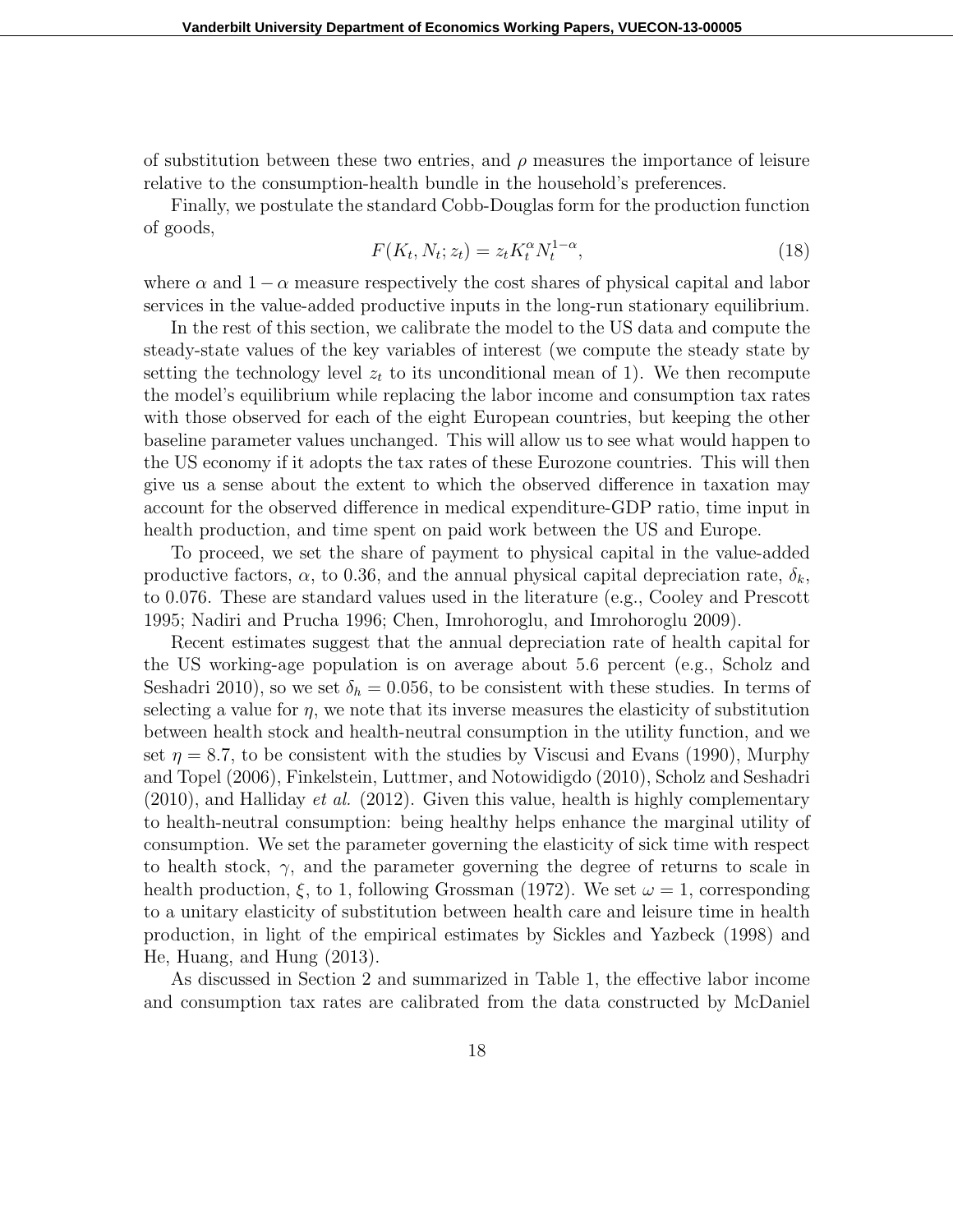(2007). For example, for the US economy in the period 1970-2007, the average labor income and consumption tax rates are 21 percent and 8.3 percent, respectively, so we set  $\tau_n = 0.21$  and  $\tau_c = 0.083$  for the US accordingly. The tax rates for the other countries are calibrated in a similar fashion, except for Italy where they are for the period 1988-2007 for which the Italian health expenditure data are available. The relative price of health care to non-medical consumption, on the other hand, is taken from He, Huang, and Hung (2013), who construct the purchasing power paritiesadjusted price indexes of health care goods and services relative to non-medical commodities for various OECD countries based on the data from the OECD 2005 PPP Benchmark Results, which is a widely used dataset for international comparison of relative prices for health care goods and services.

There are six remaining parameters in the model that need to be calibrated. They are the subjective discount factor,  $\beta$ , the parameter measuring the importance of nonmedical consumption relative to the stock of health capital in the utility function,  $\lambda$ , the parameter measuring the importance of leisure relative to the consumptionhealth bundle in the utility function,  $\rho$ , the share of medical goods input in health production,  $\theta$ , and the two scaling parameters, Q in (15) and B in (16), respectively. The values for these six parameters are jointly determined by matching six relevant steady-state conditions in the model with the corresponding moment conditions for the US economy for the 1970-2007 or similar periods. These moment conditions either have already been calculated in the existing literature, or can readily be derived from available data sources. These include an annual capital-output ratio of 3.32 (e.g., Cooley and Prescott 1995; Chen et al. 2009), a medical expenditure-output ratio of 0.114 (computed from the National Health Accounts for the period 1970-2007), a non-medical consumption-output ratio of  $0.634$ ,<sup>13</sup> a ratio of working hours to total discretionary time of 0.218 (e.g., Ohanian *et al.* 2008), a medical expenditure-total consumption ratio of 0.14 (computed from National Income and Product Account for the period 1970-2007), and a frequency of sick time of 0.021 (computed based on the data reported by Lovell  $2004$ .<sup>14</sup>

These benchmark values of parameters are summarized in Table 2.

<sup>&</sup>lt;sup>13</sup>The ratio of total consumption to real GDP is about 0.748 for the post-war US economy (e.g., Cooley and Prescott 1995). Subtracting the medical expenditure-GDP ratio of 0.114 from this number, we arrive at a non-medical consumption-GDP ratio of 0.634.

<sup>&</sup>lt;sup>14</sup>Based on data from the National Health Interview Survey, Lovell (2004) reports that employed adults in the US miss, on average, 4.6 days of work per year due to illness or other health-related factors. Notice that this number is very close to the one reported by Ramey and Francis (2009) based on micro-level data. This translates into 2.1% of total available working days. We view this as a proxy for the share of sick time in total discretionary time.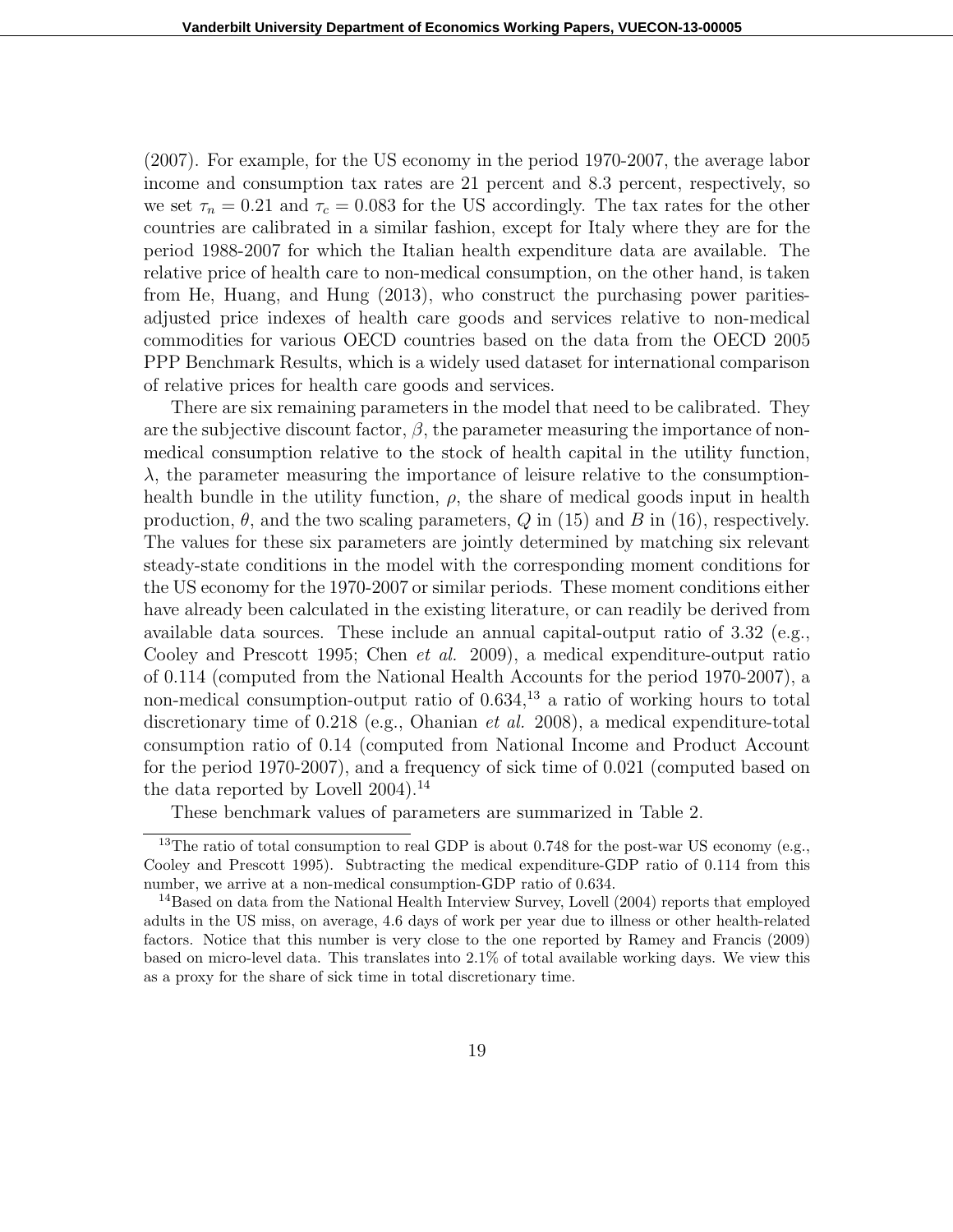#### 4.2 Quantifying the Effect of Taxation

We have computed the steady-state equilibrium of the baseline model where all of the parameters take on the values prescribed in Table 2, which are calibrated to the US economy. What we will do in this section is to recompute the model's equilibrium by replacing the labor income and consumption tax rates for the US with the tax rates for each of the eight European countries reported in the fourth to the sixth columns of Table 1, while keeping all of the other parameters at their benchmark values reported in Table 2. The equilibrium values of the variables of interest in each of the eight cases can be compared with their values in the benchmark economy. These differences predicted by our model can then be contrasted with the differences observed in the data between each of the eight European countries and the US. These contrasts reveal how important a role that the differences in taxation between these European countries and the US may play in explaining their observed differences in the underlying variables of interest. The results so obtained concerning health care expenditure to GDP ratio, time spent on paid work, and time spent on healthenhancing leisure activity are reported in Table 3.<sup>15</sup>

The first three columns of Table 3 record respectively the differences between each of the eight European countries (as well as the Euro Mean) and the US in these three measures of their data. These numbers are derived by subtracting the last row from each of the first nine rows in the first three columns of Table 1. Thus, the three numbers on the first row in the first three columns of Table 3 tell us that, the health expenditure-GDP ratio is 4% lower, the fraction of time endowment spent on paid work is 5.2% lower, and the fraction of time endowment spent on health-enhancing leisure activity is 7% higher, in Belgium than in the US.

The middle three columns of Table 3 report respectively the variations of these three variables in our model when the labor income and consumption tax rates for the US are replaced by the tax rates in each of the eight European countries and by the average tax rates over these European countries. Thus, the three numbers on the first row in the middle three columns of Table 3 show our model's prediction that, the health expenditure-GDP ratio would be  $2.34\%$  lower, the fraction of time endowment spent on paid work would be 4.85% lower, and the fraction of time endowment spent on health-enhancing leisure activity would be 4.45% higher, under the tax rates in Belgium than under the tax rates in the US.

The contrast between the middle three columns and the first three columns of

<sup>&</sup>lt;sup>15</sup>The comparisons between the Italian and the US data reported in Table 3 are for the period 1988-2007. Accordingly, for the purpose of comparison with Italy using our model, the benchmark parameter values for the US economy are calibrated for the same period.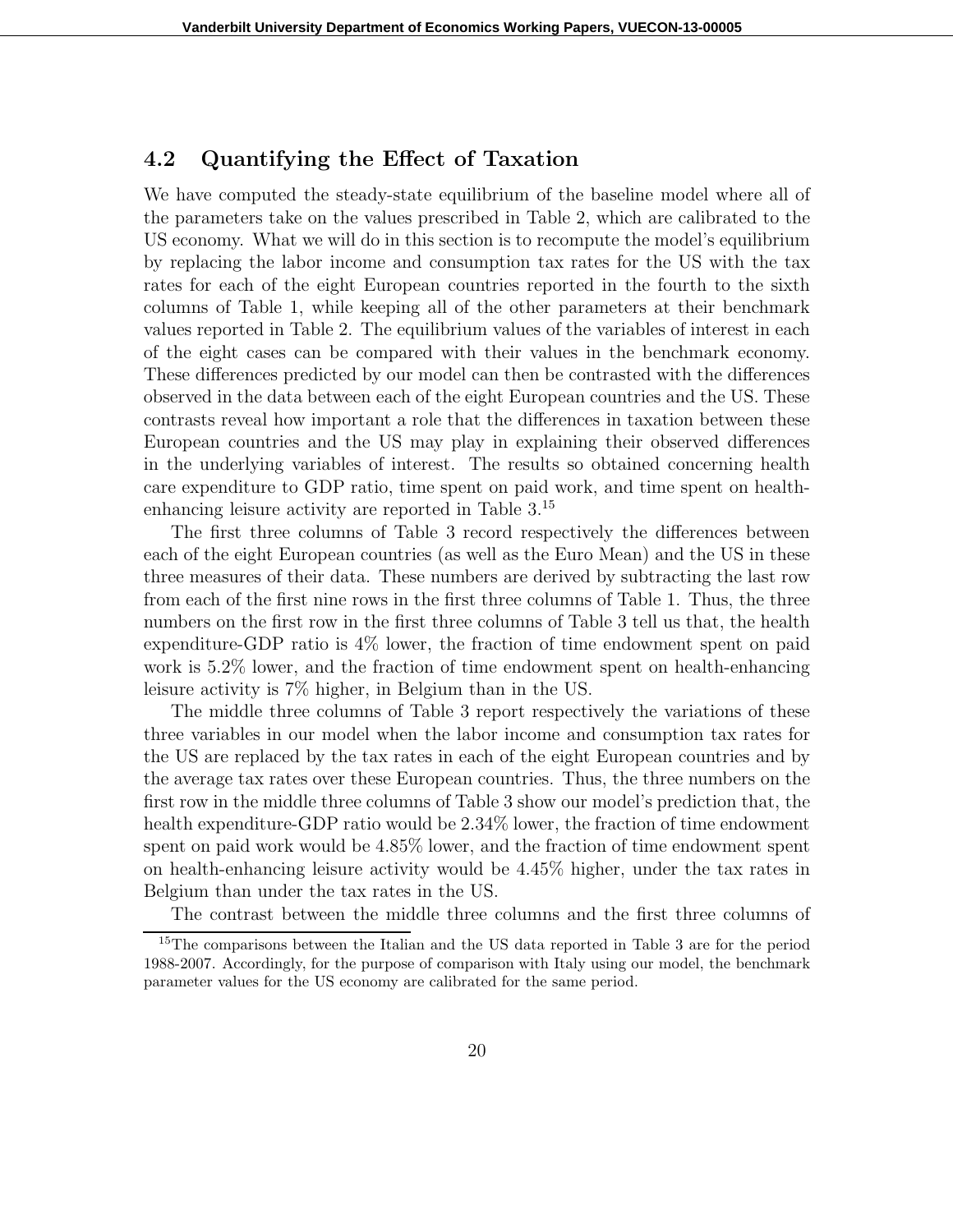Table 3 conforms to our earlier conclusion based on analytical results. That is, our model's predicted US-Europe differences in the various variables of interest, which we recall are driven solely by their differences in taxation, are broadly consistent with their differences in these variables observed in the data. Generally speaking, the lower tax rates faced by Americans than by Europeans lead our model to predict a higher health care expenditure to GDP ratio, more time spent on paid work, and less time spent on health-enhancing leisure activity in the US than in Europe, which are exactly what we observe from the comparison of the US to the European data.

The last three columns of Table 3 give us a more quantitative feel about the extent to which the differences in taxation between the US and Europe may help explain their observed differences in those variables of interest. The numbers in these last three columns of the table are obtained by dividing the numbers in the middle three columns, which we recall are generated from our model, by the corresponding numbers in the first three columns, which we recall are recorded from the data. As we scroll down from the first row to the eighth row in these columns to go over the results for each of the eight European countries in comparison with the US, we can see that cross-country differences in taxation provide a rather coherent account for the observed cross-country differences in the underlying variables of interest – sometimes to a great degree, and other times more modestly. As is illustrated by the last row in the last three columns of the table, on average, the US-EU difference in labor income and consumption tax rates accounts for 47.5% of their difference in health expenditure-GDP ratio,  $91\%$  of their difference in time spent on paid work, and 93% of their difference in time spent on health-enhancing leisure activity.

#### 4.3 Quantifying the Effect of Relative Health Care Price

A parallel exercise can be used to help isolate the effect of relative health care price. This is done in this section by recomputing the model's equilibrium while replacing the relative health care price in the US with that in each of the eight European countries reported in the seventh column of Table 1, but keeping all of the other parameters at their benchmark values reported in Table 2. The equilibrium values of the variables of interest in each of the eight cases are compared with their values in the benchmark economy. The resultant differences in health spending-GDP ratio, time spent on paid work, and time spent on health-enhancing leisure activity, which are reported in the middle three columns of Table 4, can then be contrasted with the differences in these variables observed in the data between each of the eight European countries and the US, which are presented in the first three columns of Table 4.

These numerical contrasts between our model's predictions and the data conform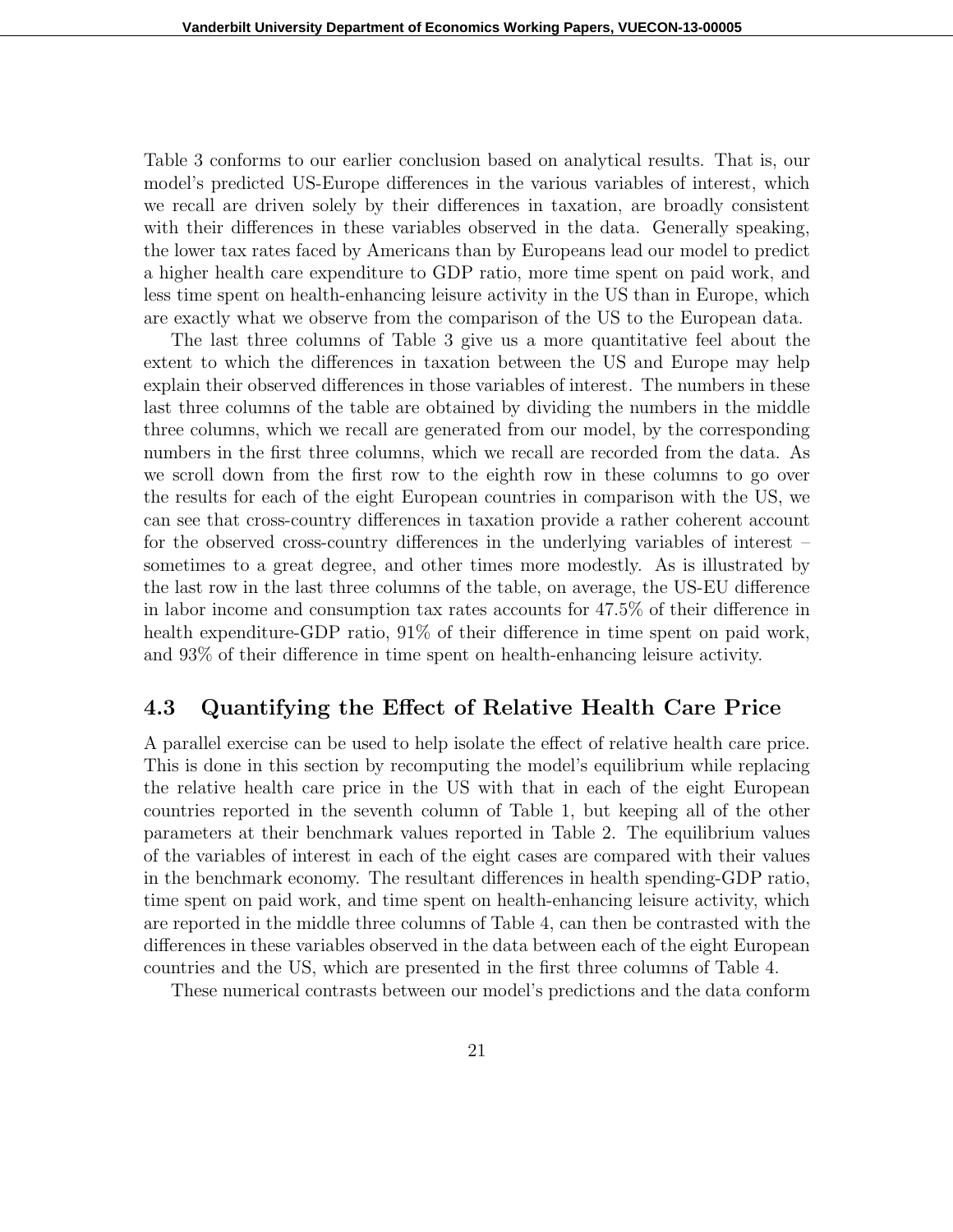to our earlier conclusion from analytical scrutiny concerning the double-edged role of the US-EU difference in relative health care price in shaping their differences in those variables of interest. More specifically, while cross-country difference in relative health care price does generate cross-country difference in medical expenditure-GDP ratio in the observed direction (except for Italy), it generates cross-country difference in time allocation in a direction that is exactly opposite to what is observed in the data (except for Italy). Quantitatively, as can be seen from the last row of Table 4, on average, the US-EU difference in relative health care price accounts for 16.8% of their observed difference in medical expenditure-GDP ratio; however, this relative price difference predicts that paid work time would be 0.38% higher and time spent on health-enhancing leisure activity would be 0.3% lower in Europe than in the US, while, in actuality, Europeans spend  $4.4\%$  less of their time endowment on paid work and 4% more of their time endowment on health-enhancing leisure activity when compared with Americans.

#### 4.4 Joint Effects of Taxation and Relative Health Care Price

We assess in this section the joint effects of taxation and relative health care price. To do so, we recompute the model's equilibrium by replacing both the labor income and consumption tax rates and the relative health care price for the US with those for each of the eight European countries reported in the fourth to the seventh columns of Table 1, while keeping all of the other parameters at their benchmark values reported in Table 2. The equilibrium values of the variables of interest in each of the eight cases are compared with their values in the benchmark economy. The resultant differences in health spending-GDP ratio, time spent on paid work, and time spent on health-enhancing leisure activity, which are reported in the middle three columns of Table 5, can then be contrasted with the differences in these variables observed in the data between each of the eight European countries and the US, which are presented in the first three columns of Table 5.

As is illustrated by these numerical contrasts between our model's predictions and the data, the US-EU differences in taxation and in relative health care price jointly provide a fairly successful account for their differences in all of the underlying variables of interest. As can be seen from the last row in the last three columns of Table 5, on average, the US-EU differences in taxation and in relative health care price together account for 62% of their difference in health expenditure-GDP ratio, 84.3% of their difference in time spent on paid work, and 87.5% of their difference in time spent on health-enhancing leisure activity.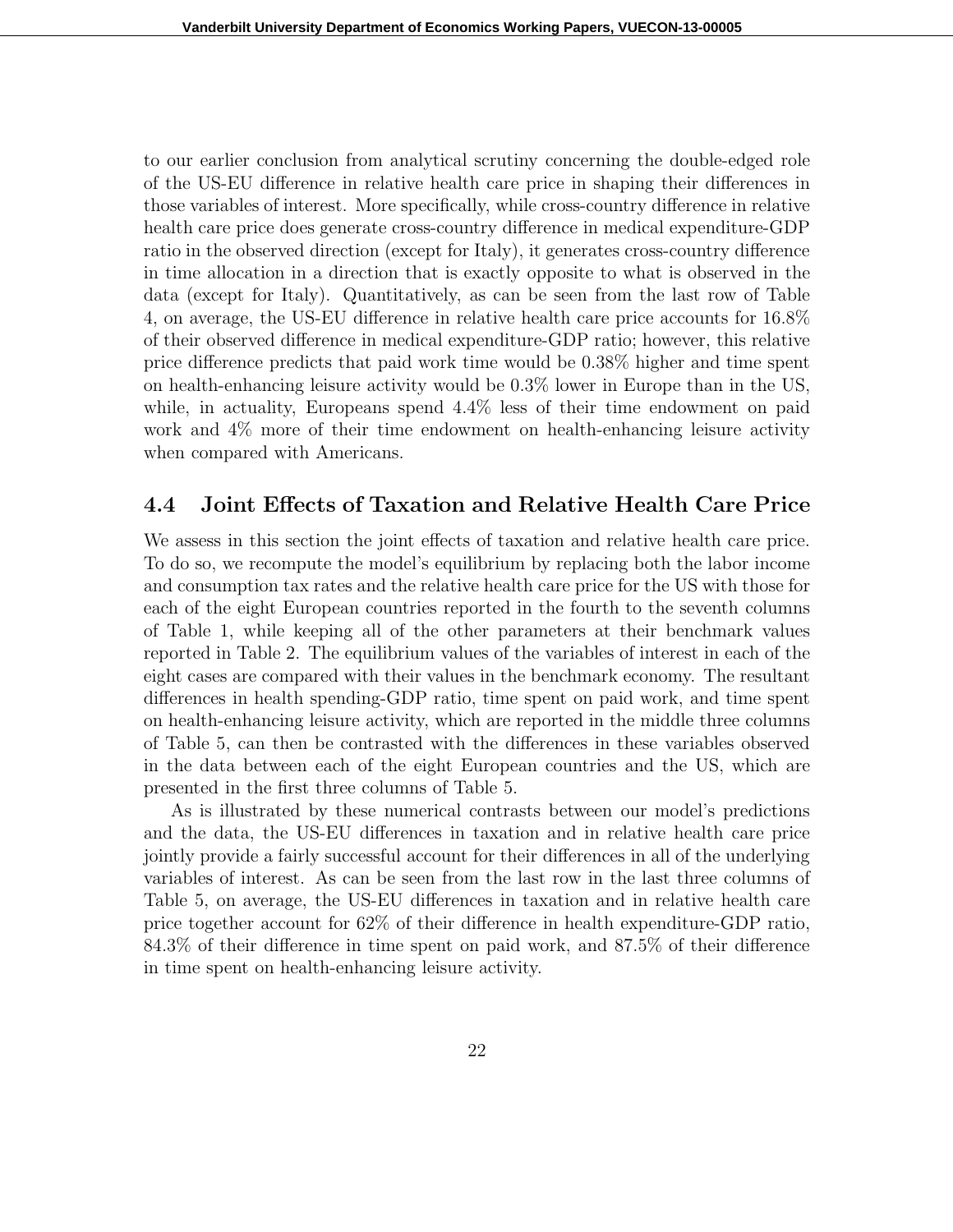### 5 Additional Analyses

We conduct a series of decomposition and sensitivity analyses in this section to help gain further insight into and check the robustness of the main results obtained above. In order to conserve space, we shall here focus on taxation as the main determinant of the composition of health investment portfolio and labor supply, and the implications of the US-EU differences in tax rates for their differences in health expenditure-GDP ratio and time allocation. Hence, in all of theses additional analyses to be conducted below, results for the benchmark economy in our model will be derived keeping all of the model parameters to their benchmark values reported in Table 2, except for the discount factor,  $\beta$ , the share of health-neutral consumption in utility,  $\lambda$ , the share of leisure in utility,  $\rho$ , the share of goods input in health production,  $\theta$ , and the two scaling parameters,  $Q$  and  $B$ , which may need to be re-calibrated accordingly when we vary certain features of the benchmark economy, as is to be noted whenever this is the case, so that the benchmark model remains consistent with the US economy. The model predicted cross-country differences in health expenditure-GDP ratio and time allocation due to their differences in taxation are then obtained by replacing the various tax rates in the US with those in each of the eight European countries.

#### 5.1 Separating the Effects of Consumption from Labor Taxes

We have already established that the US-EU difference in the tax wedge is the main determinant of their differences in health spending-GDP ratio and in time allocation. Recall that the tax wedge is a function of consumption and labor income tax rates. It is therefore of natural interest to decompose the effect of the US-EU difference in labor income tax from the effect of their difference in consumption tax on their differences in the various variables of interest.

To identify the effect of labor income tax, we recompute the model's equilibrium by replacing the labor income tax rate for the US with that for each of the eight European countries, while keeping all of the other parameters (including consumption tax rate) to their benchmark values. The equilibrium values of those variables of interest in each of the eight cases are compared with their values in the benchmark economy. These differences predicted by our model can then be contrasted with the differences observed in the data between each of the eight European countries and the US. These contrasts reveal the importance of the differences in labor income tax rate between these European countries and the US in accounting for their differences in the relevant variables. By conducting this experiment, we find that, on average, the US-Europe difference in labor income tax rate accounts for 35.3% of their difference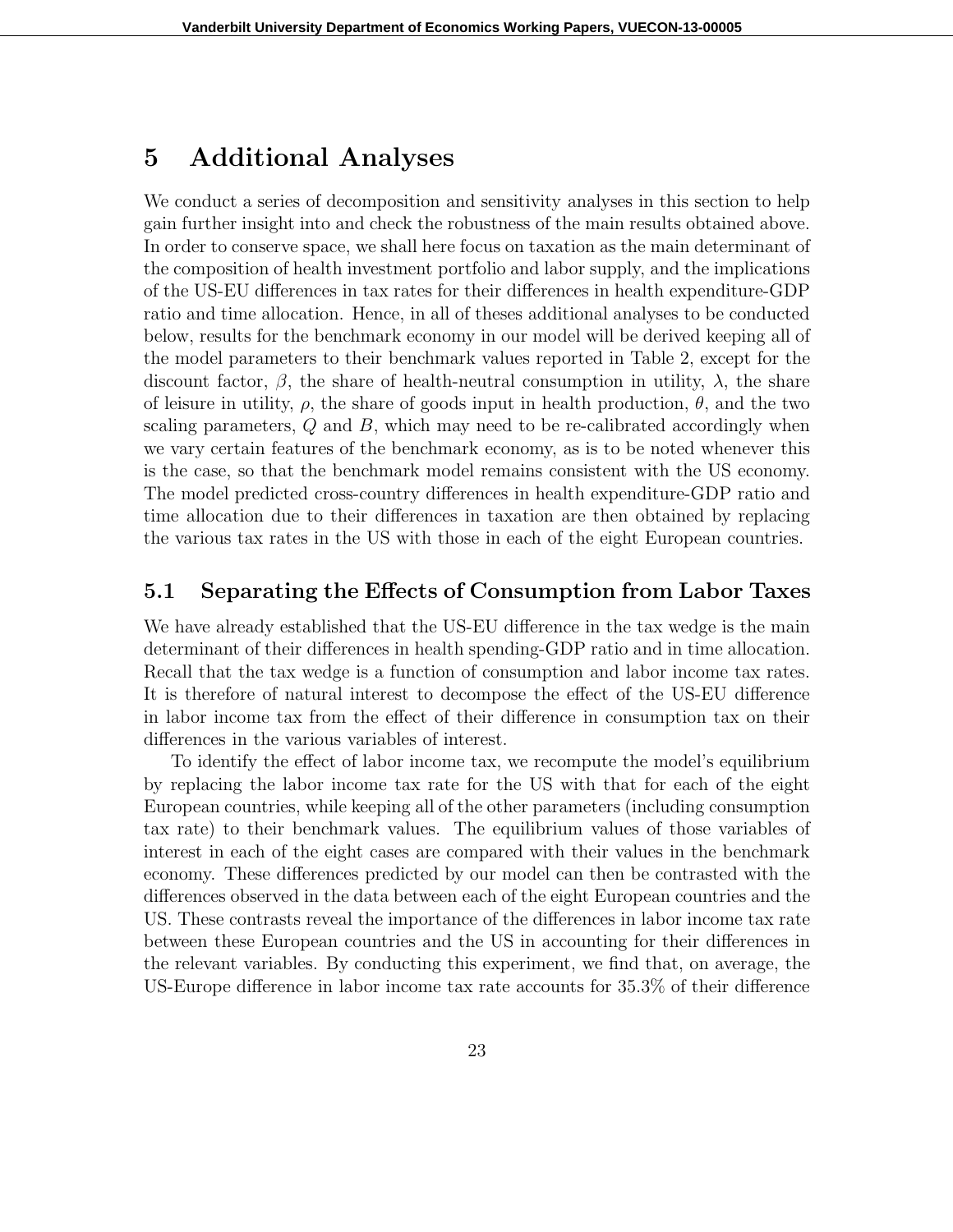in health spending-GDP ratio, 68% of their difference in time spent on paid work, and 70% of their difference in time spent on health-enhancing leisure activity.

A parallel exercise allows us to identify the effect of consumption tax, through recomputing the model's equilibrium by replacing the consumption tax rate for the US with that for each of the eight European countries, while keeping all of the other parameters (including labor income tax rate) to their benchmark values. Through this exercise, we find that, on average, the US-Europe difference in consumption tax rate accounts for 13.37% of their difference in health expenditure-GDP ratio, 25.5% of their difference in time spent on paid work, and 26.5% of their difference in time spent on health-enhancing leisure activity.

These two analyses together suggest that the US-EU differences in labor income tax rate play a much more important role than their differences in consumption tax rate in shaping their differences in the underlying variables of interest.

#### 5.2 The Effect of Capital Income Tax

Our analysis so far has been abstracted from capital income tax. In actuality, capital income tax is quite common in the OECD countries. As a matter of fact, in contrast to the cases with consumption and labor income taxes, capital income tax rate is generally higher in the US than in Europe, as is documented by McDaniel (2007). For the eight European countries under consideration, for instance, the average capital income tax rate for the period 1970-2007 is 22.3% (Belgium), 22.8% (Finland), 15.5% (France), 16.0% (Germany), 20.2% (Italy, which is for the period 1988-2007), 17.8% (Netherlands), 13.2% (Spain), and 29.7% (UK), compared to 28.5% in the US.

A natural question then is: How much effect can the US-EU difference in capital income tax rate have on their difference in health investment portfolio or in labor supply? The answer is, "not much".

This may not be surprising, given that the presence of capital income tax does not directly affect the two equations, (10) and (11), that govern the optimal composition of health investment portfolio and time allocation. Although a higher capital income tax rate tends to make investment in health capital more attractive than in physical capital, when it comes to the US-Europe comparison, the degree of their difference in capital income tax rate does not make much material difference in the composition of health investment portfolio or time allocation.

To put this into a quantitative perspective, we re-configure the benchmark model, taking into account the capital income tax rate in the US economy. This requires to re-calibrate the six parameters, namely, the discount factor,  $\beta$ , the share of healthneutral consumption in utility,  $\lambda$ , the share of leisure in utility,  $\rho$ , the share of goods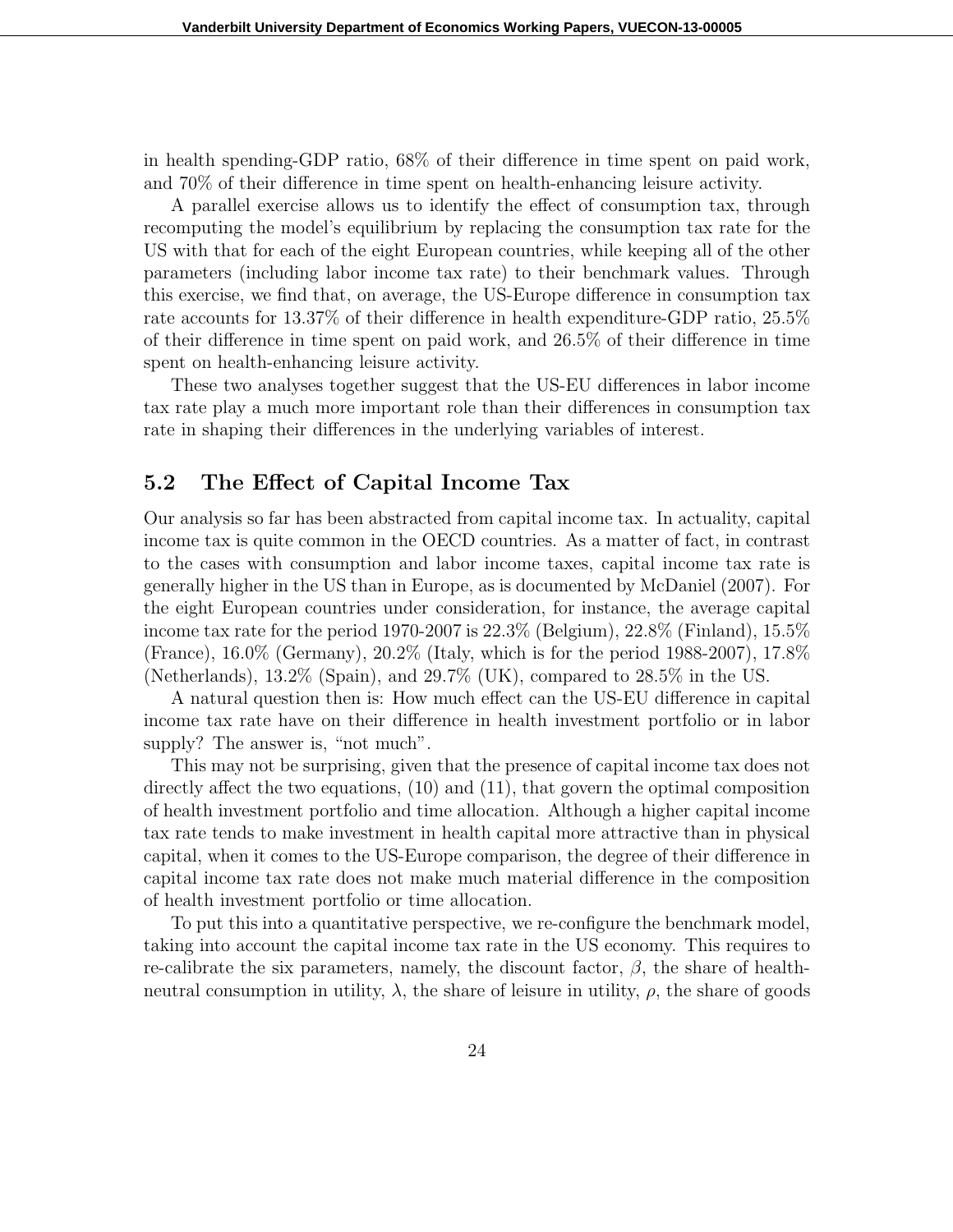input in health production,  $\theta$ , and the two scaling parameters,  $Q$  and  $B$ , so that the benchmark model remains consistent with the US economy. The model predicted cross-country differences in health expenditure-GDP ratio and time allocation due to their differences in consumption, labor and capital income tax rates are obtained by replacing these tax rates in the US with those in each of the eight European countries. The results are almost identical to those obtained when only cross-country differences in consumption and labor income tax rates are taken into account, while taxation on capital income is abstracted from: On average, the US-EU differences in consumption, labor and capital income tax rates account for 48.4% of their difference in health expenditure-GDP ratio, 86.6% of their difference in time spent on paid work, and 89.3% of their difference in time spent on health-enhancing leisure activity. These explanatory powers are close to those, namely, 47.5%, 91%, and 93%, when only the US-EU differences in consumption and labor income tax rates are taken into account.

Summarizing the results in this and the previous subsections, we conclude that the US-EU differences in labor income tax rate are the most important determinant of their differences in health spending-GDP ratio and in time allocation. Whereas their differences in consumption tax rate also play some important role, the role played by their differences in capital income tax rate is negligible, when it comes to understanding the US-EU differences in the underlying variables of interest.

#### 5.3 Non-Separability of Leisure in Preferences

In the literature, it is not unusual to consider a period utility function under which leisure is non-separable from consumption. A specification of period utility function alternative to the form in (17) is, similarly as in Scholz and Seshadri (2010),

$$
U(c_t, l_t, h_t) = \frac{\log[\lambda(c_t^{\rho}l_t^{1-\rho})^{1-\eta} + (1-\lambda)h_t^{1-\eta}]}{1-\eta}.
$$
\n(19)

The benchmark values of the six model parameters,  $\beta$ ,  $\lambda$ ,  $\rho$ ,  $\theta$ ,  $Q$ , and B, under this alternative specification of the period utility function are jointly determined, once again by matching the six relevant steady-state conditions in the model with the corresponding moment conditions for the US economy for the 1970-2007 or similar periods, as described in Section 4.1, while all of the other parameters are maintained at their values reported in Table 2. Given the value of  $\eta$  equal to 8.7, the period utility function as specified in (19) also implies that, health is complementary to not only consumption, but leisure. This is to say that, being healthy helps enjoy both consumption and leisure. This seems to be consistent with both causal observations and existing studies (e.g., Murphy and Topel 2006; Scholz and Seshadri 2010).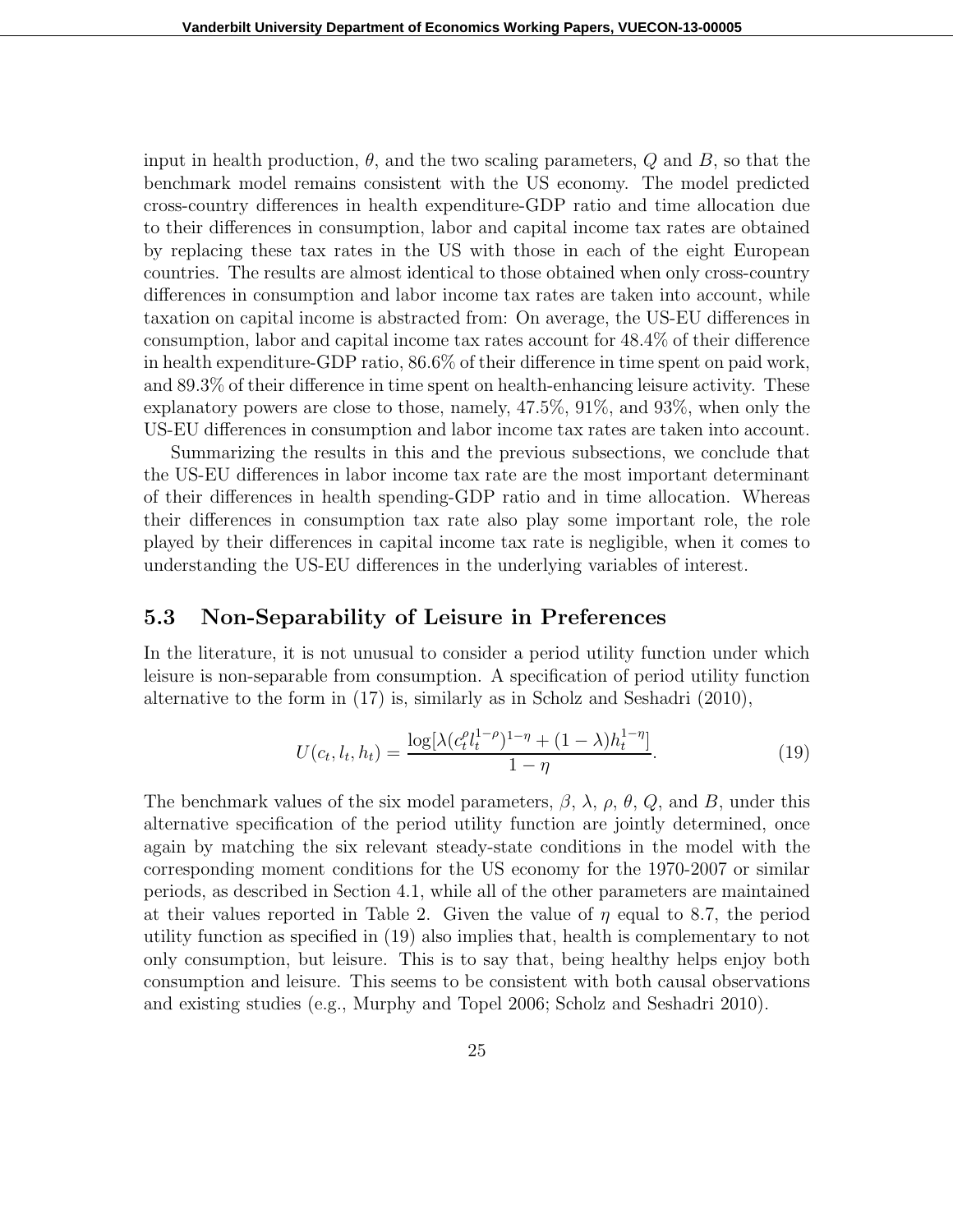It is thus fitting to undertake some exploration to see what the results will be when the period utility function is specified by (19). This is done by repeating the exercise in Section 4.2 under this alternative specification of utility function and the correspondingly calibrated values of parameters. The results so obtained are similar to those with the original form of utility function in that cross-country difference in taxation continues to help the model fit all dimensions of the data: On average, the US-EU differences in consumption and labor income tax rates account for 55.7% of their difference in health spending-GDP ratio, 77% of their difference in paid work time, and 85% of their difference in time spent on health-enhancing leisure activity.

Even from a quantitative perspective, these explanatory powers are comparable to those reported in Section 4.2 when the period utility function is specified by (17), which are, respectively, 47.5%, 91%, and 93%. It is true that cross-country difference in taxation may explain more of their difference in medical expenditure-GDP ratio and less of their difference in time allocation, if the period utility function in (17) is replaced by that in  $(19)^{16}$  But, as illustrated by the above comparisons, the changes in our model's explanatory power are fairly modest, and our general conclusions hold to quantitatively similar extents, when the specification of the period utility function is varied, from one form into the other.

#### 5.4 Abstracting from Leisure for Maintaining Health? No!

Before closing the paper, we wish to remind the reader of one defining feature of our model that captures the fact that both leisure time and medical care are important for maintaining health. This feature, as is incorporated in the model in a way that is consistent with the empirical evidence, serves as a foundation for our analysis in this paper. Indeed, as is clear throughout the analyses by far, the key to the model's central mechanism lies with the manner in which taxation (and, for that matter, relative health care price) affects the composition of leisure and medical care as they pertain to health production.

This portfolio view of health investment is essential for our model's success in accounting for cross-country difference in medical expenditure. If, instead, we follow a more conventional approach and abstract from the time input in health production,

<sup>&</sup>lt;sup>16</sup>To understand the intuition for this, recall that higher taxes result in less medical expenditure, more time spent on leisure and less time spent on paid work, and that this is the case with either specification of the period utility function. If health and leisure are complementarity, as is the case with the period utility function (19), leisure helps enhance the marginal utility of health, and vice versa; thus, everything else equal, a given level of marginal utility of health (leisure) can be achieved with relatively less medical expenditure and less leisure time (and more paid work time), when compared to the case with the period utility function (17).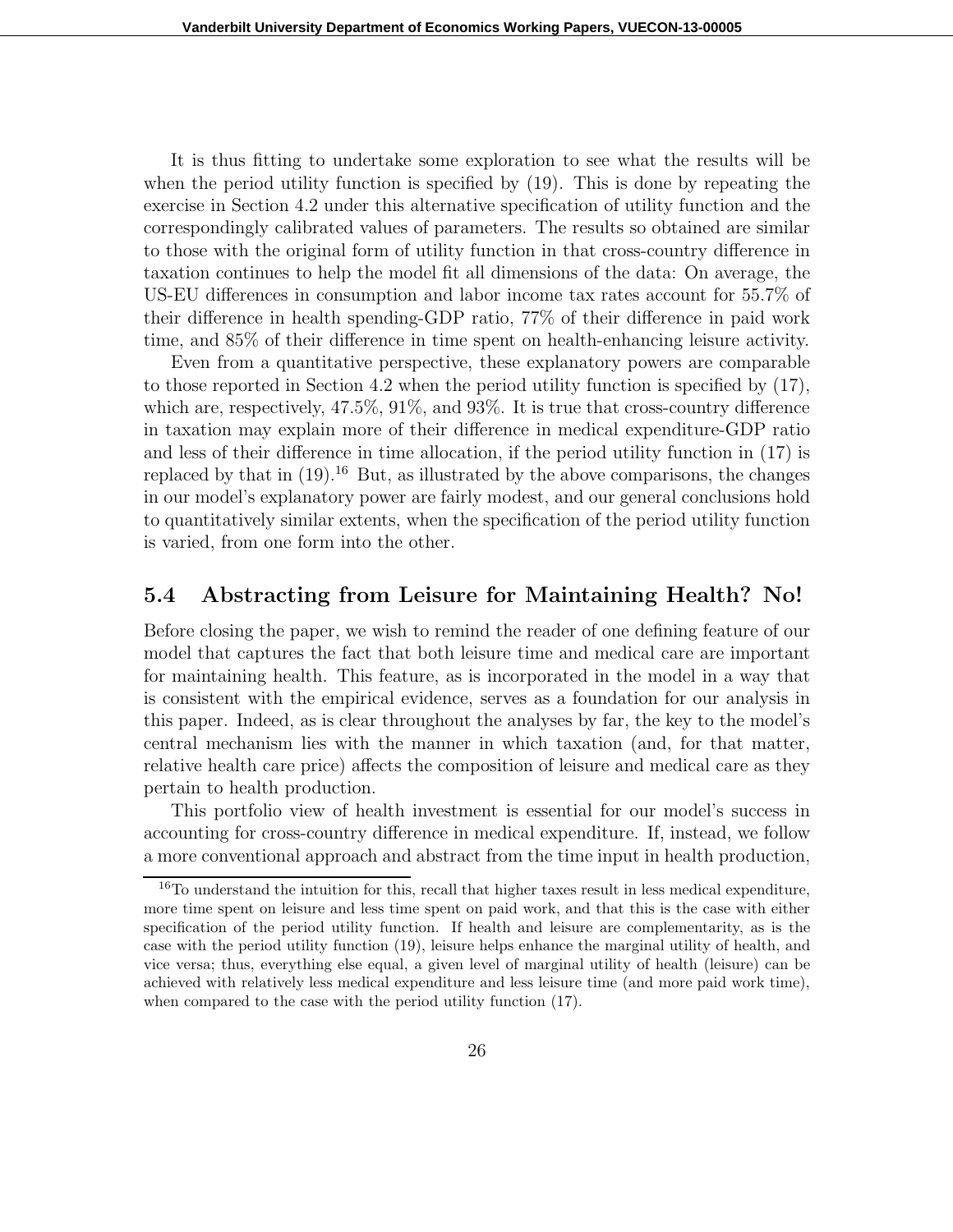then cross-country difference in taxation would generate cross-country difference in medical expenditure-GDP ratio in a direction that is exactly opposite to what is observed in the data: In light of the US-Europe comparison, the mis-specified model predicts that higher consumption and labor income tax rates in Europe than in the US would lead Europeans to spend a greater, rather than a smaller, share of their GDP on medical care than Americans.

A counterfactual experiment helps put this into a more quantitative perspective. The mis-specified model as described above is configured by setting the share of time input in health production to zero, that is, by setting  $\theta = 1$ . The benchmark version of the model is then obtained by choosing the values for  $\beta$ ,  $\lambda$ ,  $\rho$ ,  $Q$ , and B to match the relevant steady-state conditions in the model with the corresponding moment conditions for the US economy for the 1970-2007 or similar periods, as described in Section 4.1, excluding medical expenditure-total consumption ratio from the targeted moment conditions, while keeping all of the other parameters at the values reported in Table 2. The mis-specified model configured above is then used to re-conduct the exercise described in Section 4.2. The mis-specified model predicts that, on average, the EU-US difference in the tax wedge would lead Europeans to spend 0.08% more of their GDP on medical care than Americans, while, in actuality, Europeans on average spend  $4.1\%$  less of their GDP on medical care when compared with Americans.

We have conducted many more additional experiments. We do not discuss these additional results here in order to conserve space. Provided that the empirically relevant, portfolio feature of health investment is taken into account, as in all of the analyses prior to this subsection, the basic conclusions about our model's empirical success hold broadly. This is typically the case when we vary other model features (such as to differentiate narrowly defined health-enhancing leisure time from healthneutral leisure time) or parameter values (such as the depreciation rate of health capital) within their empirically plausible specifications. In general, these variations in model features or parameter values have some quantitative influence on the results – sometimes very modestly, and other times to a greater degree – but in no case they alter the qualitative nature of the results.

### 6 Conclusion

We have documented two sets of empirical observations of the past many years. First, the US has spent a larger fraction of its GDP on health care and devoted more time to paid work and less time to leisure, when compared to most comparably rich European countries. Second, labor income and consumption tax rates are considerably lower, while relative health care price is generally higher, in the US than in these Eurozone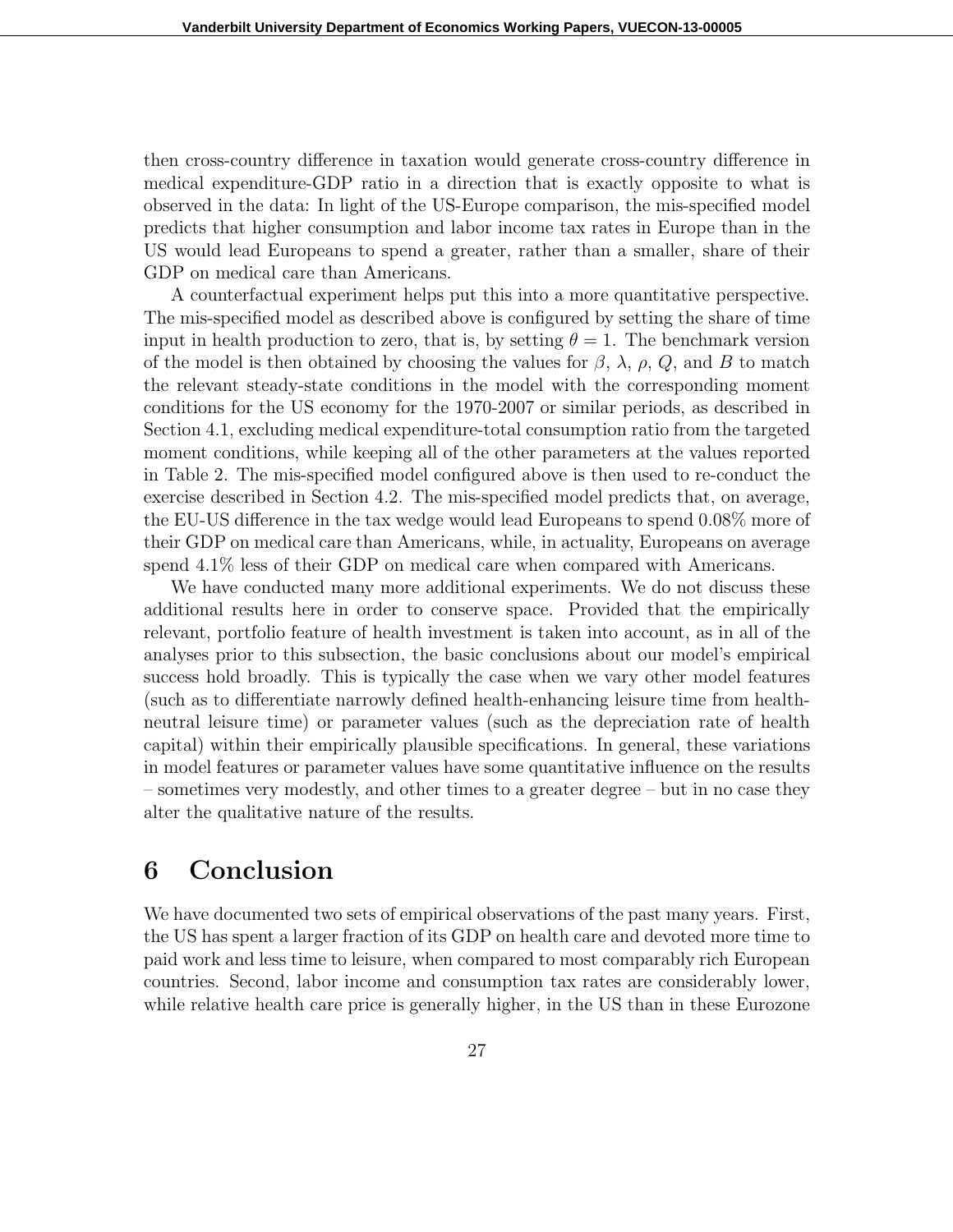countries. We have shown that these two sets of facts may be related to each other, and a key to such relationship may have to do with another empirically relevant fact that we have also documented in this paper, that is, both leisure and medical care are important for maintaining health.

To this end, we have developed a general equilibrium macroeconomic model which features an endogenous choice of health investment portfolio that is influenced by taxation and relative health care price. We have used the model to establish three sets of main results. First, to a large extent the US-EU differences in health spending-GDP ratio and in time allocation could have been attributed to their differences in taxation, especially in labor income and (to a smaller extent) consumption tax rates, though their difference in capital income tax rate could have played a negligible role. Second, the US-EU difference in relative health care price could have attributed to some of their difference in overall health spending-GDP ratio, but its prediction on cross-country difference in time allocation is in a direction that is exactly opposite to the US-EU comparison: it predicts that Europeans would have spent more time on paid work and less time on leisure when compared with Americans, whereas as we have documented in the paper the opposite is true in the data. Third, the US-EU differences in taxation and in relative health care price jointly provide a fairly successful account for their differences in all of the underlying variables of interest, explaining 62% of their difference in health expenditure-GDP ratio, 84.3% of their difference in time spent on paid work, and 87.5% of their difference in time spent on health-enhancing leisure activity.

We have conducted many sensitivity and counterfactual analyses, and found that our results hold quite generally, as long as the empirically motivated, portfolio view of health investment is taken into account, which is essential for fitting our model to the data. While our focus in the present paper is on cross-country differences in health expenditure-GDP ratio and in time allocation, this portfolio feature of health investment could also be pertinent to other issues of potential interest. For instance, He, Huang, and Hung (2012) find that this portfolio view of health investment is important for understanding the joint cyclical behaviors of medical expenditure and health capital in modern industrialized economies. In light of this finding, and ours in the current paper, a systematic investigation of a broad set of macro-health issues for which this empirical motivated feature of health production may be relevant should be elevated to the top of the research agenda.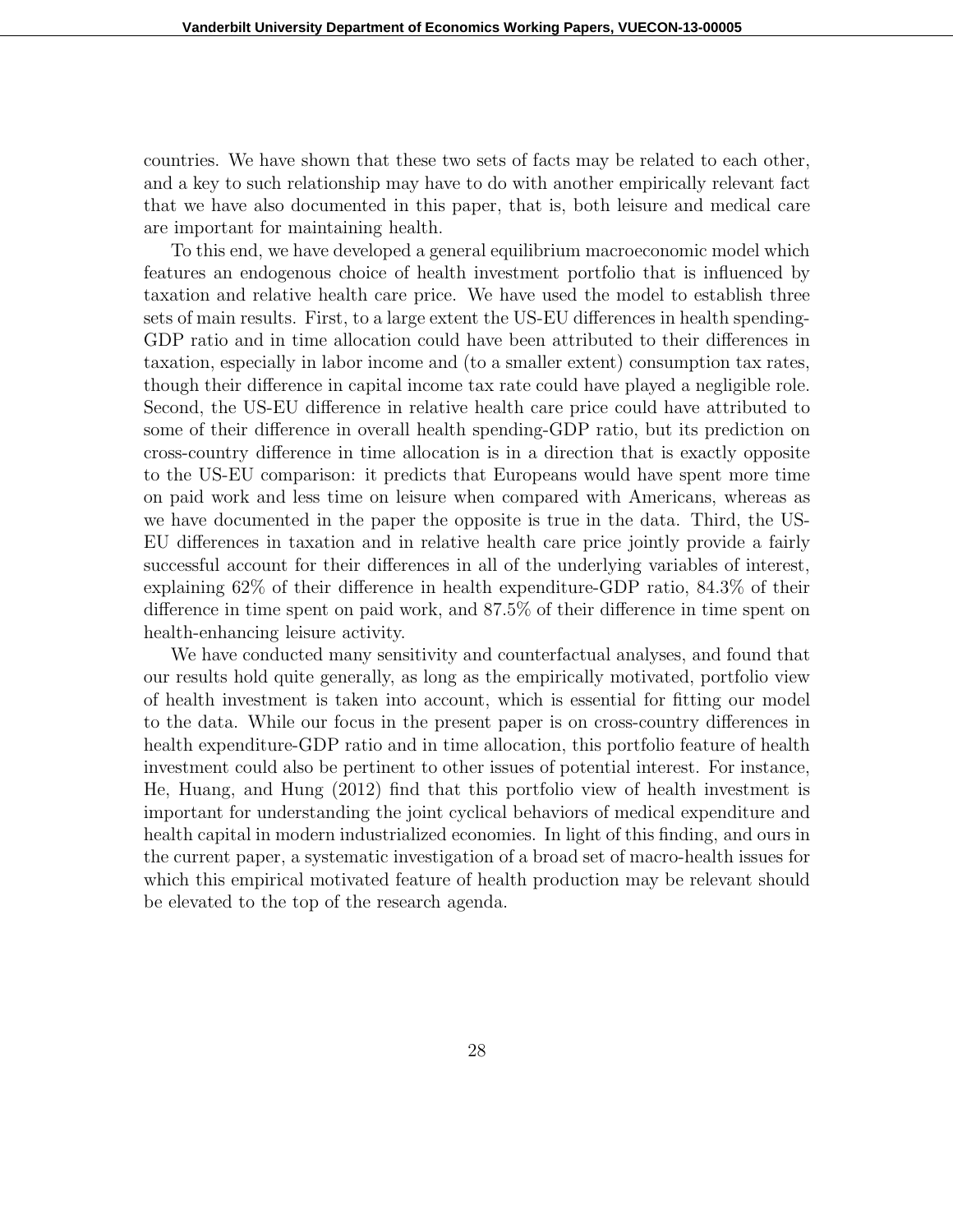### References

- [1] Alesina, Alberto, Edward L. Glaeser, and Bruce Sacerdote (2005): "Work and Leisure in the U.S. and Europe: Why So Different?" NBER Working Paper No. 11278.
- [2] Anderson, G. F. and P. S. Hussey (2000): "Population aging: A comparison among industrialized countries," Health Affairs 19(3), 191–203.
- [3] Anderson, G. F., U. E. Reinhardt, P. S. Hussey, and V. Petrosyan (2003): "It's The Prices, Stupid: Why The United States Is So Different From Other Countries," *Health Affairs* 22(3), 89-105.
- [4] Ayas, N. T., D. P. White, W. K. Al-Delaimy, J. E. Manson, M. J. Stampfer, F. E. Speizer, S. Patel, and F. B. Hu (2003): "A Prospective Study of Self-Reported Sleep Duration and Incident Diabetes in Women," Diabetes Care, 26, 380-384.
- [5] Ayas, N. T., D. P. White, J. E. Manson, M. J. Stampfer, F. E. Speizer, A. Malhotra, and F. B. Hu (2003): "A Prospective Study of Sleep Duration and Coronary Heart Disease in Women," Archives of Internal Medicine, 163, 205- 209.
- [6] Batty, G. D., M. J. Shipley, M. Marmot, and Smith G. Davey (2003): "Leisure Time Physical Activity and Coronary Heart Disease Mortality in Men Symptomatic or Asymptomatic for Ischemia: Evidence from the Whitehall Study," Journal of Public Health Medicine, 25, 190-196.
- [7] Benca, R. M., and J. Quintas (1997): "Sleep and Host Defenses: A Review," Sleep, 20, 1027-1037.
- [8] Blanchard, O. (2004): "The Economic Future of Europe," Journal of Economic Perspectives, 18, 3-26.
- [9] Brown, David R., Guijing Wang, Marc A. Safran (2005): "A Preliminary Analysis of Medical Expenditures Among Active and Sedentary US Adults With Mental Disorders," American Journal of Health Behavior, 29(3), 195-205.
- [10] Burda, Michael, Daniel S. Hamermesh, and Philippe Weil (2008): "Different But Equal: Total Work, Gender and Social Norms in the EU and US Time Use," Universite Libre de Bruxel Institutional Repository 2013/13444.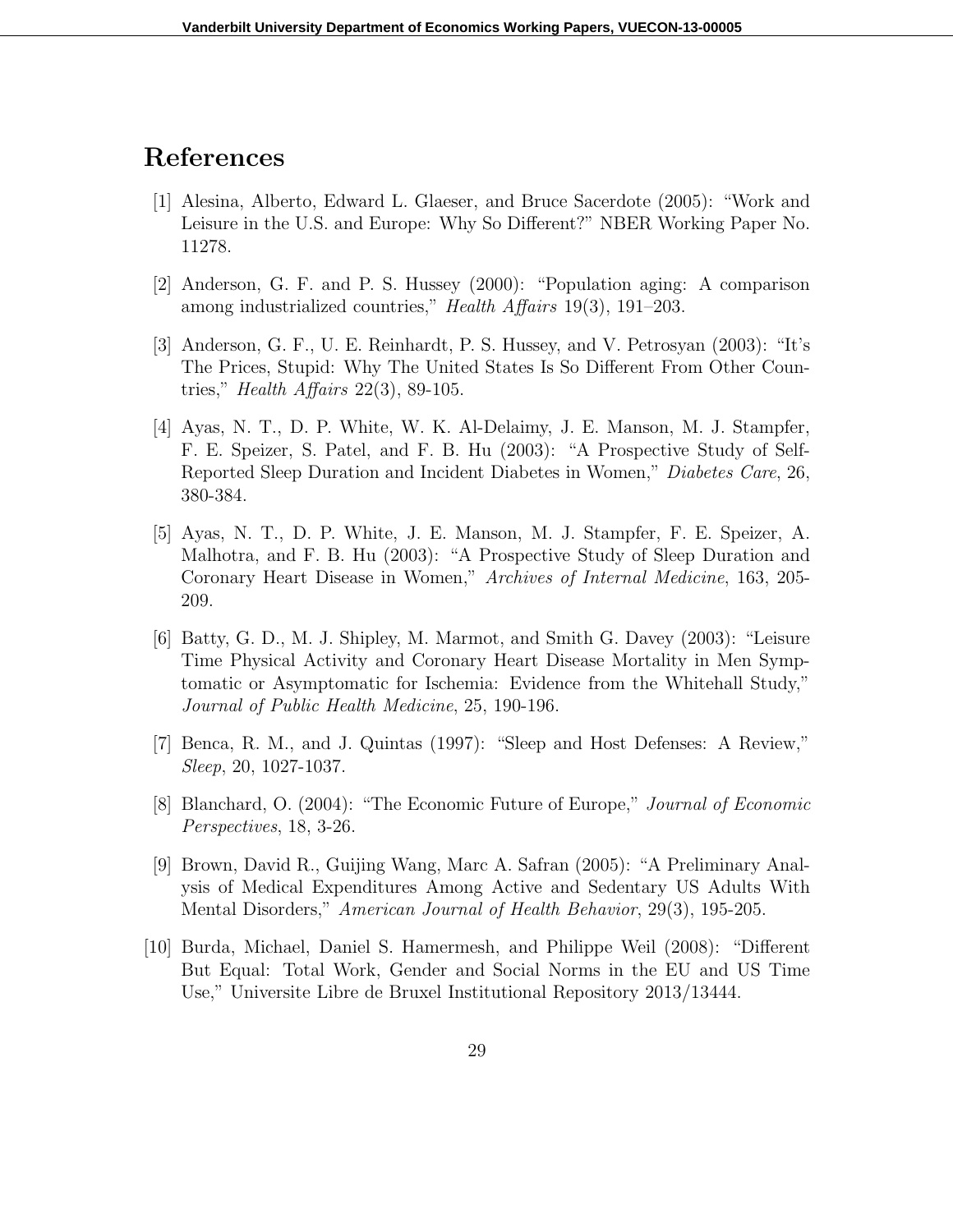- [11] Caldwell, Linda L. (2005): "Leisure and Health: Why Is Leisure Therapeutic?" British Journal of Guidance and Counselling, 33(1), 7-26.
- [12] Caldwell, Linda L., and E. A. Smith (1988): "Leisure: An Overlooked Component of Health Promotion," Canadian Journal of Public Health, 79, S44-S48.
- [13] Chalip, L., D. R. Thomas, and J. Voyle (1992): "Sport, Recreation and Well-Being," In: Thomas, D. R., and A. Veno (Eds.), *Psychology and Social Change*, 132-156, Palmerston North, New Zealand: Dunmore Press.
- [14] Chen, Kaiji, Ayse Imrohoroglu, and Selahattin Imrohoroglu (2009): "A Quantitative Assessment of the Decline in the U.S. Current Account," Journal of Monetary Economics, 56(8), 1135-1147.
- [15] Cohen, S., W. J. Doyle, D. P. Skoner, B. S. Rabin, and J. M. Jr. Gwaltney (1997): "Social Ties and Susceptibility to the Common Cold," Journal of the American Medical Association, 277, 1940-1944.
- [16] Colditz, Graham A. (1999): "Economic Costs of Obesity and Inactivity," Medicine and Science in Sports and Exercise, 31(11), S663-S667.
- [17] Coleman, Denis, and Seppo E. Iso-Ahola (1993): "Leisure and Health: The Role of Social Support and Self-Determination," Journal of Leisure Research, 25, 111-128.
- [18] Contoyannis, P. and A. M. Jones (2004): "Socio-economic Status, Health and Lifestyle," Journal of Health Economics 23, 965-995.
- [19] Cooley, T. and E. C. Prescott (1995): "Economic Growth and Business Cycles," Chapter 1 in Frontiers of Business Cycle Research, Ed. by T. Cooley, Princeton University Press.
- [20] Dalgaard, C. and H. Strulik (2010): "Optimal Aging and Death," PGDA Working Paper No. 58.
- [21] Davis, S. J., and M. Henrekson (2004): "Tax Effects on Work Activity, Industry Mix and Shadow Economy Size: Evidence from Rich-Country Comparisons," NBER Working Paper No. 10509.
- [22] Diener, E., R. E. Lucas, and S. Oishi (2002): "Subjective Well-Being: The Science of Happiness and Life Satisfaction," In: Snyder C. R., and S. J. Lopez (Eds.), Handbook of Positive Psychology, Oxford University Press: New York.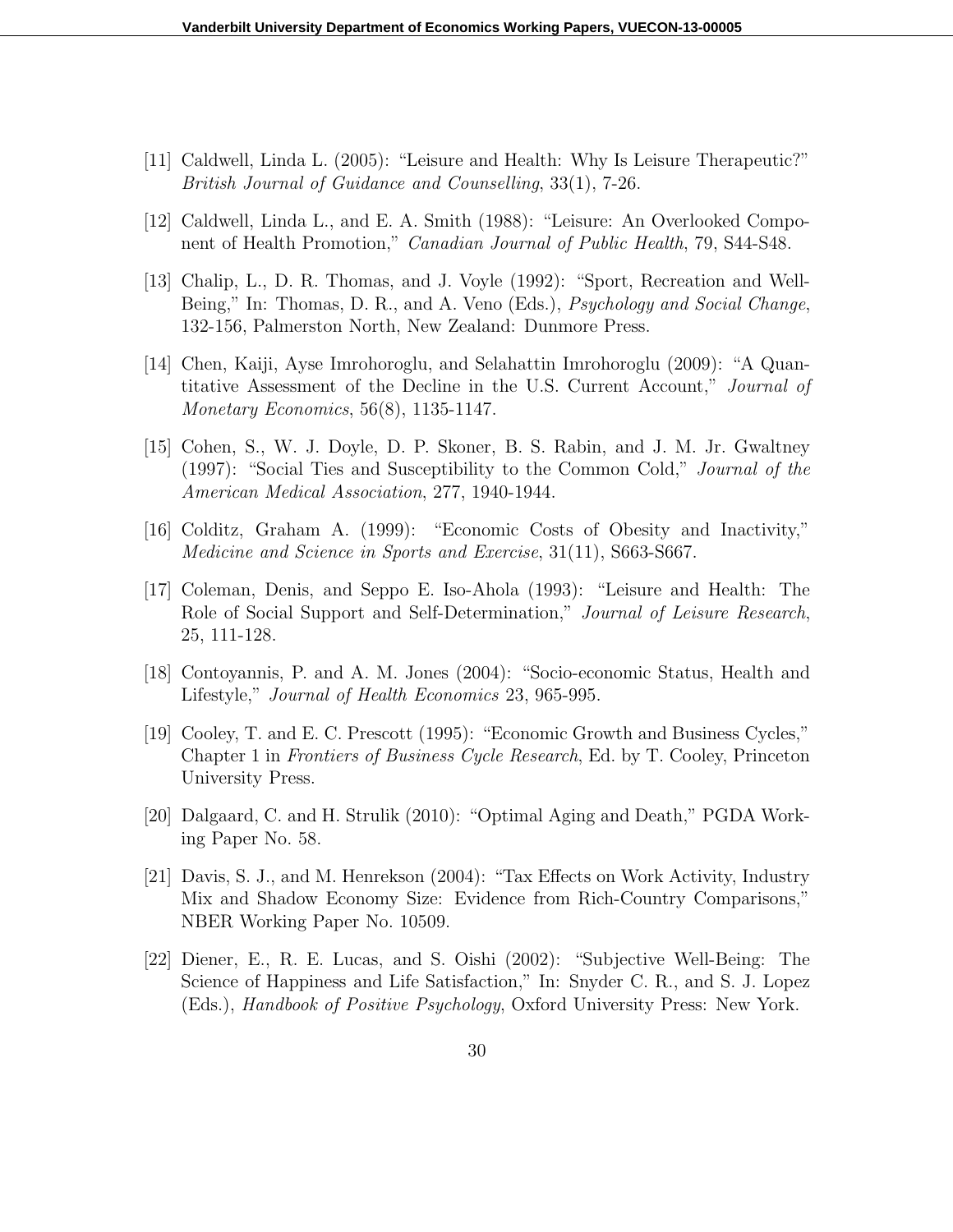- [23] Edwards, R. (2011): "American Time Use Over the Business Cycle," unpublished mimeo.
- [24] Fang, H., and A. Gavazza (2011): "Dynamic Inefficiencies in an Employment-Based Health-Insurance System: Theory and Evidence," American Economic Review, 101(7), 3047-3077.
- [25] Feng, Z. (2008): "Macroeconomic Consequences of Alternative Reforms to the Health Insurance System in the U.S.," University of Miami, unpublished mimeo.
- [26] Finkelstein, A., E. Luttmer, and M. Notowidigdo (2010): "What Good Is Wealth Without Health? The Effect of Health on the Marginal Utility of Consumption," NBER Working Paper No. 14089.
- [27] Fonseca, R., P. Michaud, T. Gamama, and A. Kapteyn (2009): "On the Rise of Health Spending and Longevity," IZA Discussing Paper No. 4622.
- [28] Gerdtham, Ulf-G., and B. Jonsson (2000): "International Comparisons of Health Expenditure:Theory, Data and Econometric Analysis," in Handbook of Health Economics, ed. A. J. Culyer and J. P. Newhouse. Vol. 1A, 11-53, Elsevier-North Holland,
- [29] Gronau, R. (1977): "Leisure, Home Production and Work: The Theory of the Allocation of Time Revisited," Journal of Political Economy, 85, 1099-1123.
- [30] Grossman, M. (1972): "On the Concept of Health Capital and the Demand for Health," Journal of Political Economy, 80, 223-255.
- [31] Gump, B. B., and K. A. Matthews (2000): "Are Vacations Good for Your Health? The 9-Year Mortality Experience After the Multiple Risk Factor Intervention Trial," Psychosomatic Medicine, 62, 608-612.
- [32] Hagist, C. and L. Kotlikoff (2009): "Who's Going Broke? Comparing Growth in Public Healthcare Expenditure in Ten OECD Countries," unpublished mimeo.
- [33] Hall, R.E. and C.I. Jones (2007): "The Value of Life and the Rise in Health Spending," *Quarterly Journal of Economics*, 122, 39-72.
- [34] Halliday, T., H. He, and H. Zhang (2012): "Health Investment over the Lifecycle," mimeo, University of Hawaii.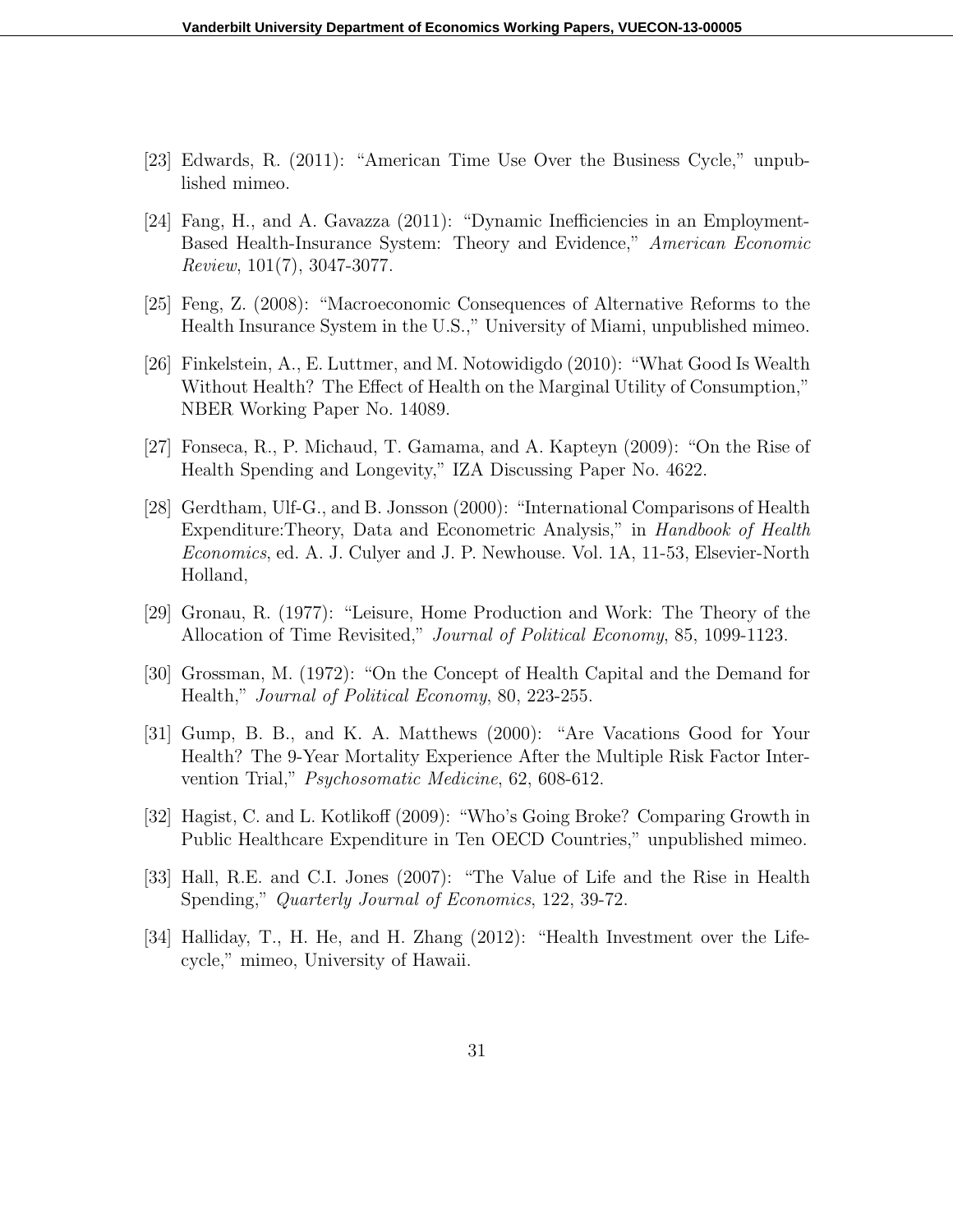- [35] Haskell, W. L. (1994): "Health Consequences of Physical Activity: Understanding and Challenges Regarding Dose-Response," Medicine and Science in Sports and Exercise, 26(6), 649-660.
- [36] He, H., K. X. D. Huang, and S. Hung (2012): "Are Recessions Good for Your Health? When Ruhm Meets GHH," mimeo, Vanderbilt University.
- [37] He, H., K. X. D. Huang, and S. Hung (2013): "Substituting Leisure for Health Expenditure: A General Equilibrium-Based Empirical Investigation," mimeo, Vanderbilt University.
- [38] House, J. S., K. R. Landis, and D. Umberson (1988): "Social Relationships and Health," Science, 241, 540-545.
- [39] Huang, K. X. D., and G. W. Huffman (2013): "A Defense of the Current US Tax Treatment of Employer-Provided Medical Insurance," Macroeconomic Dynamics (forthcoming).
- [40] Hull, R. B. (1990): "Mood as a Product of Leisure: Causes and Consequences," Journal of Leisure Research, 22, 99-111.
- [41] Insler, Michael A. (2011): "The Health Consequences of Retirement," Ph.D. Job Market Paper, University of Rochester.
- [42] Iso-Ahola, S.E. (1988): "The Social Psychology of Leisure: Past, Present, and Future Research," In: L. A. Barnett (Ed.), Research about Leisure: Past, Present, and Future, 75-93, Sagamore: Champaign, IL.
- [43] Iso-ahola, S. E., and E. Weissinger (1984): "Leisure and Well-Being: Is There a Connection?" Parks and Recreation, 40-44.
- [44] Iwasaki, Y., K. J. Mackay, J. B. Mactavish, J. Ristock, and J. Bartlett (2006): "Voices from the Margins: Stress, Active Living, and Leisure as a Contributor to Coping with Stress," Leisure Science, 28, 163-180.
- [45] Iwasaki, Y., and R. C. Mannell (2000): "Hierarchical Dimensions of Leisure Stress Coping," Leisure Science, 22, 163-181.
- [46] Iwasaki, Y., and I. E. Schneider (2003): "Leisure, Stress and Coping: An Evolving Area of Inquiry," Leisure Science, 25, 107-113.
- [47] Jones, C. and P. Klenow (2011): "Beyond GDP? Welfare across Countries and Time," mimeo, Standford University.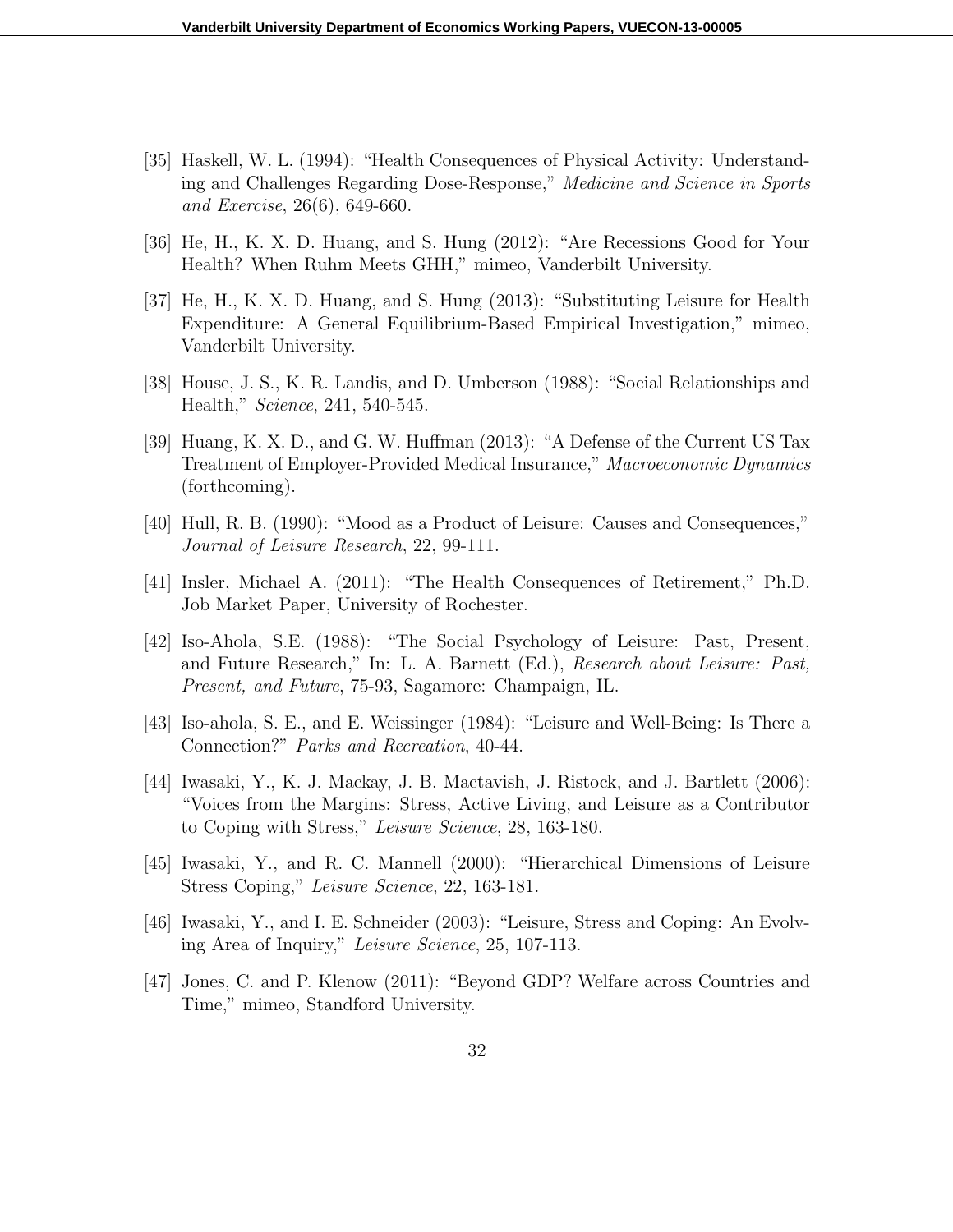- [48] Jung, J. and C. Tran (2009): "The Macroeconomics of Health Savings Accounts," unpublished mimeo.
- [49] Jung, J. and C. Tran (2010): "Medical Consumption over the Life Cycle: Facts from a U.S. Medical Expenditure Panel Survey," unpublished mimeo.
- [50] Kleiber, D. (1985): "Motivational Reorientation in Adulthood and the Resource of Leisure," In: D. Kleiber, and M. Maehr (Eds.), Motivation and Adulthood, 205-240, Plenum Press: New York.
- [51] Kenkel, D. (1995): "Should You Eat Breakfast? Estimates from Health Production Functions," Health Economics 4(1), 15-29.
- [52] Lazarus, R. S., A. D. Kanner, and S. Folkman (1980): "Emotions: A Cognitive-Phenomenological Analysis," In: Plutchik R., and H. Kellerman (Eds.), Theories of Emotion, Academic Press: New York.
- [53] Lovell, V. (2004): "No Time to Be Sick: Why Everyone Suffers When Workers Don't Have Paid Sick Leave," IWPR Publication #B242p, Institute for Women's Policy Research, Washington DC.
- [54] McDaniel, C. (2007): "Average Tax Rates on Consumption, Investment, Labor and Capital in the OECD 1950-2003," mimeo, Arizona State University.
- [55] McKinsey Global Institute, Health Care Productivity (Los Angeles: McKinsey and Company, 1996).
- [56] Mendoza, E. G., A. Razin, and L. Tesar (1994): "Effective Tax Rates in Macroeconomics Cross-country Estimates of Tax Rates on Factor Incomes and Consumption," Journal of Monetary Economics, 34, 297–323.
- [57] Murphy, K. M., and R. H. Topel (2006): "The Value of Health and Longevity," Journal of Political Economy, 114, 871-904.
- [58] Nadiri, M. Ishaq, and Ingmar R. Prucha (1996): "Estimation of the Depreciation Rate of Physical and R&D Capital in the U.S. Total Manufacturing Sector," Economic Inquiry, 34, 43-56.
- [59] OECD (2011): "Cooking and Caring, Building and Repairing: Unpaid Work around the World," Chapter 1 in Society at a Glance 2011: OECD Social Indicators.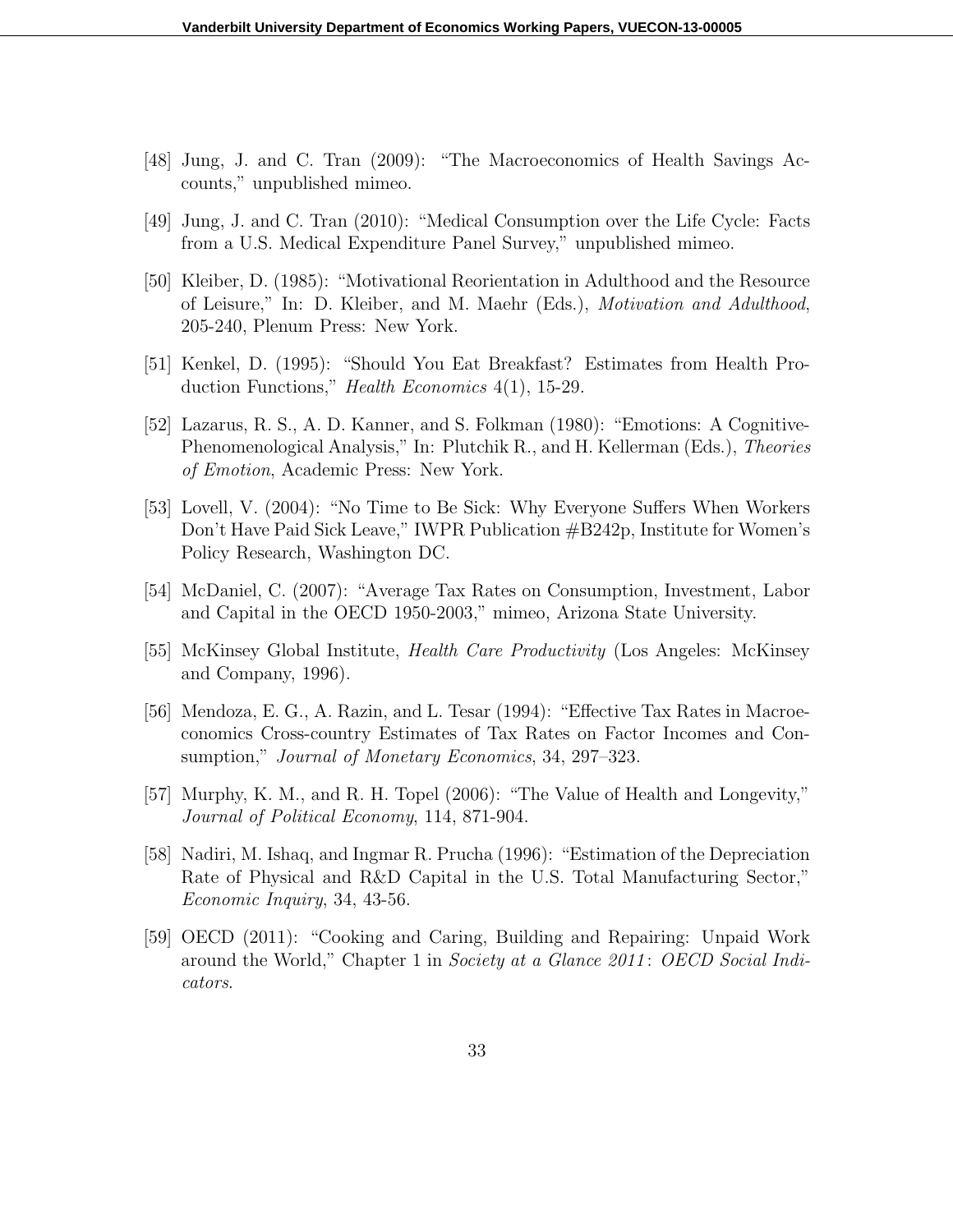- [60] Ohanian, L., A. Raffo, and R. Rogerson (2008): "Long-term Changes in Labor Supply and Taxes: Evidence from OECD Countries,1956–2004," Journal of Monetary Economics 55, 1353-1362.
- [61] Olovsson, C. (2009): "Why do Europeans Work so Little?" International Economic Review 50(1), 39-61.
- [62] Payne, Laura, Ainsworth, Barbara, and Geoffrey Godbey, eds. (2010): "Leisure, Health, and Wellness: Making the Connections," Venture Publishing, Inc.: State College, PA.
- [63] Pearson, M. (2009): "Disparities in Health Expenditure Across OECD Countries: Why Does the United States Spend So Much More Than Other Countries?" Written Statement to Senate Special Committee on Aging, OECD.
- [64] Peterson, C. L., and R. Burton (2007): "U.S. Health Care Spending: Comparison with Other OECD Countries, " Congressional Research Service Report for Congress, Order Code RL34175.
- [65] Pratt, M., Macera, C.A. and G. Wang (2000): "Higher Direct Medical Costs Associated with Physical Inactivity," The Physician and Sportsmedicine 28, 63- 70.
- [66] Prescott, Edward C. (2002): "Prosperity and Depression," American Economic Review May Issue, 1-15.
- [67] Prescott, E. C. (2004): "Why Do Americans Work So Much More Than Europeans?" Federal Reserve Band of Minneapolis Quarterly Review 28 (1), 2–13.
- [68] Pressman, S.D., Matthews, K.A., Cohen, S., Martire, L.M., Scheier, M., Baum, A., and R. Schulz (2009): "Association of Enjoyable Life Activities with Psychological and Physical Well-Being," Psychosomatic Medicine, 71, 725-732.
- [69] Ramey, V. A., and N. Francis (2009): "A Century of Work and Leisure," American Economic Journal: Macroeconomics 1, 189–224.
- [70] Rogerson, R. (2001): "The Employment of Nations A Primer," Federal Reserve Bank of Cleveland Quarterly Review.
- [71] Rogerson, R. (2004): "Two Views on the Deterioration of European Labor Market Outcomes," Journal of the European Economic Association 2, 447-455.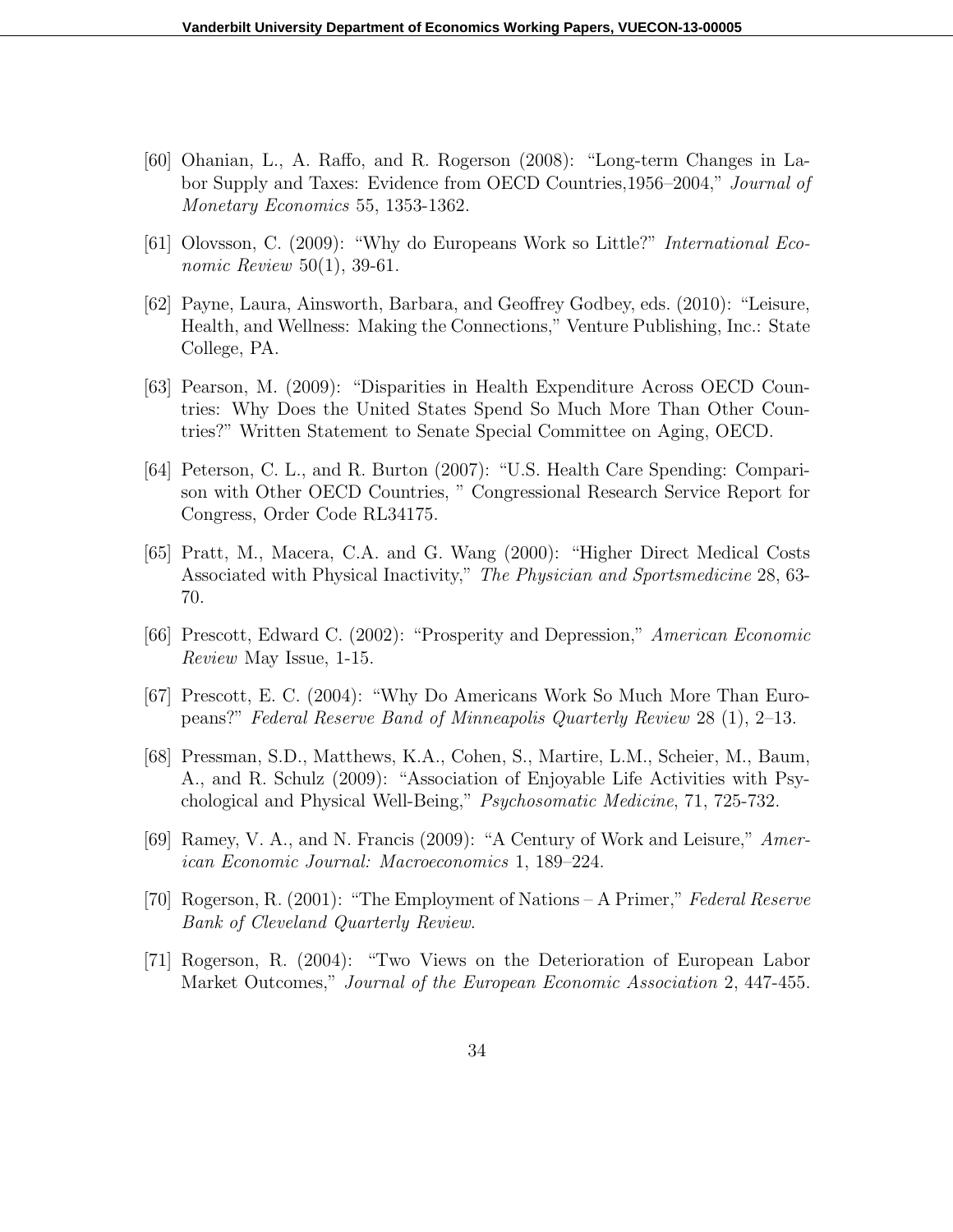- [72] Rogerson, R. (2006): "Understanding Differences in Hours Worked," Review of Economic Dynamics 9, 365-409.
- [73] Rogerson, R. (2008): "Structural Transformation and the Deterioration of European Labor Market Outcomes," Journal of Political Economy 116, 235-259.
- [74] Ruhm, C. J. (2000): "Are Recessions Good for Your Health?" Quarterly Journal of Economics 115(2), 617-603.
- [75] Russell, Ruth V. (2009): "Pastimes: The Context of Contemporary Leisure," 4th Edition, Sagamore Publishing: Champaign, IL.
- [76] Ryff, C. D., B. H. Singer, and Love G. Dienberg (2004): "Positive Health: Connecting Well-Being with Biology," Philosophical Transactions of the Royal Society of London. Series B, Biological Sciences, 359, 1383-1394.
- [77] Sacker, A., and N. Cable (2005): "Do Adolescent Leisure-Time Physical Activities Foster Health and Well-Being in Adulthood? Evidence from Two British Birth Cohorts," European Journal of Public Health, 16(3), 331-335.
- [78] Scholz, J. K., and A. Seshadri (2010): "Health and Wealth in a Life-cycle Model," University of Michigan Retirement Research Center Working Paper No. 2010-224.
- [79] Sickles, Robin C., and Abdo Yazbeck (1998): "On the Dynamics of Demand for Leisure and the Production of Health," Journal of Business and Economic Statistics, 16, 187-197.
- [80] Simon, H. B. (1991): "Exercise and Human Immune Function," In: Ader R. (Ed.), Psychoneuroimmunology, Academic Press: San Diego, CA.
- [81] Staats, H., B. Gatersleben, and T. Hartig (1997): "Change in Mood as a Function of Environmental Design: Arousal and Pleasure on a Simulated Forest Hike," Journal of Environmental Psychology, 17, 283-300.
- [82] Suen, R. (2006): "Technological Advance and the Growth in Health Care Spending," unpublished mimeo.
- [83] Szabo, A., A. Mesko, A. Caputo, and E. T. Gill (1998): "Examination of Exercise Induced Feeling States in Four Modes of Exercise," International Journal of Sport Psychology, 29, 376-390.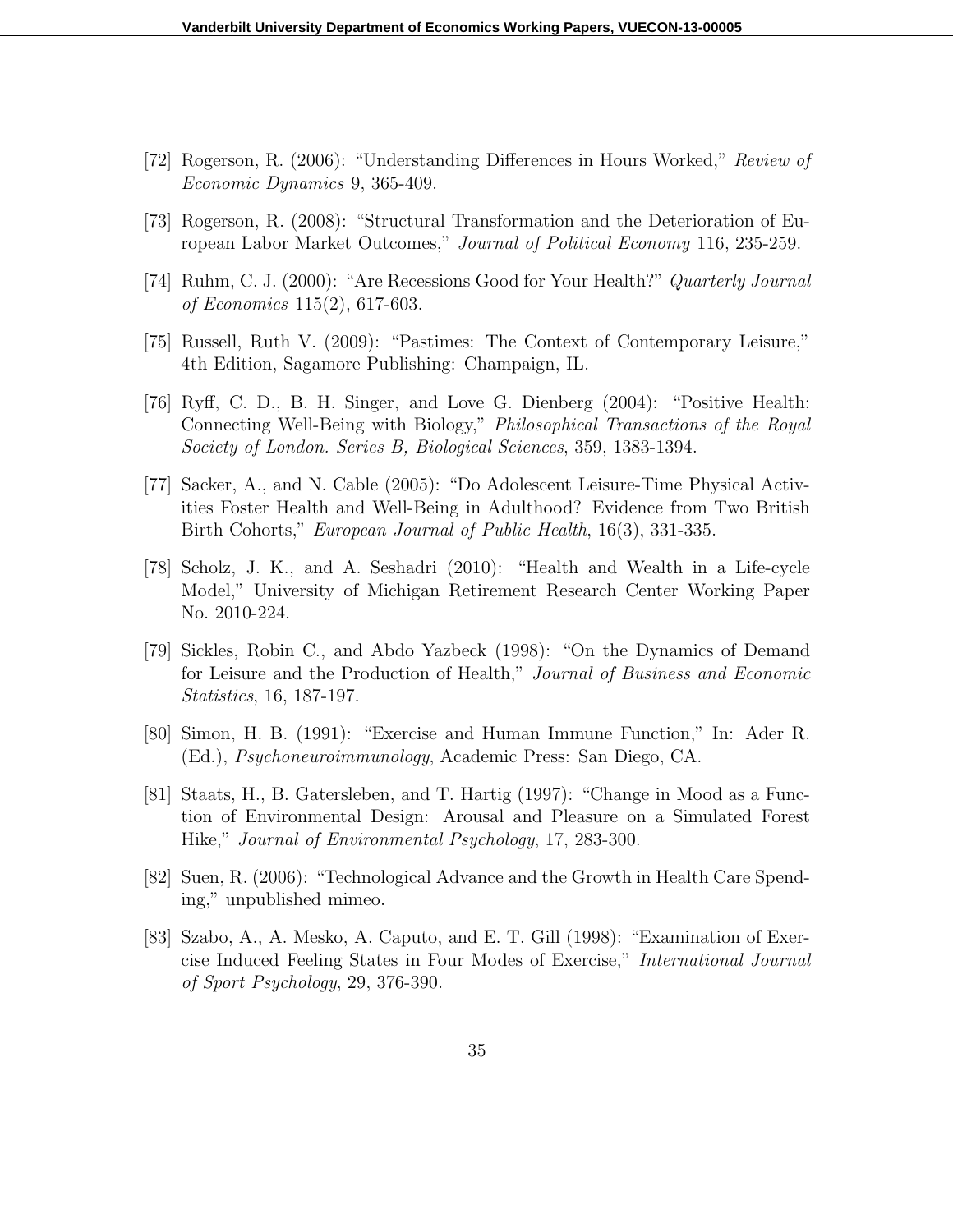- [84] Tinsley, H. E. A., and D. J. Tinsley (1986): "A Theory of the Attributes, Benefits, and Causes of Leisure Experience," Leisure Science, 8, 1-45.
- [85] Tominaga, K., J. Andow, Y. Koyama, S. Numao, E. Kurokawa, M. Ojima, and M. Nagai (1998): "Family Environment, Hobbies and Habits as Psychosocial Predictors of Survival for Surgically Treated Patients with Breast Cancer," Japanese Journal of Clinical Oncology, 28, 36-41.
- [86] Ulrich, R. S., R. F. Simons, B. D. Losito, E. Fiorito, M. A. Miles, and M. Zelson (1991): "Stress Recovery During Exposure to Natural and Urban Environments," Journal of Environmental Psychology, 11, 201-230.
- [87] Viscusi, W. and W. Evans (1990): "Utility Functions That Depend on Health Status: Estimates and Economic Implications," American Economic Review, 80, 353-374.
- [88] Wang, Guijing, and David R. Brown (2004): "Impact of Physical Activity on Medical Expenditures Among Adults Downhearted and Blue," American Journal of Health Behavior, 28(3), 208-217.
- [89] Warburton, D. E. R., C. W. Nicol, and S. S. D. Bredin (2006): "Health Benefits of Physical Activity: The Evidence," Canadian Medical Association Journal, 174(6), 801-809.
- [90] Watson, D. (1988): "Intraindividual and Interindividual Analyses of Positive and Negative Effect: Their Relation to Health Complaints, Perceived Stress, and Daily Activities," Journal of Personality and Social Psychology, 54, 1020- 1030.
- [91] Weissinger, E., and S. E. Iso-Ahola (1984): "Intrinsic Leisure Motivation, Personality and Physical Health," Society and Leisure, 7, 217-228.
- [92] Yogo, M. (2009): "Portfolio Choice in Retirement: Health Risk and the Demand for Annuities, Housing, and Risky Assets," NBER Working Paper No. 15307.
- [93] Zhao, K. (2010): "Social Security and the Rise in Health Spending: A Macroeconomic Analysis, " Working Paper, University of Western Ontario.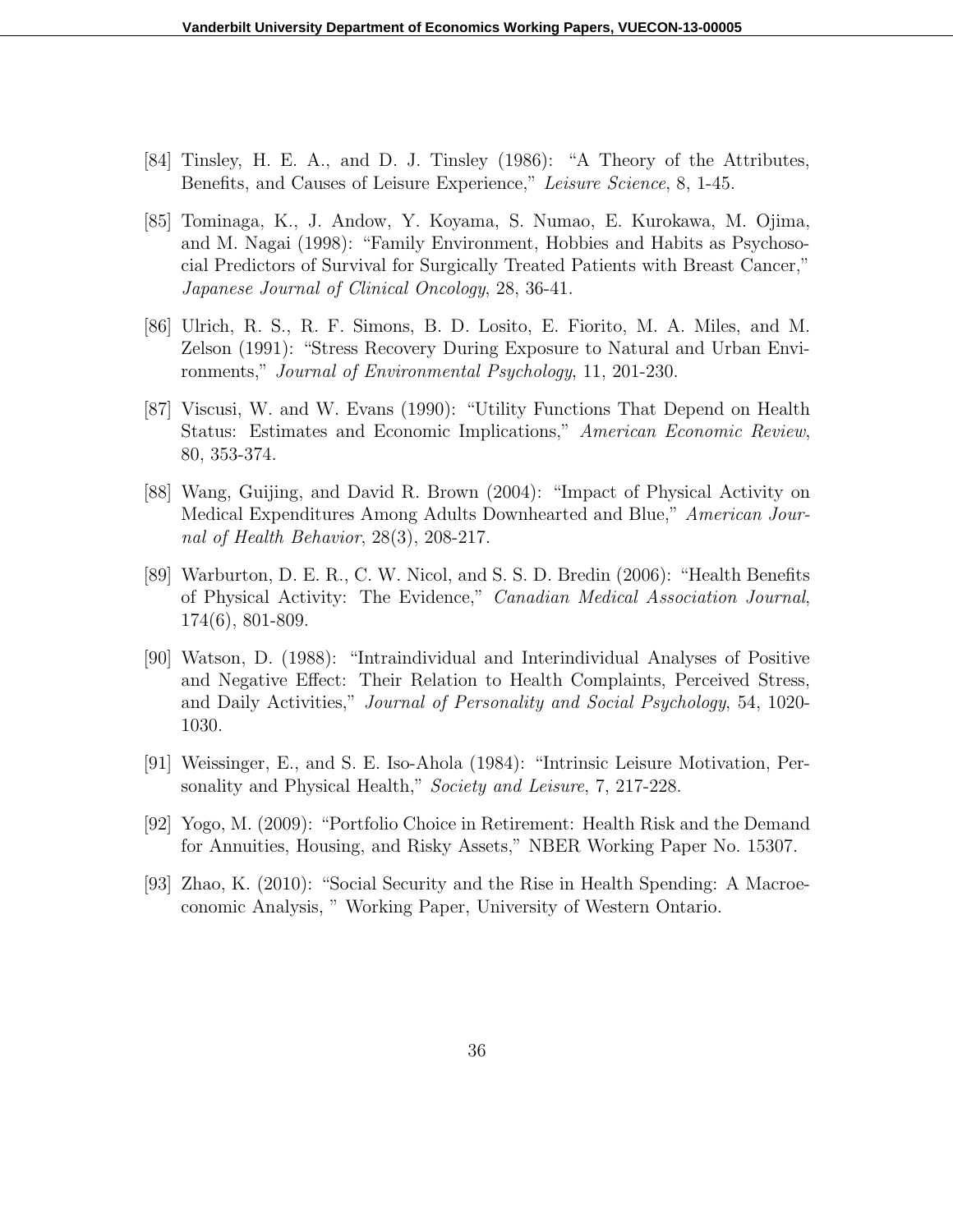| Country     | $\boldsymbol{a}$<br>$\tilde{\mathbf{m}}/\mathbf{y}^{\omega}$<br>$(\%)$ | $(9_0)$<br>$\mathbf{n}^b$ | $\%$<br>$\mathbf{1}^c$ | $\mathscr{C}_0$<br>$\boldsymbol{d}$<br>$\tau_n$ | $(\%)$<br>$\epsilon$<br>$\tau_c$ ' | $(\% )$ | $p_m{}^g$ |
|-------------|------------------------------------------------------------------------|---------------------------|------------------------|-------------------------------------------------|------------------------------------|---------|-----------|
| Belgium     | 7.4                                                                    | 16.6                      | 71                     | 42.0                                            | 17.6                               | 50.7    | 1.02      |
| Finland     | 7.2                                                                    | 20.3                      | 68                     | 38.0                                            | 22.1                               | 49.1    | 1.14      |
| France      | 8.5                                                                    | 16.9                      | 68                     | 38.3                                            | 23.9                               | 50.2    | 1.11      |
| Germany     | 9.1                                                                    | 18.0                      | 69                     | 40.8                                            | 14.8                               | 48.4    | 0.94      |
| Italy       | 8.0                                                                    | 15.0                      | 67                     | 39.7                                            | 18.9                               | 49.3    | 1.24      |
| Netherlands | 8.0                                                                    | 15.8                      | 68                     | 43.5                                            | 16.6                               | 51.6    | 0.94      |
| Spain       | 6.2                                                                    | 17.0                      | 67                     | 28.6                                            | 13.3                               | 36.9    | 0.92      |
| UK          | 6.3                                                                    | 20.5                      | 66                     | 28.3                                            | 16.1                               | 38.3    | 1.05      |
| Euro Mean   | 7.6                                                                    | 17.5                      | 68                     | 37.5                                            | 18.0                               | 47.0    | 1.04      |
| US          | 11.4                                                                   | 21.8                      | 64                     | 21.0                                            | 8.3                                | 27.1    | 1.20      |

Table 1: US and European Data: Long Run Averages

#### Definitions and sources of data:

- a. Health expenditure to GDP ratio–OECD Health Data 2010. Here  $\tilde{m} \equiv p_m m$  and  $y \equiv F(k, n; z)$ .
- b. Fraction of time spent on paid work–Ohanian, Raffo, and Rogerson (2008) and OECD (2011).
- c. Fraction of time spent on health-enhancing leisure activity–OECD (2011).
- d. Labor income tax rate–McDaniel (2007).
- e. Consumption tax rate–McDaniel (2007).
- $f.$  Tax wedge–Authors' calculation based on  $d$  and  $e.$
- g. Relative price of health care–He, Huang, and Hung (2013).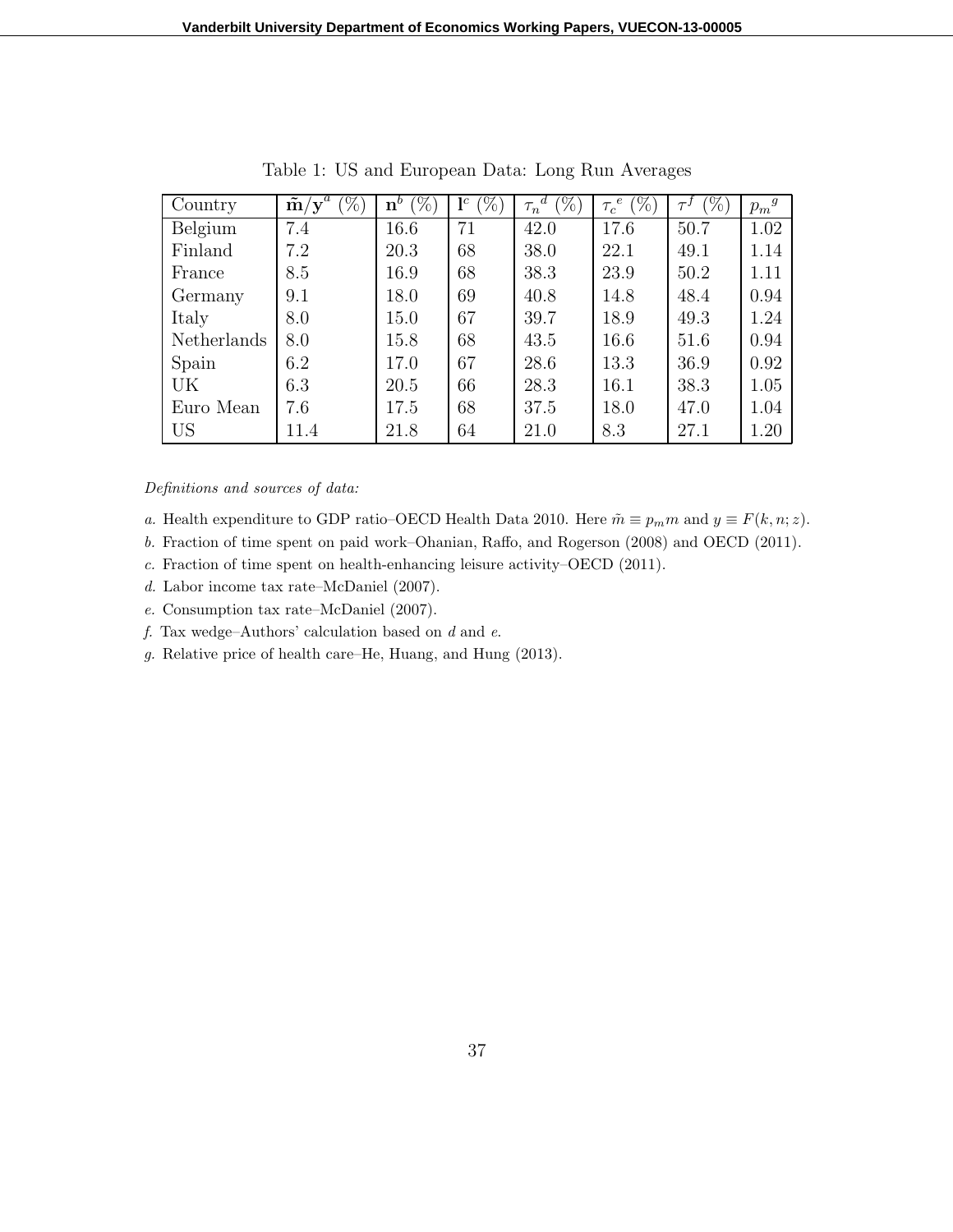| Parameter      |                                                            | Value  |
|----------------|------------------------------------------------------------|--------|
|                | Preferences                                                |        |
| β              | subjective discount factor                                 | 0.9686 |
| λ              | share of consumption in the consumption-health bundle      | 0.2601 |
| $\eta$         | elasticity of substitution between consumption and health  | 8.70   |
|                | share of leisure relative to the consumption-health bundle | 1.4728 |
|                | Goods Production                                           |        |
| $\alpha$       | share of physical capital in value-added inputs            | 0.36   |
| $\delta_k$     | depreciation rate of physical capital                      | 0.076  |
|                | Health Accumulation                                        |        |
| $\theta$       | share of medical commodity in health investment            | 0.4207 |
| $\omega$       | elasticity of substitution between health care and leisure | 1.0    |
| $\xi$          | returns to scale of health investment                      | 1.0    |
| $\overline{B}$ | level of technology in health production                   | 0.0863 |
| $\delta_h$     | depreciation rate of health capital                        | 0.056  |
|                | Sick Time                                                  |        |
|                | elasticity of sick time with respect to health capital     | 1.0    |
|                | scaling factor                                             | 0.0071 |
|                | Taxation                                                   |        |
| $\tau_n$       | labor income tax rate                                      | 0.21   |
| $\tau_c$       | consumption tax rate                                       | 0.083  |
| $\tau$         | tax wedge                                                  | 0.271  |
|                | Relative Price of Health Care                              |        |
| $p_m$          | price of health care relative to health-neutral commodity  | 1.2    |

Table 2: Benchmark Values of Parameters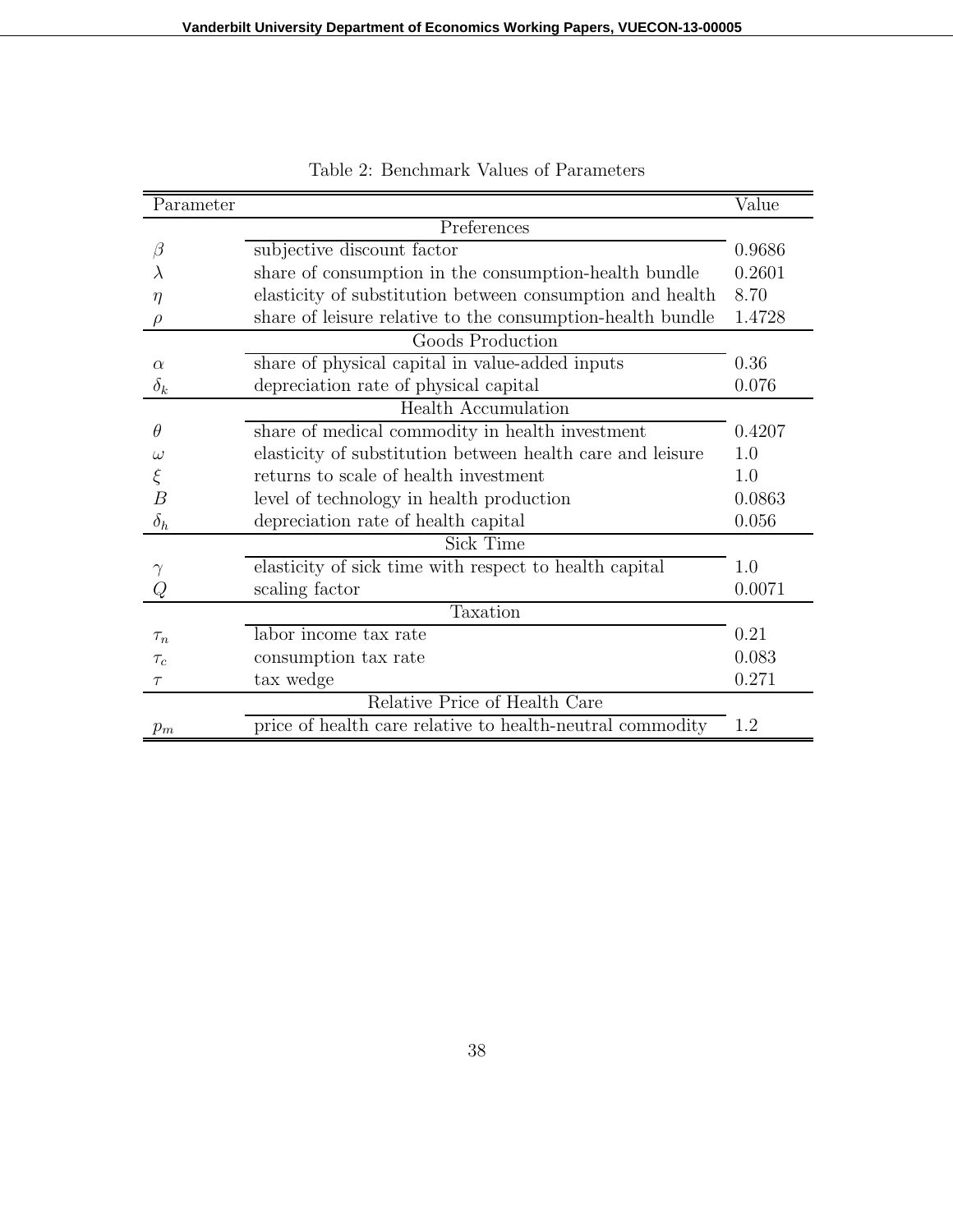| Country                                                          |                              | Data       |          |                                         | Model      |                         |                                         |            | Data Explained by Model |
|------------------------------------------------------------------|------------------------------|------------|----------|-----------------------------------------|------------|-------------------------|-----------------------------------------|------------|-------------------------|
|                                                                  | $\Delta(\tilde{\mathrm{m}})$ | $\Delta n$ | $\Delta$ | $\Delta(\tilde{\mathrm{m}}/\mathrm{y})$ | $\Delta n$ | $\overline{\mathsf{d}}$ | $\Delta(\tilde{\mathrm{m}}/\mathrm{y})$ | $\Delta n$ | $\overline{\mathbf{C}}$ |
| Belgium                                                          | 040                          | 0.052      |          | $-0.0234$                               | 0.0485     | 0.0445                  | 59%                                     | 93%        | 64%                     |
| Finland                                                          | .042                         | 0.015      | 0.04     | $-0.0218$                               | 0.0452     | 0.0415                  |                                         | 301%       | 104%                    |
| France                                                           | 029                          | 0.049      | 0.04     | $-0.0229$                               | 0.0474     | 0.0435                  | 52%<br>79%                              | 97%        | $09\%$                  |
|                                                                  | 023                          | 0.038      | 0.05     | $-0.0210$                               | 0.0434     | 0.0399                  | 91%<br>40%                              | 14%        | 80%                     |
| $\begin{array}{c} \mathrm{Germany}\\ \mathrm{Italy} \end{array}$ | 058                          | 0.079      | 0.03     | 0.0230                                  | $-0.0463$  | 0.0427                  |                                         | 59%        | 142%                    |
| Netherlands                                                      | 034                          | 0.060      | 1.04     | $-0.0244$                               | $-0.0505$  | 0.0463                  | 72%                                     | 84%        | 116%                    |
| Spain                                                            | 052                          | 0.048      | 0.03     | 0.0092                                  | 0.0191     | 0.0177                  | $18\%$                                  | 40%        | 59%                     |
|                                                                  | 051                          | 0.013      | 0.02     | 0.0105                                  | 0.0216     | 0.0201                  | 21%                                     | 166%       | $00\%$                  |
| Juro Mean                                                        | .<br>041                     | 0.044      | 0.04     | 0.0195                                  | 0.0403     | 1.0371                  | $47.5\%$                                | $91\%$     | 93%                     |

| erences in Health Spending-GDP Ratio and in Allocation of Time among Multiple Uses: | Data vs. Model's Predictions based on Cross-Country Variations in Taxation |       |
|-------------------------------------------------------------------------------------|----------------------------------------------------------------------------|-------|
| Table 3: EU-US Diffe                                                                |                                                                            | .<br> |
|                                                                                     |                                                                            |       |
|                                                                                     |                                                                            |       |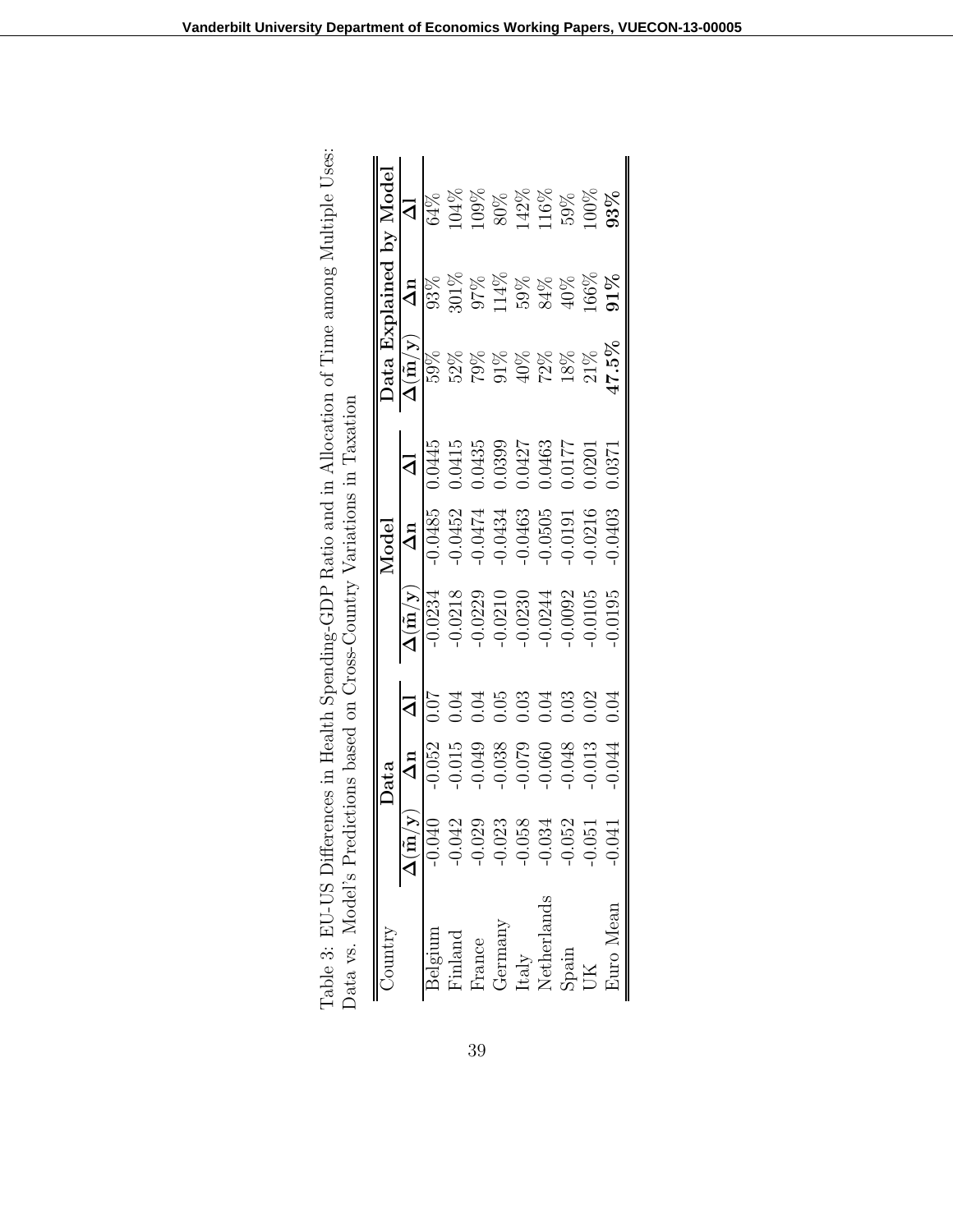|                             |                                                    | Data       |       |                                         | Model      |           |                                         |            | Data Explained by Model |
|-----------------------------|----------------------------------------------------|------------|-------|-----------------------------------------|------------|-----------|-----------------------------------------|------------|-------------------------|
|                             | $\overline{\Delta}(\tilde{\mathrm{m}}) \mathrm{y}$ | $\Delta n$ | ব     | $\Delta(\tilde{\mathrm{m}}/\mathrm{y})$ | $\Delta n$ | $\Delta$  | $\Delta(\tilde{\mathrm{m}}/\mathrm{y})$ | $\Delta n$ |                         |
| Belgium                     | $-0.040$                                           | 0.052      | 70.07 | 0.0078                                  | 0.0043     | 0.0034    | $20\%$                                  | $8\%$      |                         |
| Finland                     | $-0.042$                                           | $-0.015$   | 0.04  | 0.0025                                  | 0.0013     | $-0.0011$ | $6\%$                                   | $-9%$      | $3\%$                   |
| France                      | 029                                                | 0.049      | 0.04  | 0.0038                                  | 0.0020     | $-0.0016$ | 13%                                     | $4\%$      | $4\%$                   |
| Germany                     | $-0.023$                                           | 0.038      | 0.05  | 0.0116                                  | 1.0064     | $-0.0051$ | 50%                                     | 17%        | 10%                     |
| $\ensuremath{\text{Italy}}$ | $-0.058$                                           | 620.0      | 0.03  | 1.0017                                  | 0.0009     | 0.0007    | $2.9\%$                                 | R          | 2.3%                    |
| Netherlands                 | $-0.034$                                           | 0.060      | 0.04  | 0.0116                                  | 0.0064     | $-0.0051$ | 34%                                     | 11%        | 13%                     |
| $S$ pain                    | $-0.052$                                           | 0.048      | 0.03  | 0.0125                                  | 0.0069     | 0.0055    | $24\%$                                  | $-14%$     | 18%                     |
| ŨК                          | 051                                                | 0.013      | 0.02  | 0.0067                                  | 0.0036     | 0.0029    | 13%                                     | $-28%$     | 15%                     |
| <b>Euro</b> Mean            |                                                    | 0.044      | 0.04  | 0.0069                                  | 0.0038     | 0.0030    | $.6.8\%$                                | $8.6\%$    | $7.5\%$                 |